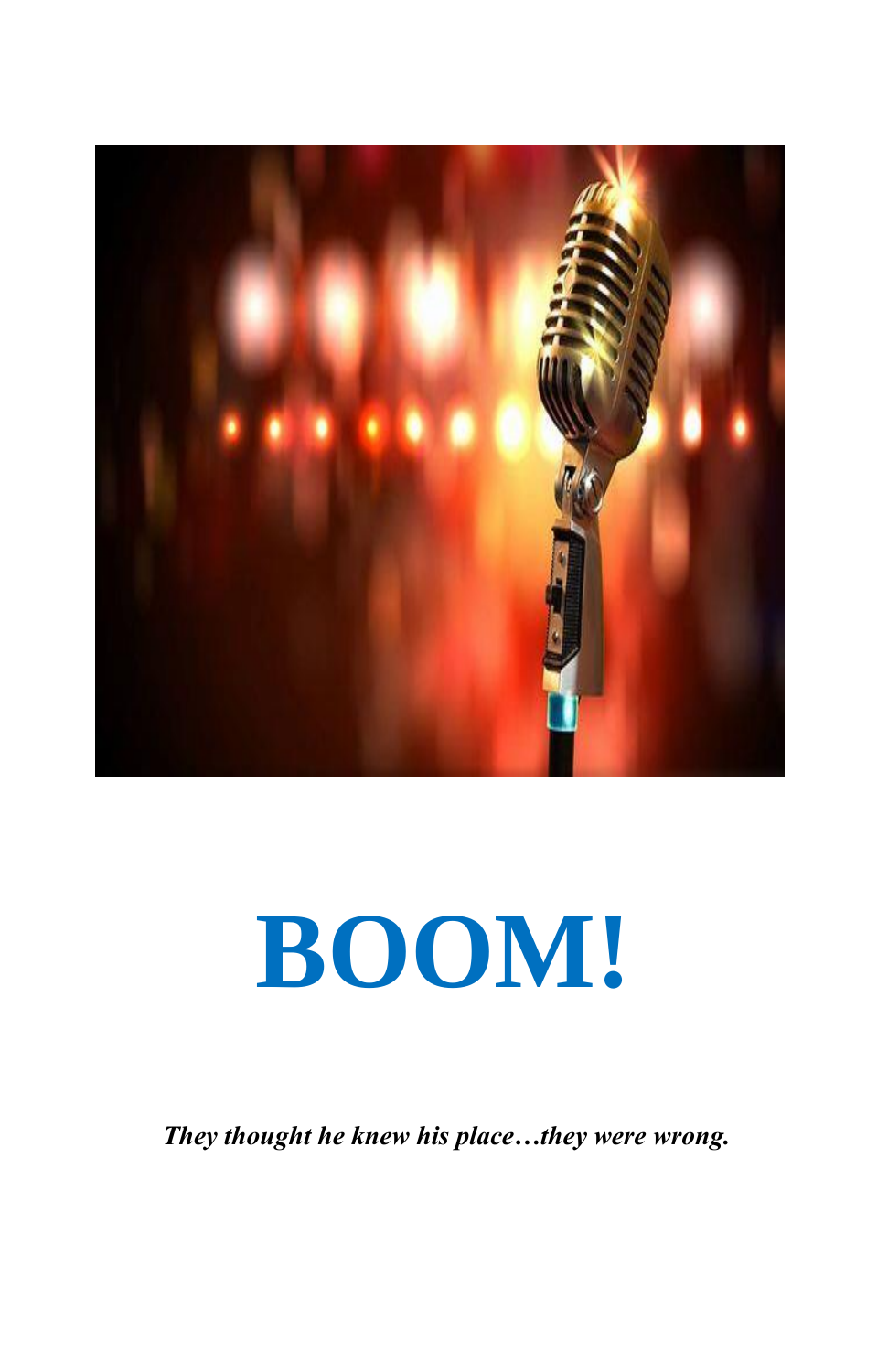### Chapter 1

### SCOTLAND

'WHAT THE FUCK?' The man in the passenger seat opened his eyes. A gaggle of bemused sheep had forced me to slam on the brakes, causing his head to bounce off the side window. 'Sheep.' I said, somewhat unnecessarily. He rubbed his head and stared out of the window as we set off again. 'Where the fuck are we?' I shrugged. 'Heading towards Auchter something.' I said. I'd been at BBC Scotland for over a year, and the many small towns and village names weren't tripping off my tongue fast enough for my Glaswegian colleagues. I'd been working on regional news programs which were shot on film over the course of a week. They usually involved driving for miles to somewhere I'd never heard of, and couldn't pronounce, though I had Glasgow and Edinburgh off pat.

The news stories generally focused on farm activity or local politics. I'd been assisting Alistair MacGroot, the sound recordist since arriving in Scotland, and was finally being allowed to work on a major drama. Despite my piss poor pronunciation, I was popular with most of the sound recordists in the film unit. Not because of any particular technical skill, but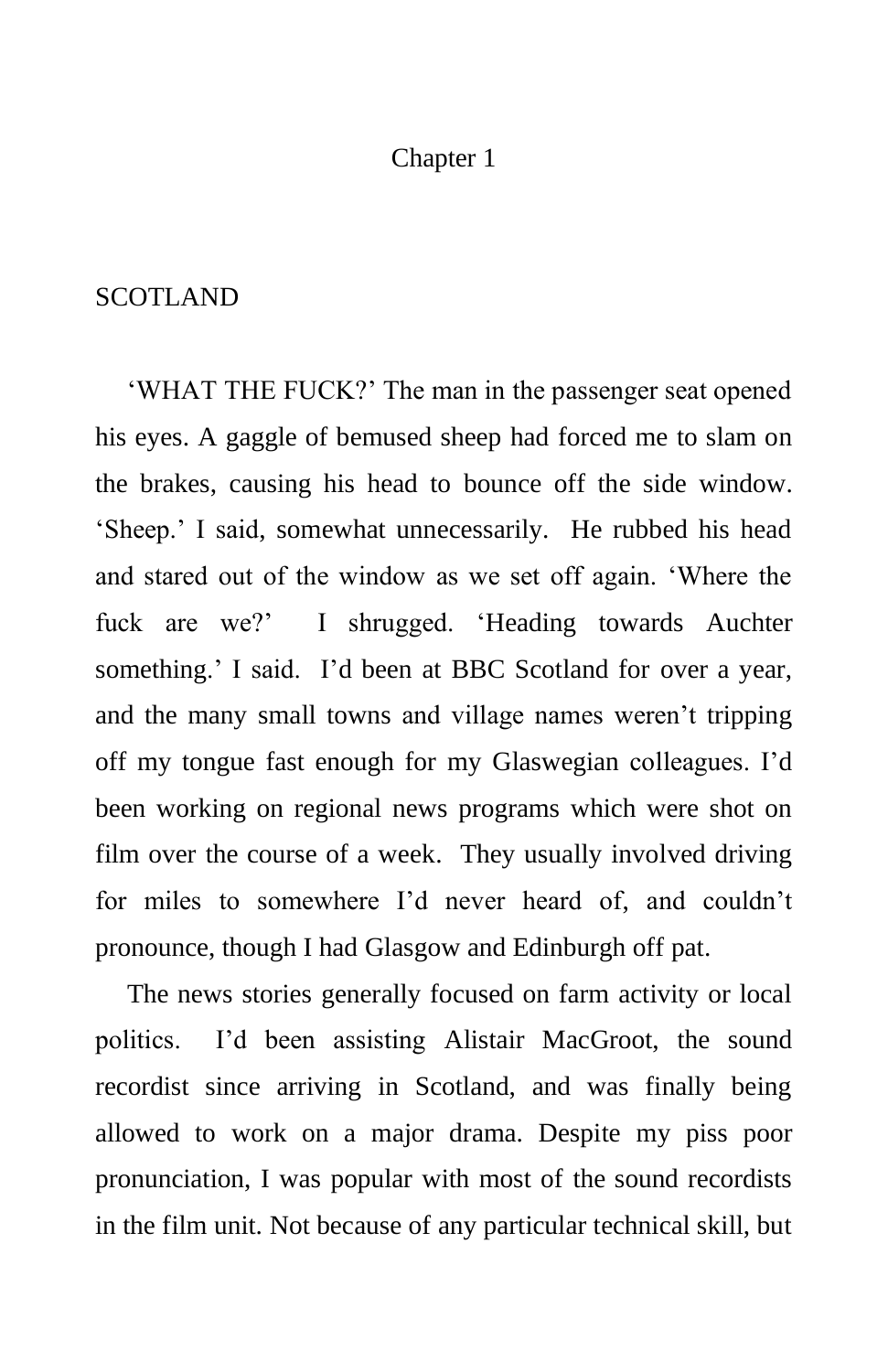for one simple reason. I didn't drink. Despite being a Sassenach, a derogatory term for a Saxon, I was a rarity to be exploited. It was the 80s, and with heavy drinking and few women on the staff the atmosphere was thick with toxic masculinity.

There were only two females in the unit, both camera assistants, and more than able to fight their corners. I was just glad that my skills as a teetotaller were appreciated.

Alistair rubbed his eyes and swivelled his neck around. His eyes were bloodshot, and his nose bore the reindeer patina of a heavy drinker. He looked at me with pity. My sense of direction was legendary. I didn't have one. The combination of that, and my unfamiliarity with the area was a price they had to pay if they wanted to capitalise on my sobriety. 'Auchtermuchty.' Alistair ground out between his teeth. He shook his head. 'When I went to sleep Loch Leven was on my right…' I shrugged, 'Mine too…' He shook his head again. 'And now it's still on my right.' I looked at him. 'What side would you like it on?' He sighed, lifted one cheek of his generous buttocks and let out a loud fart. I wound the window down to release the toxic fumes. 'I don't want it on any side.' He said. 'We should have left it behind hours ago. You're going in a circle.' I thought about this. I'd seen too many lochs over the past month, and the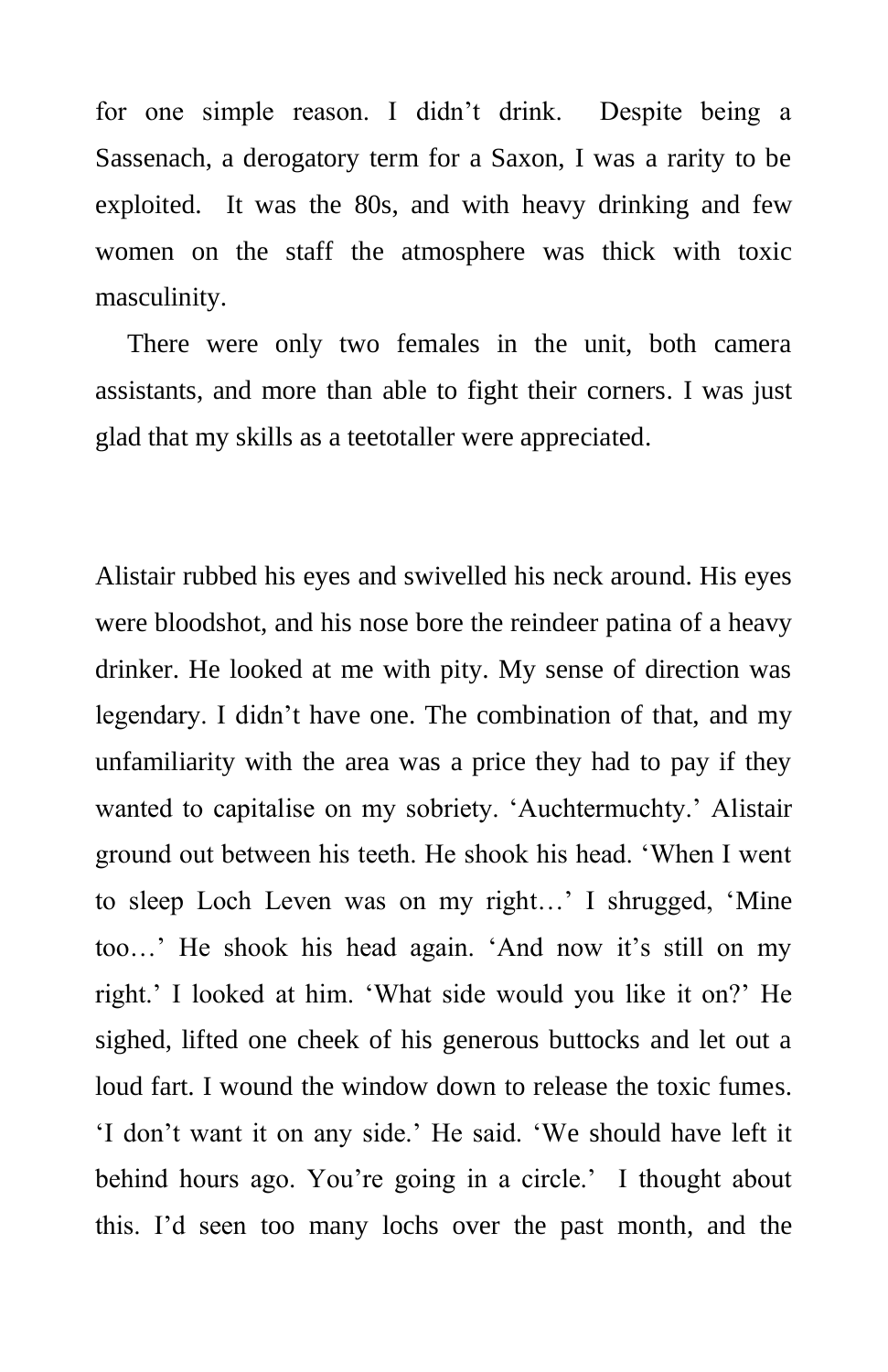views, though attractive, looked pretty much the same. 'I came off the motorway and followed the signs to Kinross, like you said.' Alistair groaned and rubbed his eyes again, as if it might remove his view of the loch, and the significance of its continued appearance. 'I said you should head towards Kinross, not circle it.' 'I looked at the fuel gauge, something I'd had to do more frequently whilst travelling around the desolate highlands. It didn't go down well if you ran out of fuel in the middle of nowhere. It was half full. So, one thing less to worry about. 'Well I thought it was a short cut.' I said. To be fair, my mind had wandered off down some fantasy cul-de-sac where I was a famous director sat in a chair with Mike Sloan – Director, embossed on the back. Alistair slapped the dashboard with his hand. 'Great, the only thing that will be short will be food if we don't get to the hotel before the sparks. And we won't get the best rooms either.' I'd soon learned that getting the best rooms was a fixation with sound recordists. Part of it was the need to have the most sockets available to charge up the numerous walkie-talkies, and the rest was down to snobbery. Who had the biggest room, or the best view, maybe a bath instead of a shower. Considering that most of the crew crawled in from location, had a bath, something to eat and then spent the next five hours in the bar before crashing out in their rooms, I didn't think the quality of their surrounding should have been all that important. But what did I know.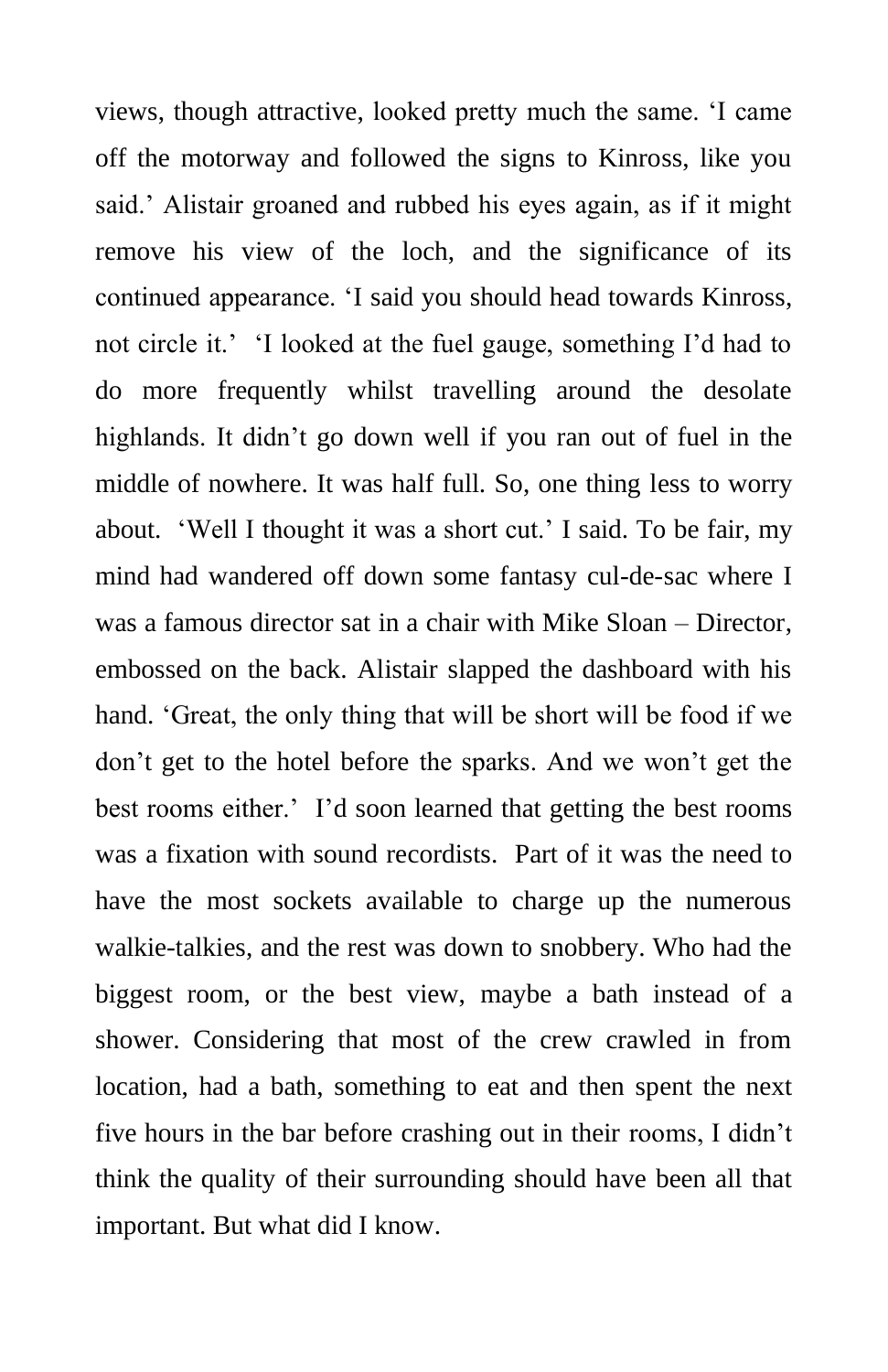I was getting tired of Alistair's moaning, so decided to add a bit of reality to the situation. 'I know, why don't you give up drink for the rest of your life, then you can do all of the driving while I curl up with a book in the passenger seat.' watched Alistair's limited thought processes as they found themselves between a rock and a hard place. 'You cheeky wee monkey.' Alistair finally came up with. Shaking his head and laughing. 'Tell you what, get back onto the motorway and put your foot down and we could be in Auchtermuchty within the hour. I'll buy you a nice glass of lemonade at the bar.' I nodded. 'Buy me a fresh orange juice and it's a deal.' I accelerated as briskly as the Citroen Safari Estate would allow, and with a sense of Deja-vu soon left the sign for Kinross behind and joined the M90.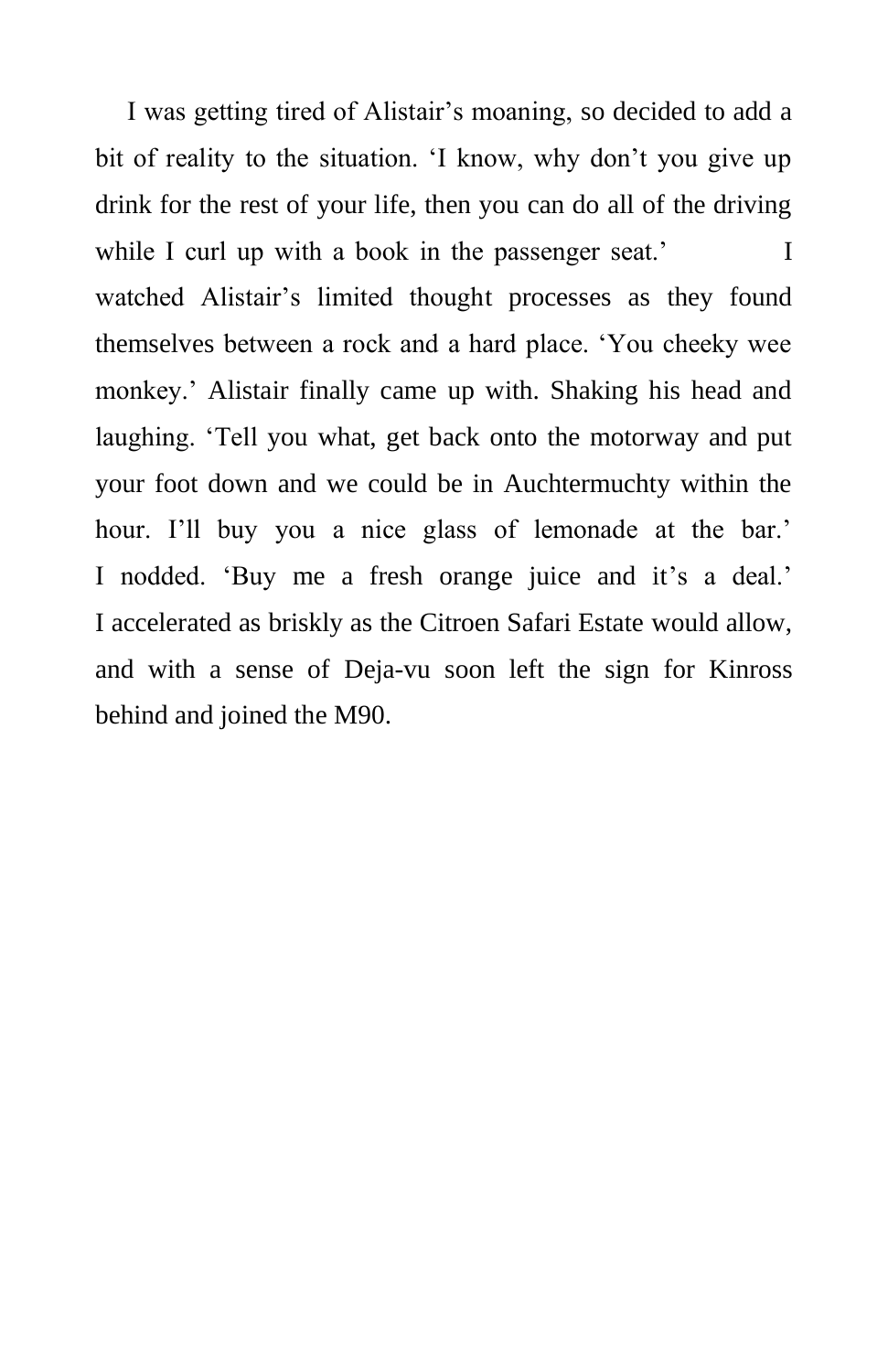#### Chapter 2

I sat in the bar and watched the electricians take it in turns to try out their best chat up lines on the barmaid and the solitary female camera assistant nursing a glass of water and concentrating on trying not to look bored. We exchanged sympathetic looks, two non-drinkers adrift on a sea of scotch whisky. One of the electricians, Andy Scoon, sported a Burt Reynolds moustache, boots, and a black cowboy hat that never left his side. He fancied himself in pole position with Jenny, the focus puller. I knew that was a delusion on his part. Jenny was determined to become the first camerawoman in the department, and sleeping with an electrician wasn't part of her career path. She wasn't a complete non-drinker like me, but there were certain jobs you couldn't really carry off while drunk. Focus puller being one of them. Jenny already had a full-time job keeping an eye on her cameraman, the legendary Norman Dalgleesh. It wasn't his camerawork that was legendary, but more his ability to put away copious amounts of whisky and still remain upright. He may have been able to remain upright, but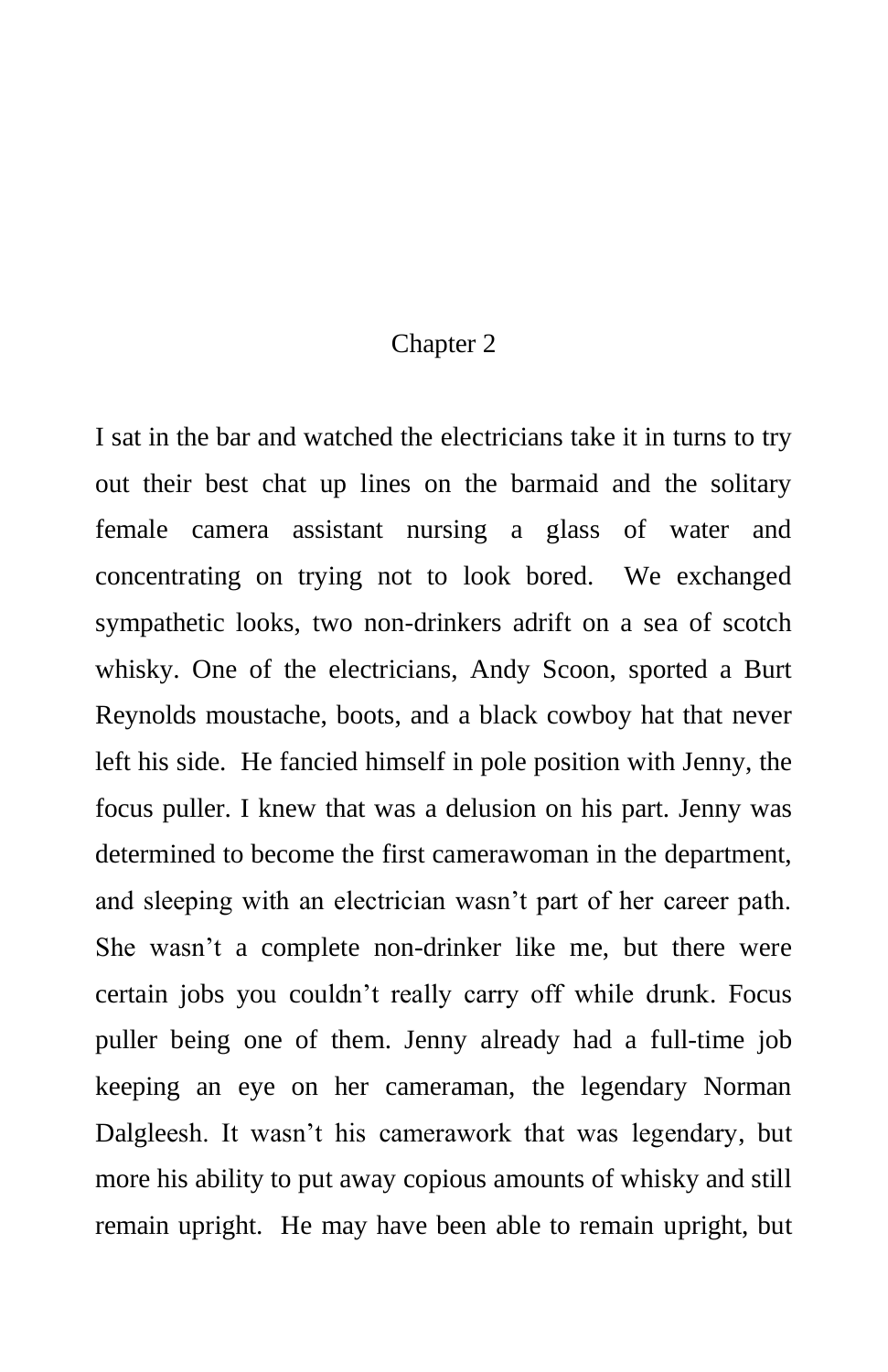that didn't mean he could operate a camera with much success after a heavy night. Jenny had soon learned to spot the signs. If Norman was still wearing the clothes she'd seen him wear the night before she knew it would need all of her skill to get through the day. Zooming and pulling focus wasn't easy, but if she could lock the tilt mechanism and keep an eye on the frame, with a bit of luck she could manage to get through it without too many re-takes. When things did go wrong she would have to pretend she'd lost focus or run out of film, to cover for him. Alistair and Norman were a bit of a double act, and Alistair would sometimes claim he needed to reload the Nagra tape machine when he didn't to buy Norman some time. This was all well and good, but they weren't doing regional news now. Tomorrow would be the first day of one of the most ambitious dramas BBC Scotland had ever attempted. A famous Hollywood director had been signed up and the cast contained three or four big names. I'd heard the budget was over a million pounds, the amount normally spent on producing a year's worth of drama. Alistair and Norman were laughing down at the other end of the bar. The barmaid, a well-endowed blonde who'd seen it all before was smiling at their jokes. They'd been drinking for over two hours and either she found them funny, or she was a good enough actress to give notes to some of the people I'd worked with over the years. I saw Jenny looking at her watch. The first day on set was always the most difficult. The enforced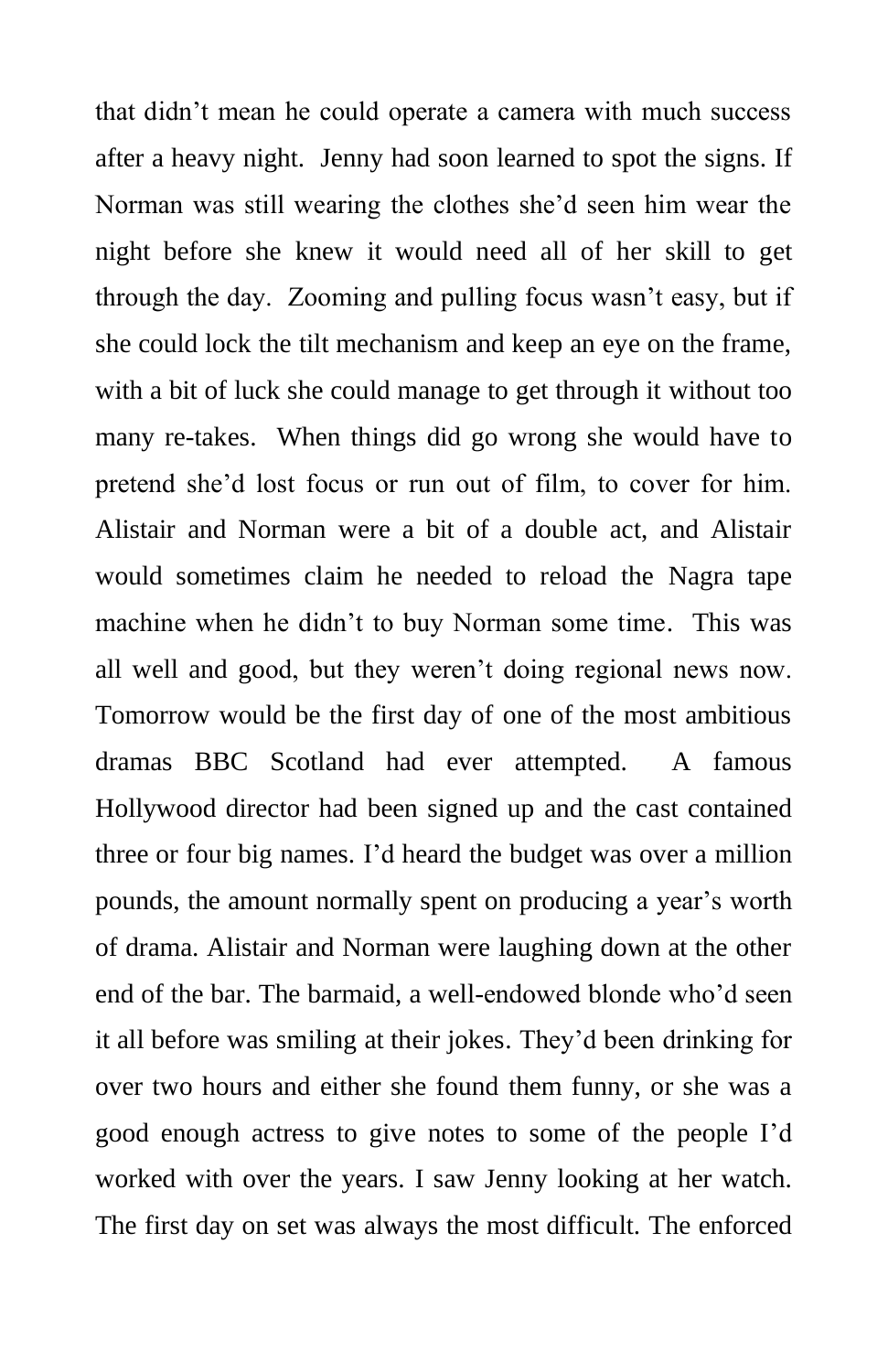collusion of many departments, technical crews and artists, some of whom had never seen each other before was always a dangerous mix. But the biggest unknown was always the Director. In this case the problem was already known. Johnny Cruz an English director fresh from a stint in L.A had directed numerous successful American TV shows, and was used to working on high budget movies. He'd already overspent on all of the department budgets before they'd shot a frame of film. The series was called Catching the Wolf, a dystopian cold war series set within an alternate Scottish history. It involved soldiers, helicopters, heavy special effects and large amounts of dialogue. Theresa Adriana the lead actress was known to be temperamental and difficult to handle. She was also renowned for her turbulent love life. I drained my glass, smiled at Jenny and headed across the bar. Jenny slipped off her stool and joined me as we headed out. She nodded back to the bar at Norman and Alistair. 'That's an accident waiting to happen right there.' I smiled. 'The accident happened a long time ago, we're just the latest paramedics on the scene.' We headed up the stairs. 'The yank director is going to flip out if there's a fuck up with the dailies.' Jenny said. 'That's an understatement. He's been freaking out at every pre-production meeting for the past six months. He's like a baby who wants more toys all the time.' 'If we can just get through the first day, maybe Norman will realise he's playing with fire coming onto the set half cut.'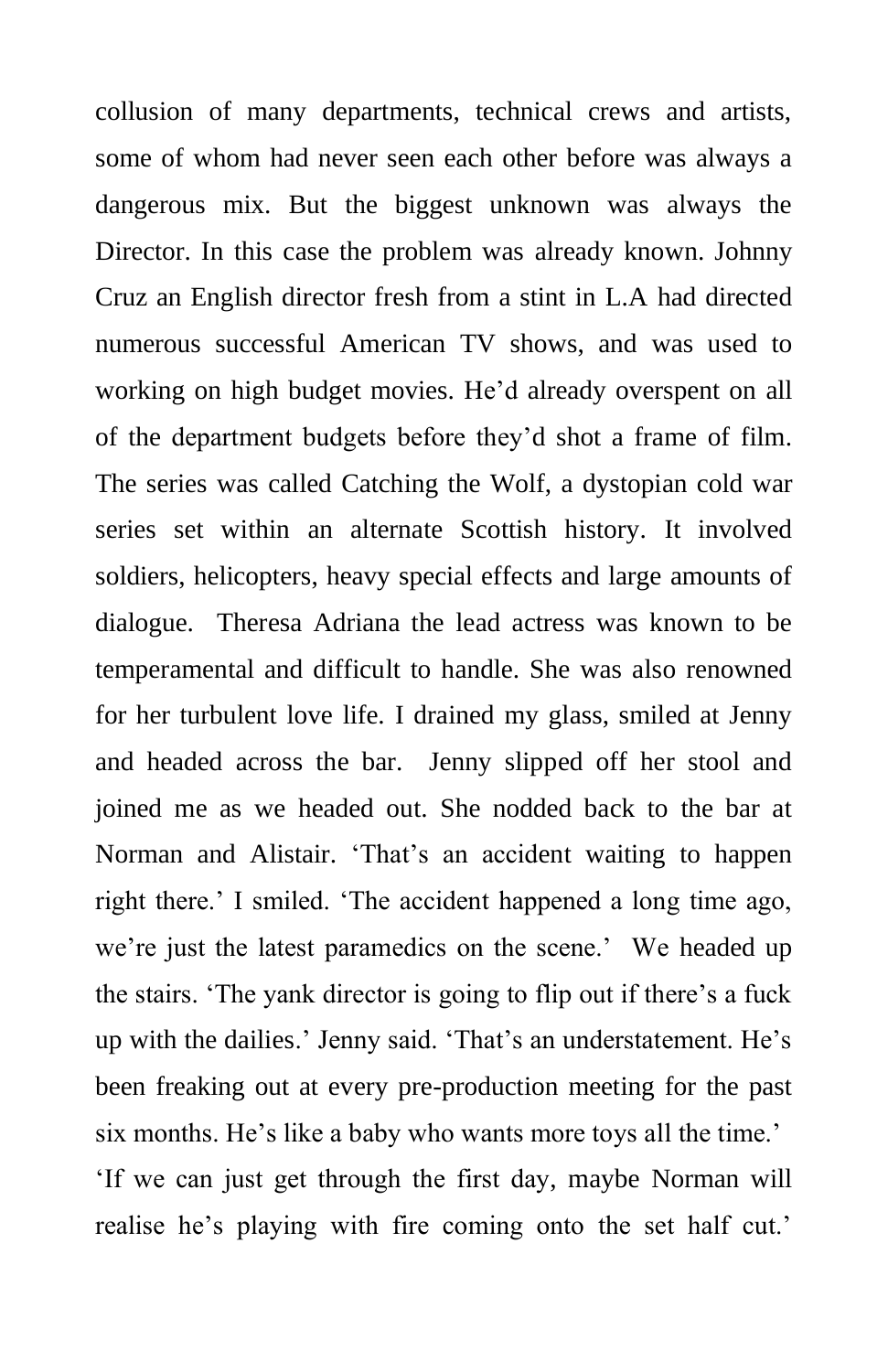Jenny said. I fished out my keys and opened the door. Inside, the red charging lights from dozens of walkie-talkies winked in the gloom. Jenny peered past me. 'I see you got a good room.' 'Yeah right, I've got my own red-light district going on here.' Jenny paused. Fluttered her eyelids and spoke in a bad cockney accent. 'You want company luv?'

'I thought you'd never ask.' We stumbled through the doorway and I kicked the door shut behind me. We weaved our way past the chargers and fell onto the bed in a heap.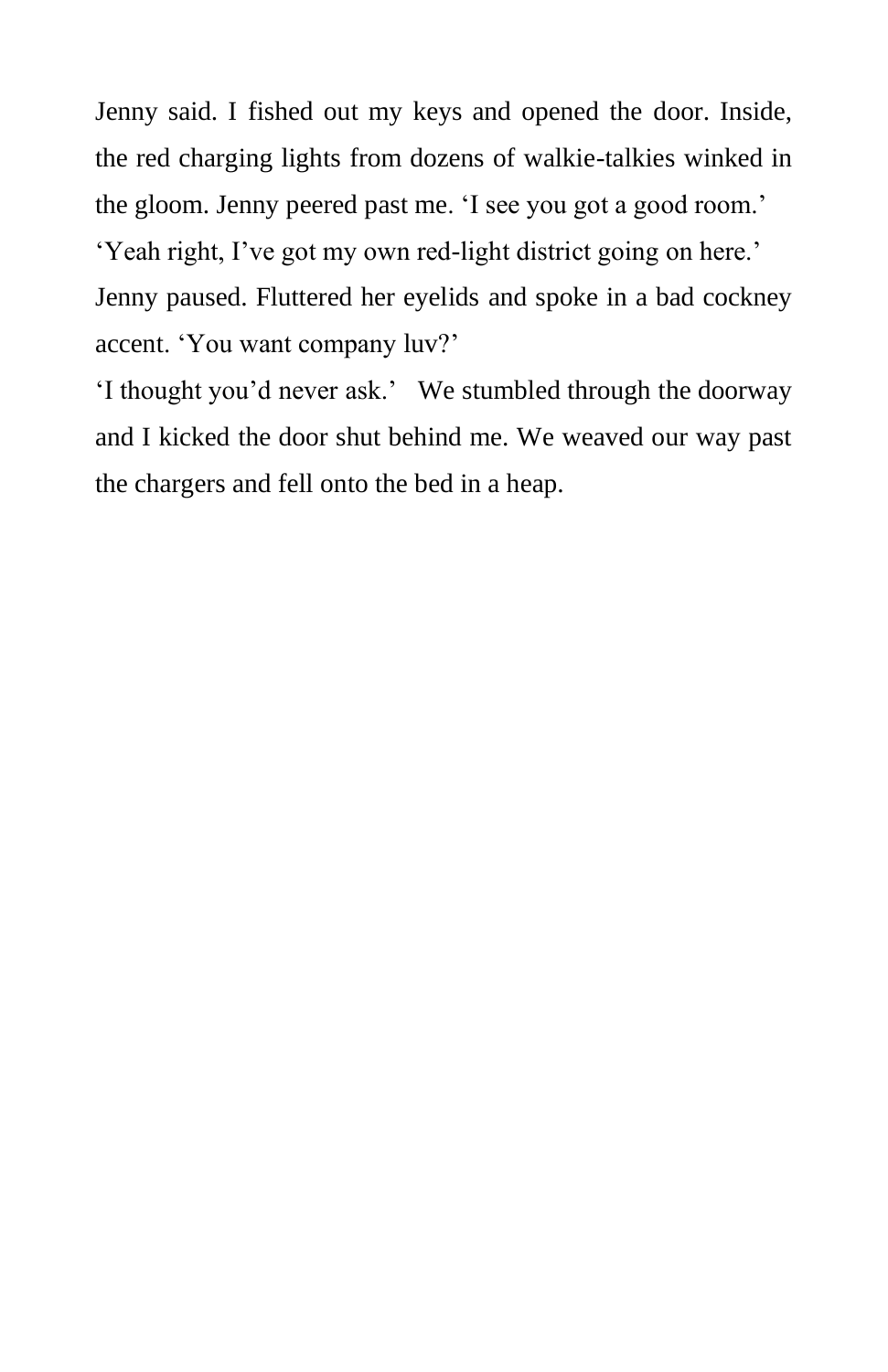### CHAPTER 3

The loud buzz of the alarm competed with the low throb of the battery chargers. I rolled over and slapped the alarm off. Jenny was already gone. Not one for long drawn out goodbyes. We'd been friends for over a year now and come to an uncomplicated arrangement. Our clandestine meetings a physical release along with an exchange of views about past mistakes. It was difficult enough being a minority in the camera department without having your relationship under the microscope on top of everything else. The situation worked out well, though recently I'd noticed some unwanted feelings surfacing when she'd told me about her latest conquest, or possible suitor. I wondered if it was the green-eyed monster of jealousy, but quickly dismissed the thought. We were friends with benefits, and that's the way it would stay. I started to put the walkie-talkies together,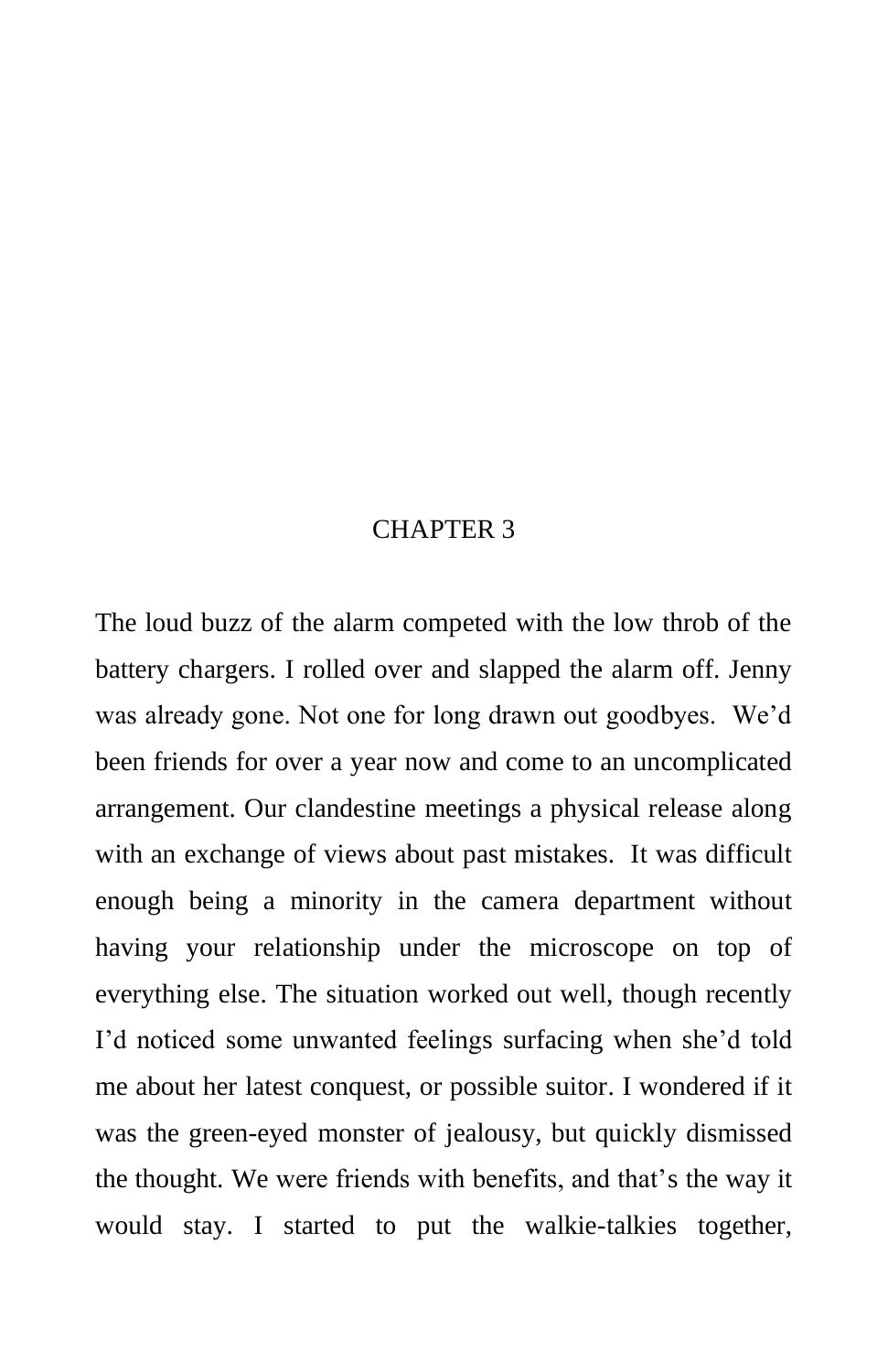numbering them on strips of white camera tape, and pairing them with holsters and belts. I would tick the users off using the call sheet and give them each a number. Handing them out was easy enough, getting them back in was a nightmare. Belts and holsters went missing, the units were abandoned in production cars, in toilets or taken home. As a sound assistant I hated the fact that we'd been given the responsibility for the production's communication system. At a point in the day when everybody wanted to get away as quickly as possible we were left trying to wrangle the equipment back from twenty or thirty people spread over the location. It was something I was determined to change. I hadn't worked exactly how I was going to achieve this revolution, but felt sure I soon would. I loaded the walkietalkies into a ruck-sack, picked up my boom-pole and headed down to reception. Andy Scoon was chatting to the receptionist. His hat planted firmly on the desk. The girl was young, probably a trainee. New enough not to have heard all of the chat up lines at least. I went over and handed her my key. 'There's a change of schedule.' She said, handing over a sheet of paper. 'Thanks.' I looked down at the sheet. 'Shit.' I mumbled under my breath. Scoon looked over. 'It's a bugger isn't it. Just what you need, starting the shoot with the biggest scene. We won't have a bloody light left in the trucks by the end of the day.' I nodded. 'Yeah, we'll end up shooting day for night unless we get some kind of miracle.' I looked at the sheet. It was the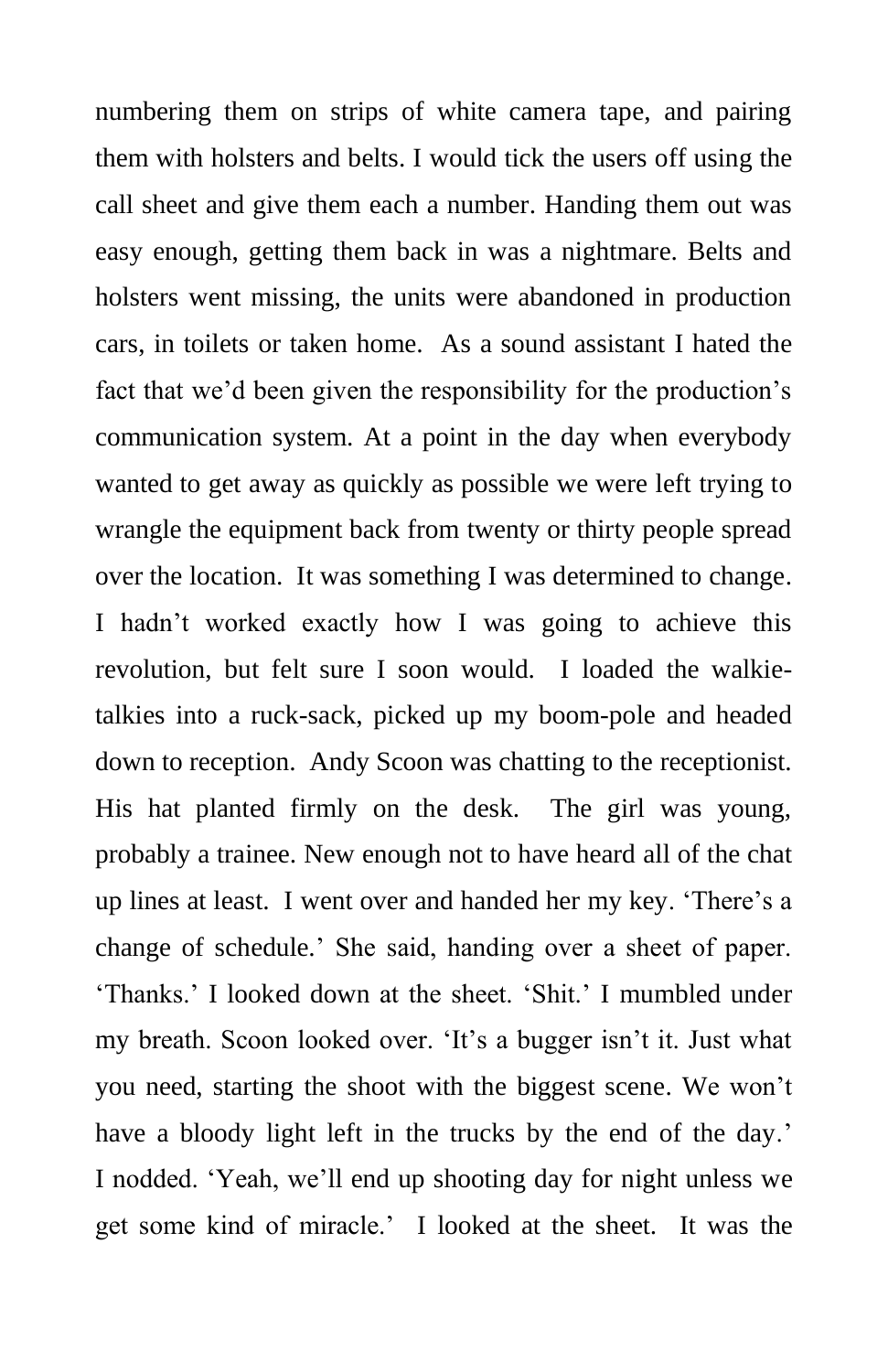worst-case scenario. The scene started outside before moving inside. They could literally film all day and all night. With the full cast on set, loads of extras, military personnel, jeeps, trucks and helicopters employed for the exteriors the potential for a fuck up was unlimited. I carried the ruck-sack over to a chair on the other side of reception, dumped it on a tatty sofa and propped my boom against the wall. It was now 07:15. I'd agreed to meet Alistair in reception at 07.00. The caterers would already be serving breakfast on location, and I knew they would be struggling. Normally there would be a second unit to provide food for all of the supporting artists which would mean less queuing for the crew and production unit. But with the sudden change of plan it would be a free for all around the one catering wagon. Jenny left her key at the reception desk and headed towards me. 'Where are they?' She said, sitting down next to me. I looked at my watch. 'Alistair was meant to be here fifteen minutes ago.' Jenny looked at the call sheet in my hand. 'You've seen it then?' I nodded. 'We don't have enough walkietalkies, caterers are going to freak out and we'll probably be filming all night. The last thing we need is two heads of department going AWOL.' Jenny stood up. 'I'll get the receptionist to ring their rooms.' She went over to the receptionist who was handing over a scrap of paper to Scoon. He picked up his hat and winked at Jenny as he went past. 'Can you call room 21 and 25 for me please.' The receptionist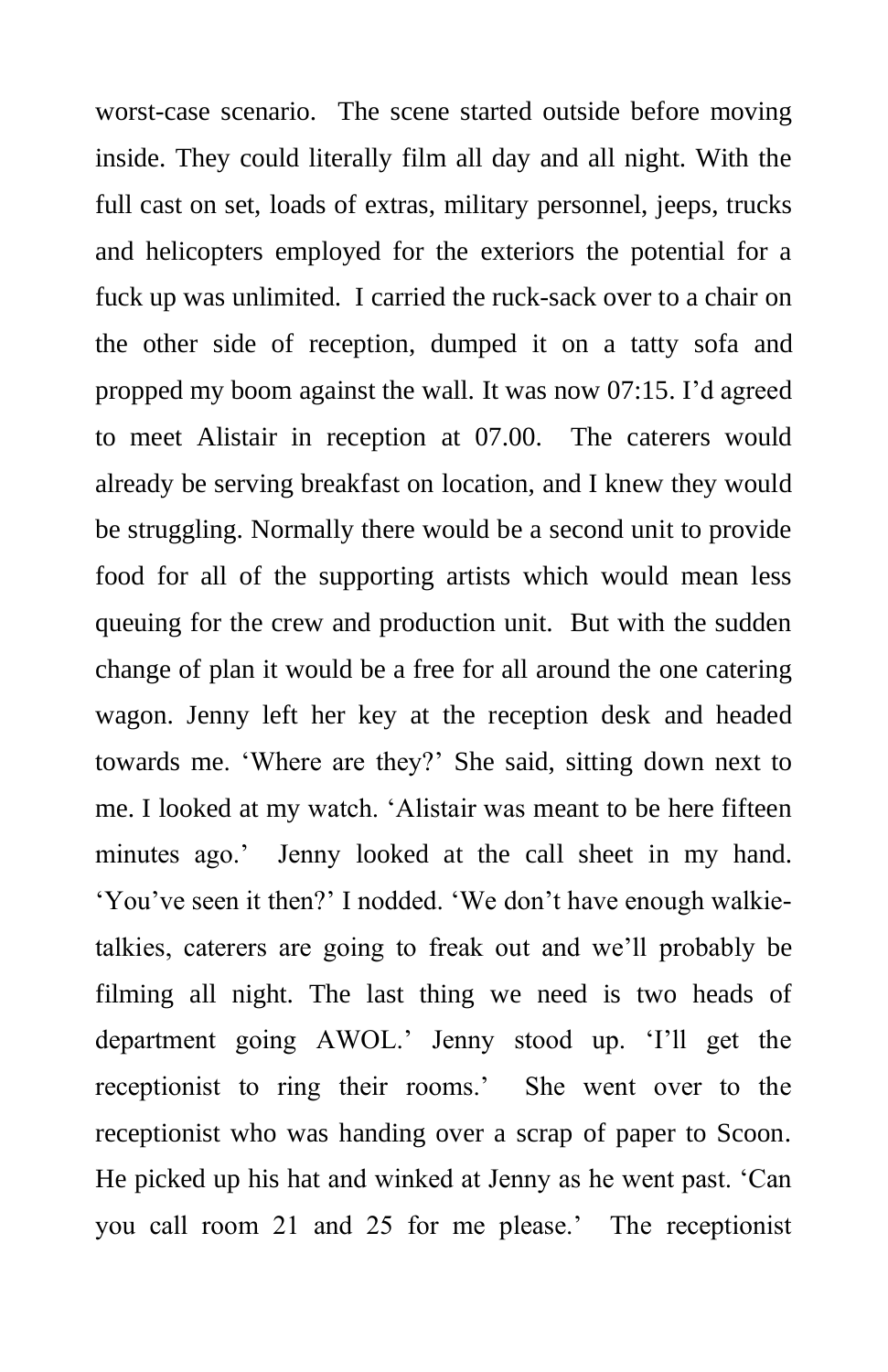nodded, picked up the phone and dialled a number. She listened, cut the phone off and dialled another number, listened, shook her head, and put the phone down. 'No reply, maybe they're on their way down?' 'Thanks' I said. Jenny came over to the desk.

'What's up?'

'No reply from either room.' This wasn't good news. Wardrobe and make-up had left earlier in a giggling flurry of bags and suit-carriers. They were usually the first on set and the last to leave. They were one of my favourite departments, as not only did they have their own costume and makeup truck, but if you were lucky they also had a coffee machine. The faster I could rig a radio mic, the more time I had to chat and sponge a coffee off them. My rigging speed soon earned me the nickname of Radio Mike, which made a welcome change from Sassenach. I looked around the empty reception. I'd be lucky to get breakfast this morning, never mind a coffee. 'Where the hell are they?' Jenny asked. I thought back to the other times they'd been late. Usually it was sleeping through an alarm, falling asleep in a bath, and in some cases getting locked in their room. An unwelcome thought jumped into my head. An image from the previous evening. The smiling barmaid listening to their jokes. 'Shit.' What is it?' Jenny asked. 'The barmaid.' I got up and went over to the receptionist. 'Hello, can you tell me something?' I paused. 'It might sound a bit weird.'

The receptionist smiled.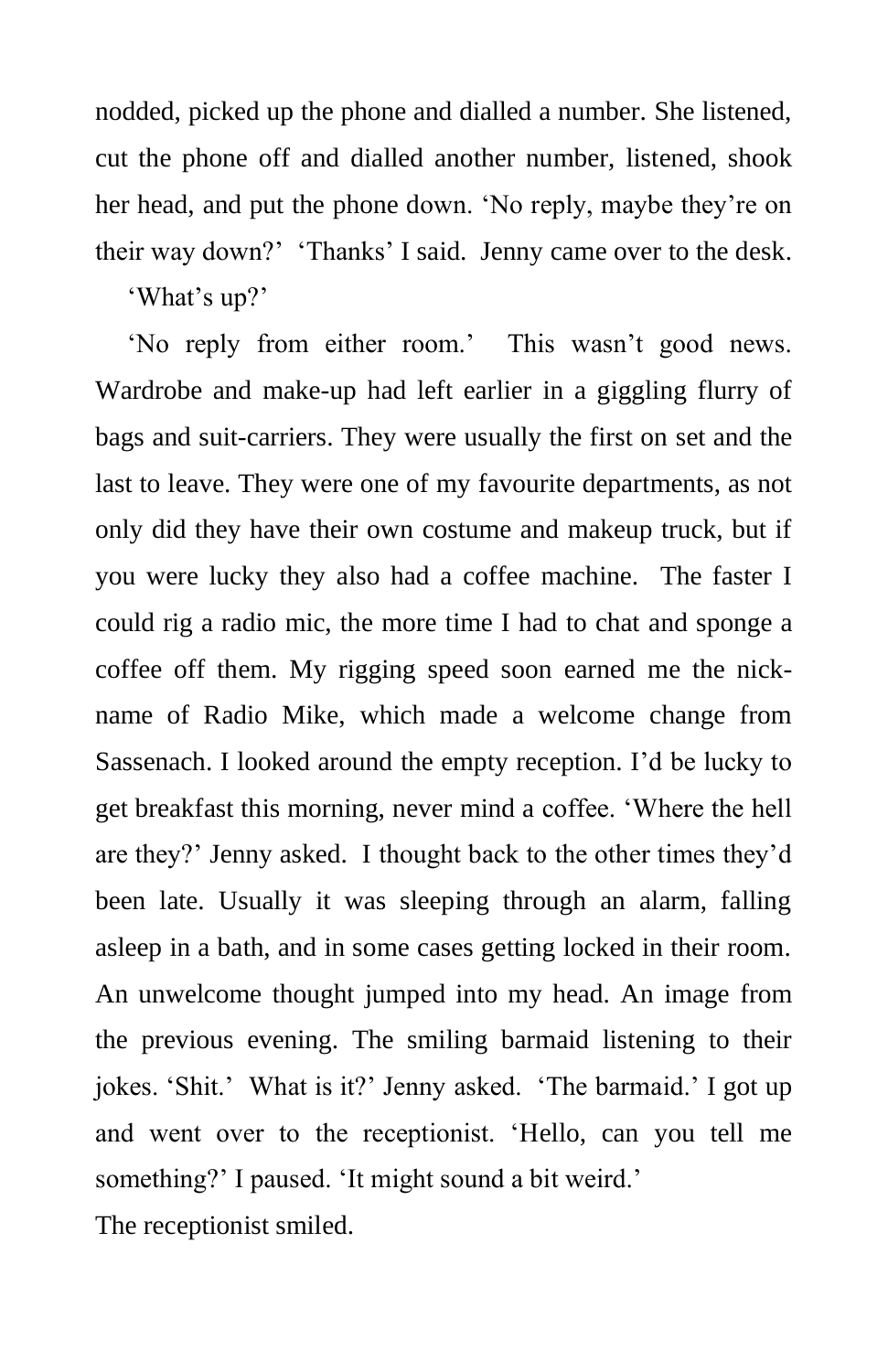'Weird is pretty normal when a film unit is staying here.'

'Yes, you're right. Er, I don't suppose you know where the barmaid lives do you?' The receptionist looked at him. 'Not really your type, is she?' I shrugged. 'No, it's just, well, we appear to be missing two of our colleagues…and…'

She shook her head. You think they might be with…oh yuk.' She wrinkled her nose. 'That's not a picture I want in my head.' I agreed, it wasn't something I wanted either, but without Alistair and Norman there would be no pictures and the entire shoot would grind to a halt. 'So?' I said. She leaned forwards.

'Well you're in luck. She's having some building work done at her house so we're putting her up in one of our rooms until the works completed.' 'So, she's staying in the hotel?' I said. The receptionist nodded. 'Room 101, top floor.'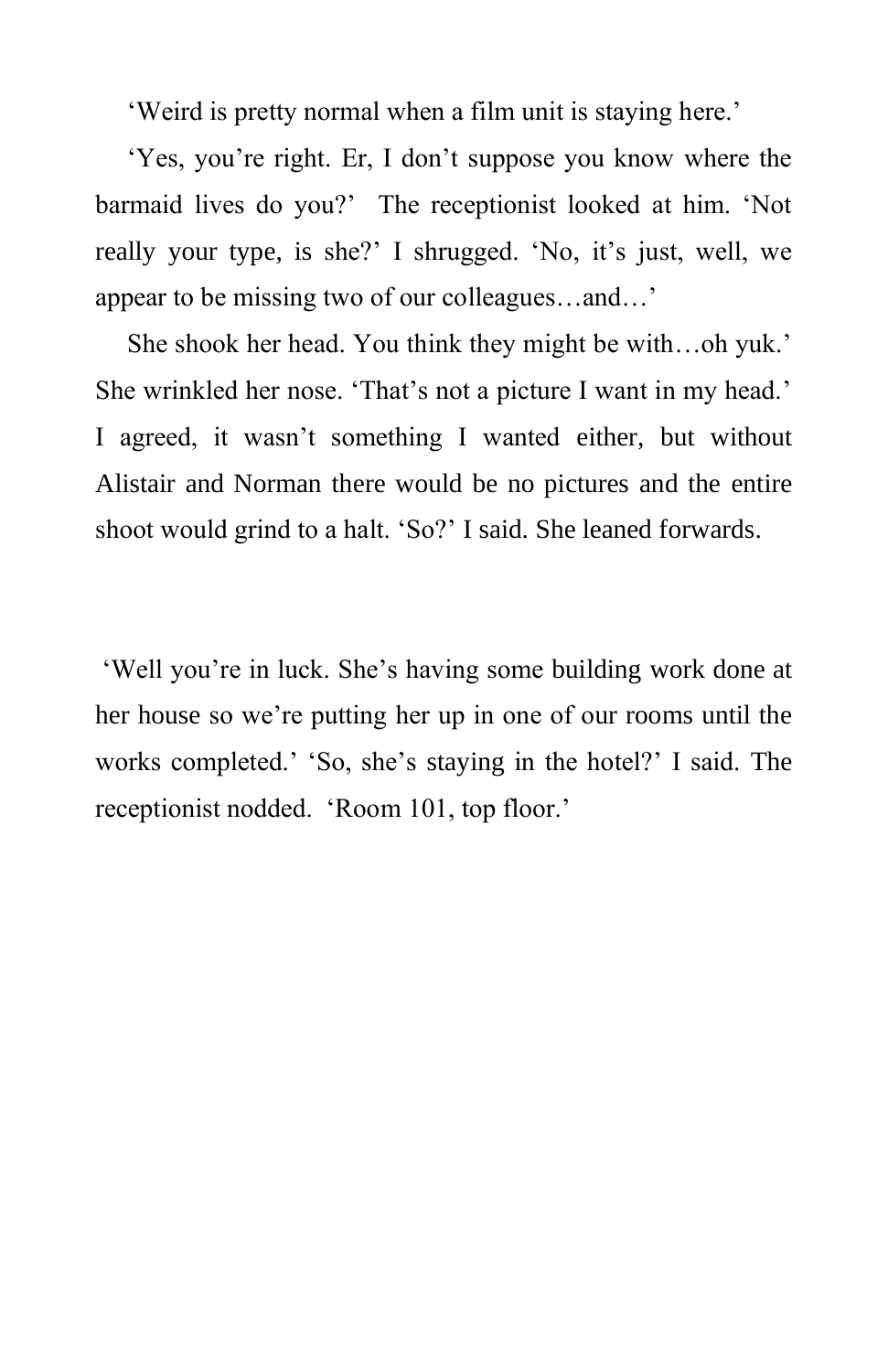### CHAPTER 4

Alistair sat slumped in silence as I drove to location. My mind flashed back to the horror of the morning's events. After pounding on the barmaid's door and getting no response I'd used the key the receptionist had given me. The door jammed on a loose shoe, and I kicked it clear. The predominant smell was of old socks and vomit. It looked like someone had emptied a suitcase full of clothes into the room from a great height and then thrown up over the resulting mess. The barmaid was first to open her eyes. Her blonde hair stuck up on one side of her head and her mascara had run. It made her look as if she'd been in a fight and sustained two black eyes. But this wasn't the worst part of the view. Either side of her lay Alistair and Norman. I could just see Alistair's nose glowing against the white pillow where it poked out from beneath the sheets. Norman was still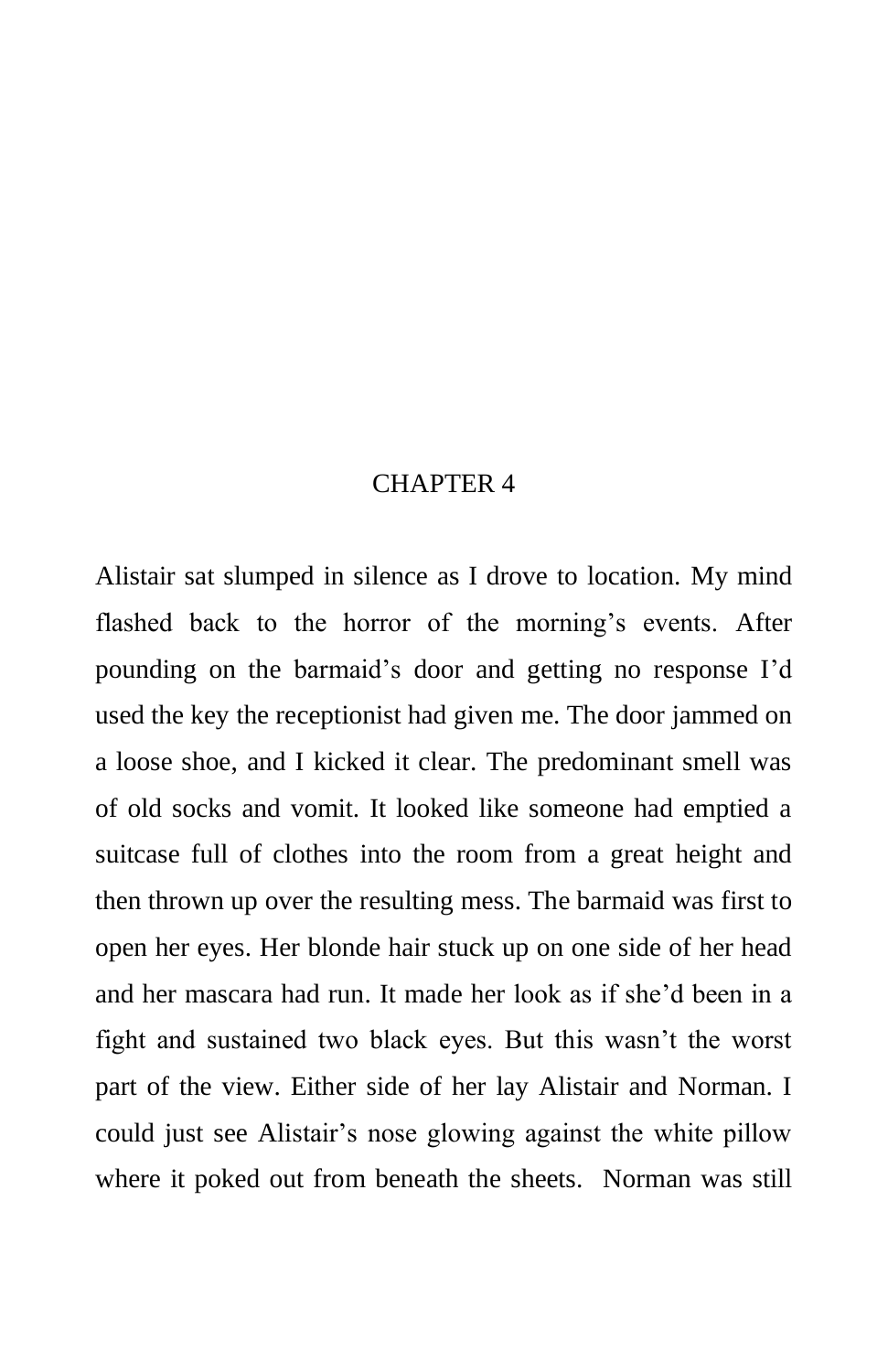under the sheets and snoring loudly. I looked at the downcast eyes of the barmaid. 'We need coffee, and lots of it.' I said.

\*\*\*

I drove as fast as was safe down the winding road towards the location. The production manager had put a few signs up overnight so I managed to avoid getting lost. We'd finally forced enough coffee into Alistair and Norman to restore some of their basic functions, talking, walking and swearing being the most successful.

As the original schedule had originally been a two-handed interior, Alistair and Norman had counted on a leisurely start while the set was dressed and lit. With that logic in place, copious amounts of whisky and an obliging barmaid, the scene had been set for the farce of the century. Aggie, as she was called, found herself in what turned out to be a slumber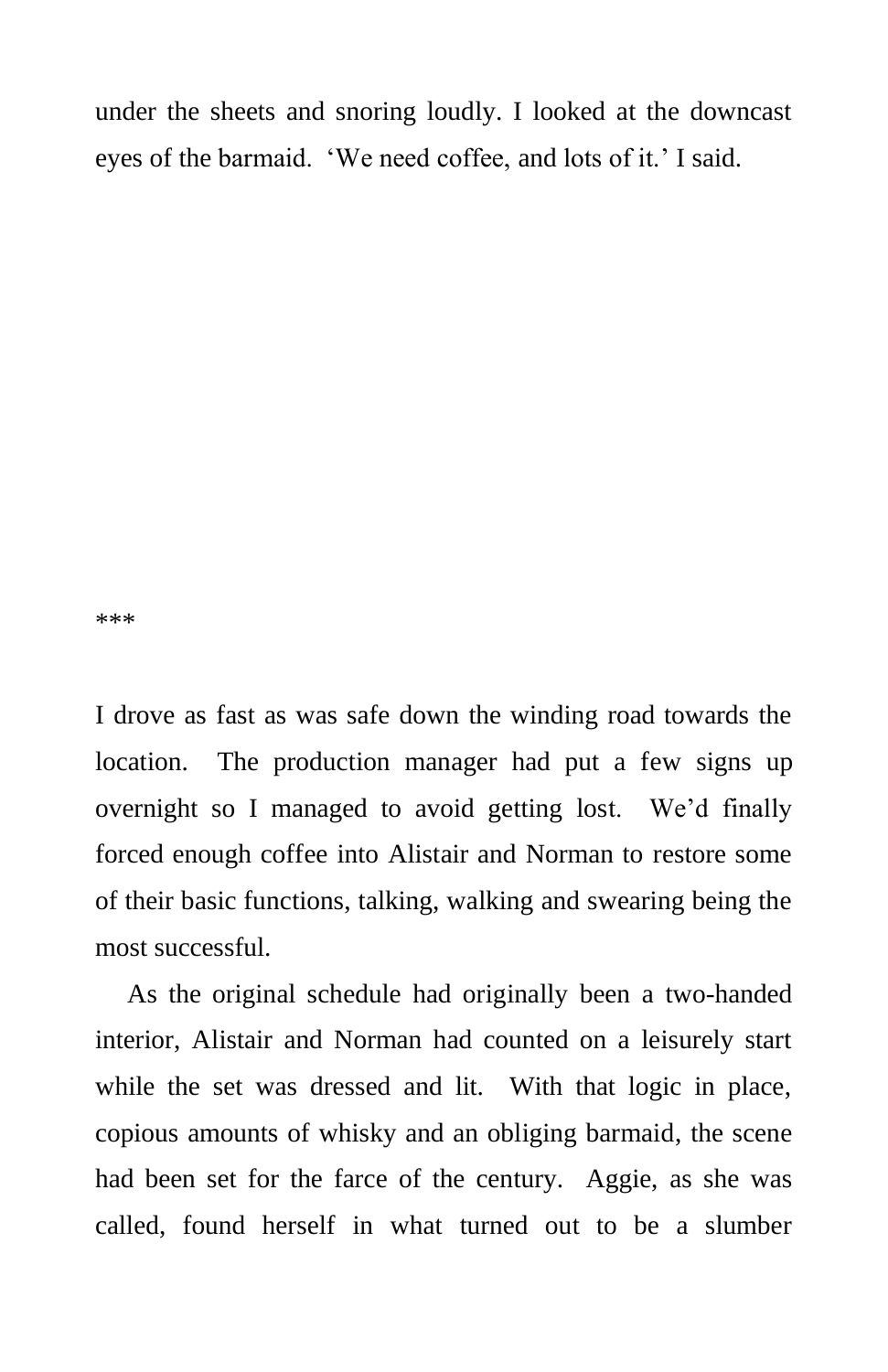sandwich, rather than the wild ménage a trois she had originally imagined. Unable to wake the sleeping duo she had drifted off to sleep only to be awakened by me pounding on the door hours later. I looked over at Alistair. His head lolled against the window like an ugly Garfield sucker toy. We were headed for Kinross, the interior location was an old stately home. An experienced production manager could usually find a large home in need of refurbishment and strike a deal with the owner. Sometimes it was an arrangement to redecorate the house after filming, and other times it was cash in hand to bump up the coffers. I'd spent a few days assisting the second unit on a period drama that used Lochleven castle as a backdrop. During the filming I was told that Robert the Bruce had come across by boat to the castle. I was glad we were more land based than Lochleven. Getting to the castle by ferry on a daily basis would have become tedious.

I pulled up at the gates and a security man waved me through, we drove up the long drive and swung round behind the house to a small parking area. The generator had already taken pole position and I knew that we would lock horns with the gaffer over the low-level sound problems it was certain to give us at some point.

The gaffer on this particular job was Colm O'Docherty a large Irishman, florid faced and wide of gut. He and Alistair had had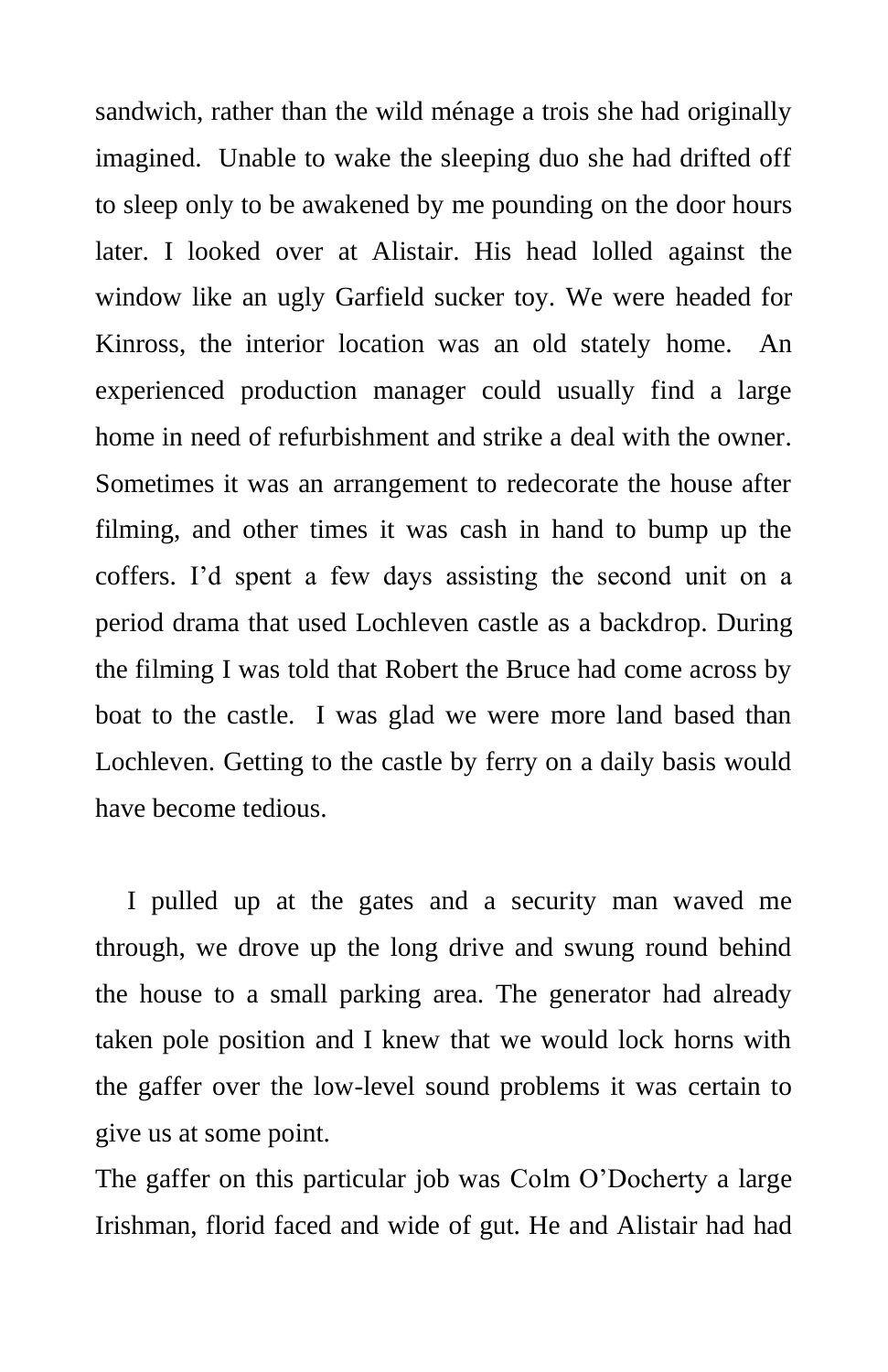many run ins with him on locations throughout the highlands. Colm would have reversed the generator into the sitting room of a location if he could have got away with it. He'd been on my comeuppance list for some months. But this was not the time for that. Normally we would have been on location early enough to ensure the generator was parked a distance from the interior filming areas, but because of Alistair's lurch into Don Juan territory and subsequent late arrival we were in a weak negotiating position. I wasn't going to risk a confrontation between a hungover Alistair and a belligerent gaffer on the first day of filming. An AD came over, his walkie-talkie fizzing with activity through the earpiece. His name was Johnny Fisher and I'd worked with him on several television shows. He'd been the second AD on my first days filming on a comedy show out on a windswept field in Fintry, Stirling. It was a godforsaken location in winter and I'd spent many hours sitting in the car or trapped in the hotel while wind, snow or rain howled across the landscape. Johnny bent down to the driver's window. 'You're going to have to unload I'm afraid, space is a bit tight.' His eyes flicked across to the human shaped heap in the passenger seat. He sniffed. Sizing up the problem. He looked at his watch. 'If you promise to move it down to unit base at lunchtime you should be okay. My main problem is the cruz missile.' It hadn't taken long for the American director to gain his nickname. Destroying the budget before they'd even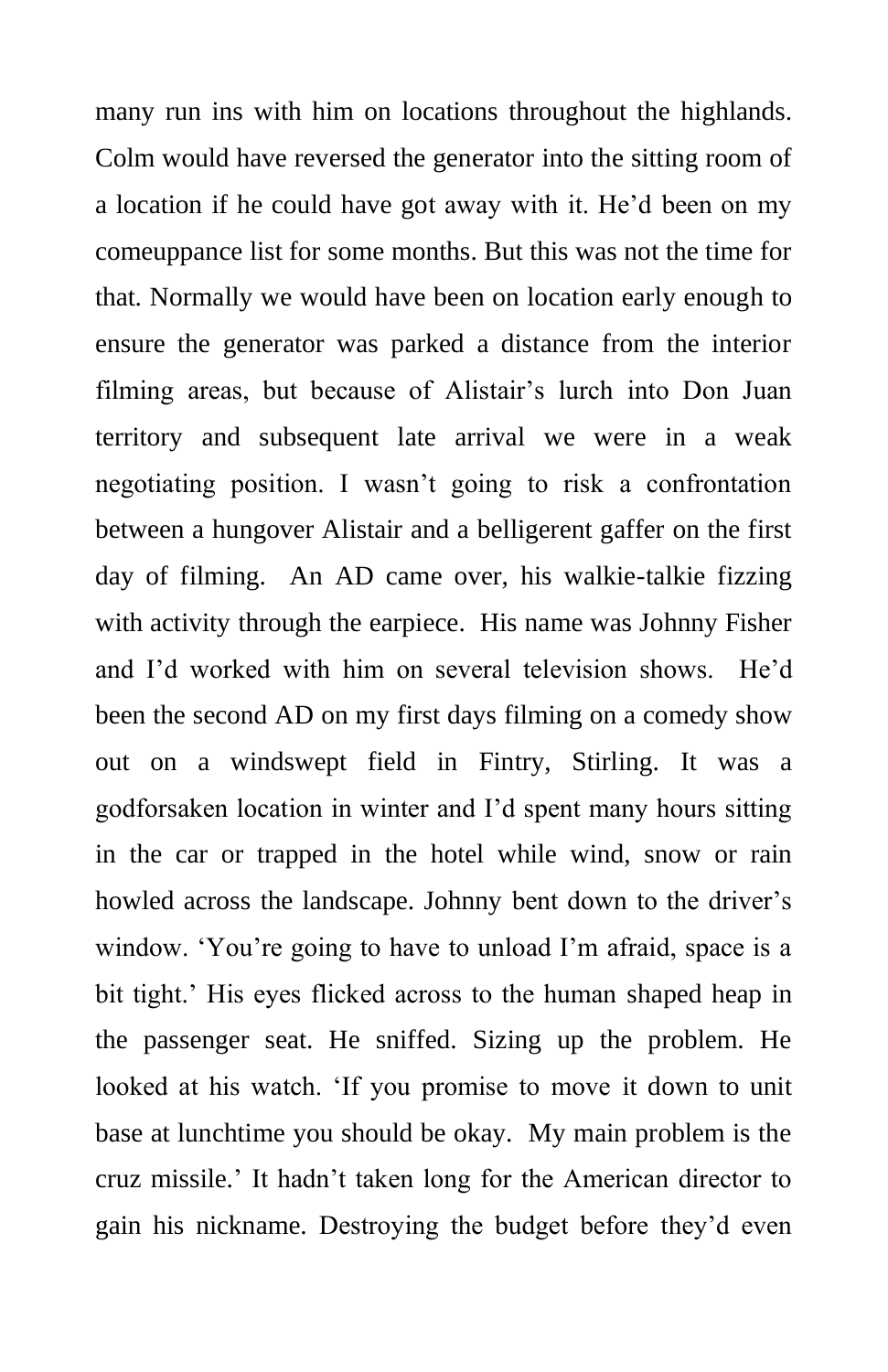started filming was bound to cause problems, and there was certainly no sign of any special relationship on the set that morning. 'Why?' I asked. 'Well, for a start it was his idea to start the filming with the biggest scene in the shoot…he's already overspent everyone's budget, and moving this scene up means we're all scrambling to catch up.' I nodded, it was always the case, if you changed things at the last second there was always a financial hit. Artists that had been booked on the day and then cancelled, artists that thought they were not needed being rushed in at the last moment. But I thought there was more to this move than stupidity, and I said so.

'I think this is part of his plan.' Johnny looked at me. 'You think the guy has a plan? From where I'm sitting he's a fuck up.' 'Yeah, he's that alright, but he's also a cunning fuck up.' In what way?' Johnny said. I looked over at Alistair. He was still asleep and drool was running from his mouth. 'Today's scene will use a huge amount of the budget. We'll lose the light faster by shooting six weeks earlier than planned. It'll mean more overtime and lights to shoot day for night. The helicopters, army personnel and firearms all have to be provided ahead of time, extra caterers for this evening…it's probably a third of the budget right there…' 'So, if he screws up they've already spent too much to risk sacking him. He's covering his own back.' Johnny said. 'Yes.' I replied. Johnny's walkie-talkie crackled. He held up his hand as he listened. He looked at me, shook his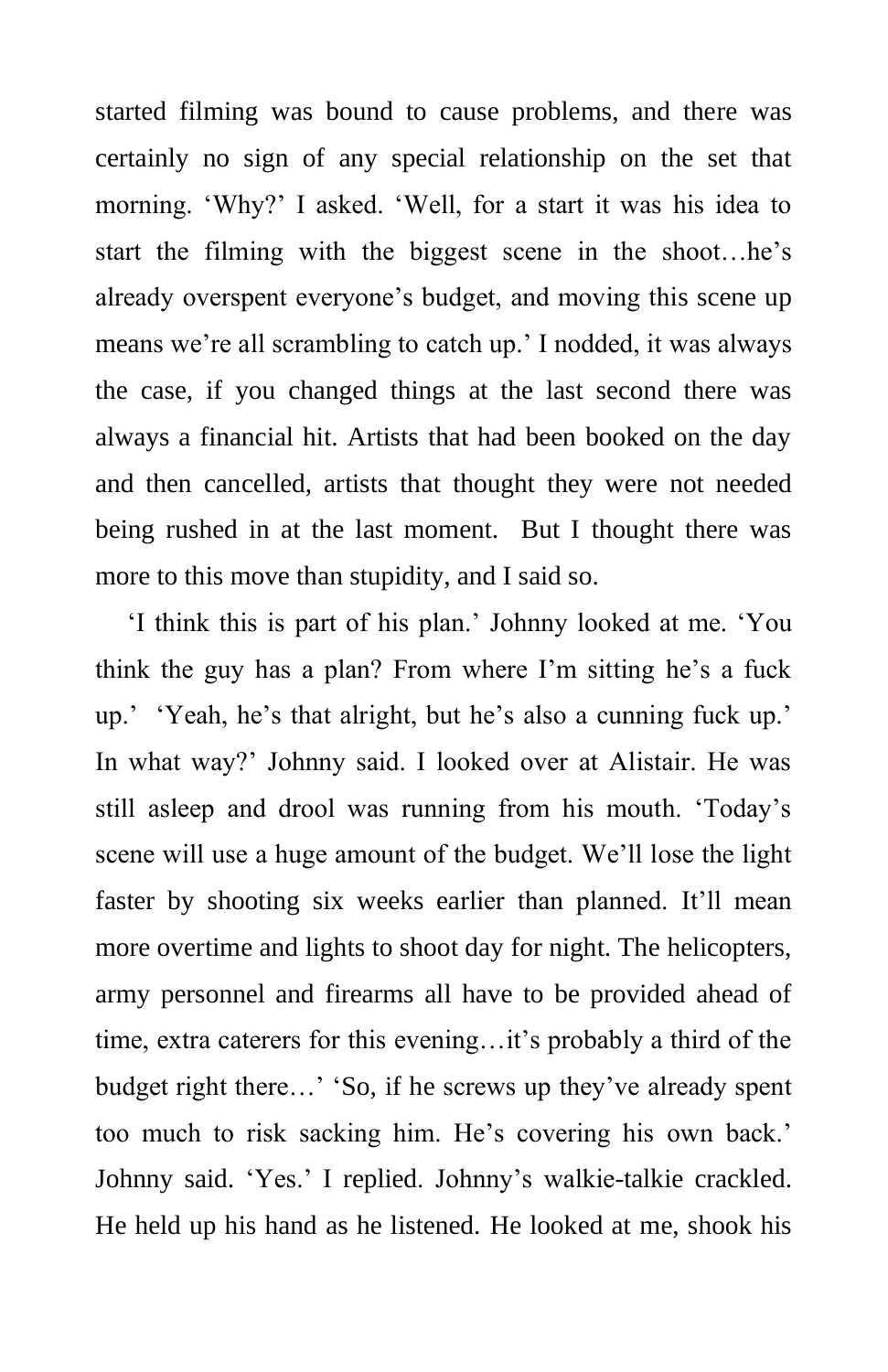head. Pressed send. 'Okay, Joey, do the best you can I'll get an AD to pick up the supplies.' He clipped his mic back onto his belt. 'What's up?' I asked. 'Caterers are running out of food, one of my AD's is doing a supermarket run.' Damn, there goes breakfast.' Johnny smiled. 'Lucky I got them to put a couple of sausage rolls aside for you and sleeping beauty here.' I could feel my mouth starting to salivate. 'I owe you big time Johnny.' He nodded. 'Remember that when you try and catch up on wildtracks before wrap.' 'You got it Johnny.' He banged the car roof and I drove over to a space I could reverse into. Page one of the getaway early from location plan was to make sure your escape route from the car park was clear. I started to unload the Citroen and began to assemble the sound cart. Alistair jerked awake. 'Shit. What time is?' 'Eight o'clock.' 'Bollocks, we've missed breakfast.' 'Not quite. Camera crew are doing some second unit stuff across the Loch. Johnny's had a couple of rolls put aside for us at the caterers. Why don't you go down and get a coffee and pick up yours.' 'Okay, I won't be long.' He climbed out of the car and stood leaning against the door, rubbed his eyes and yawned. 'Mike, about last night…' 'Forget about it.' I said. 'What happens in the hotel stays in the hotel.' Alistair smiled and walked stiffly towards a stone archway and through to where the caterers were set up. I wheeled the sound cart through the main entrance and fought my way into the room next to the one we were using as a set. Though we were filming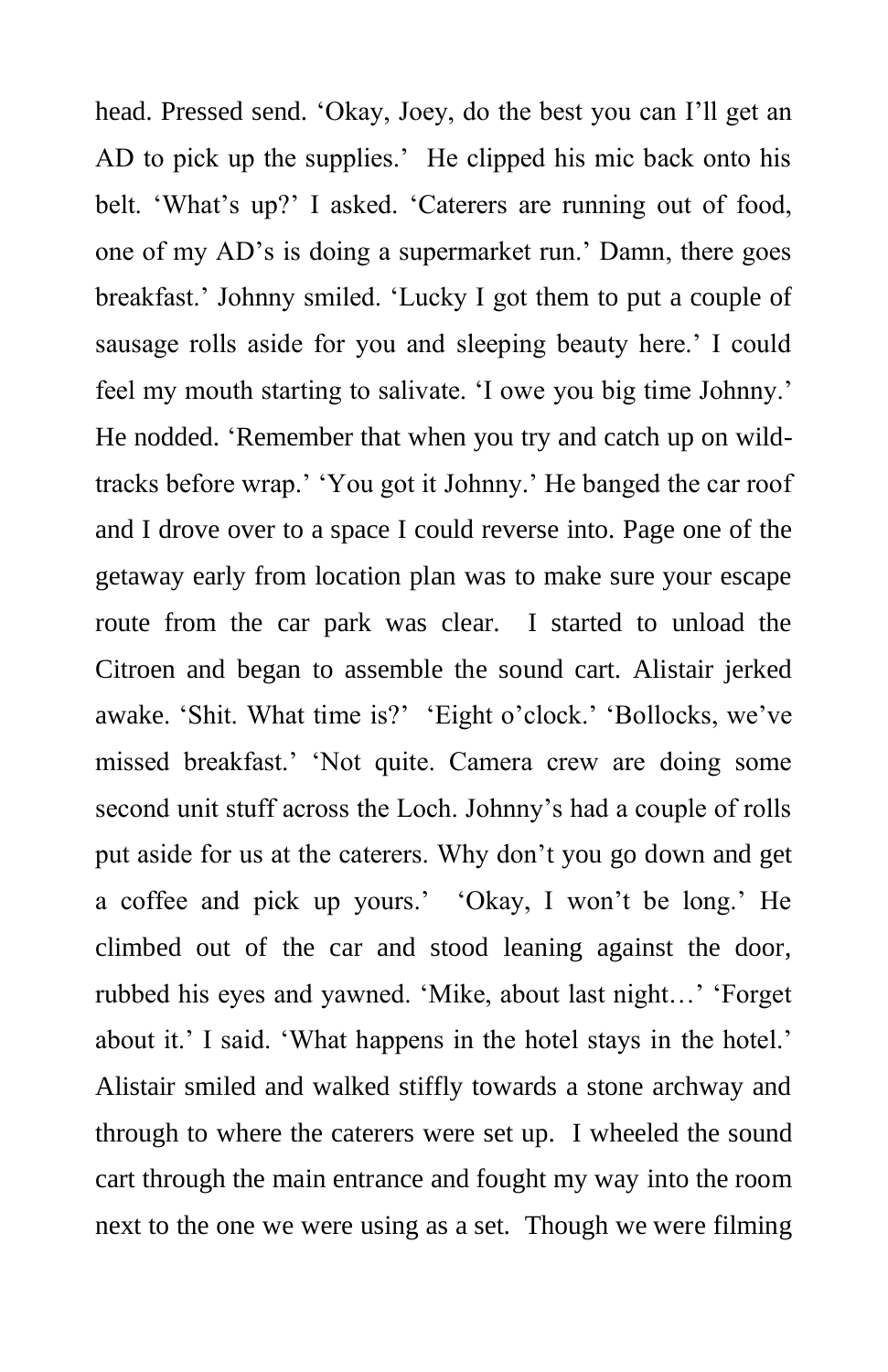outside first it was always best to nail down a prime position inside. Trying to set up later while the set was being dressed and lit was a recipe for disaster. I set up the mixer and laid some cables until I was happy with our position. I looked around the room. Checking for obstacles like hanging lights, mirrors, reflective pictures, light sources through windows and any of the many other hazards I'd spent my career navigating through.

Out of all the sound positions I'd held, from 3rd assistant, to Boom-op and mixer, booming was by far the most difficult, and satisfying. Most departments needed a grasp of their own job as well as a working knowledge of the other departments. To a certain degree we were all interconnected. But in my opinion booming was more closely linked to the other crafts than most. I had to know the frame size of every lens the camera department could be using, including the zoom lenses. When and where every actor was going to speak. Be able to avoid every light that could throw shadows around the set, and not fall over the scenery. I had to deal with grumpy actors first thing in the morning, negotiate with wardrobe and make-up to fit concealed radio-mics, and make sure the right fabrics were chosen in the planning stages. No matter how many rehearsals we were allowed, and sometimes we had none, anything could change at the last second. Whereas actors only had to learn their own lines a boom-op had to know all the lines, and sometimes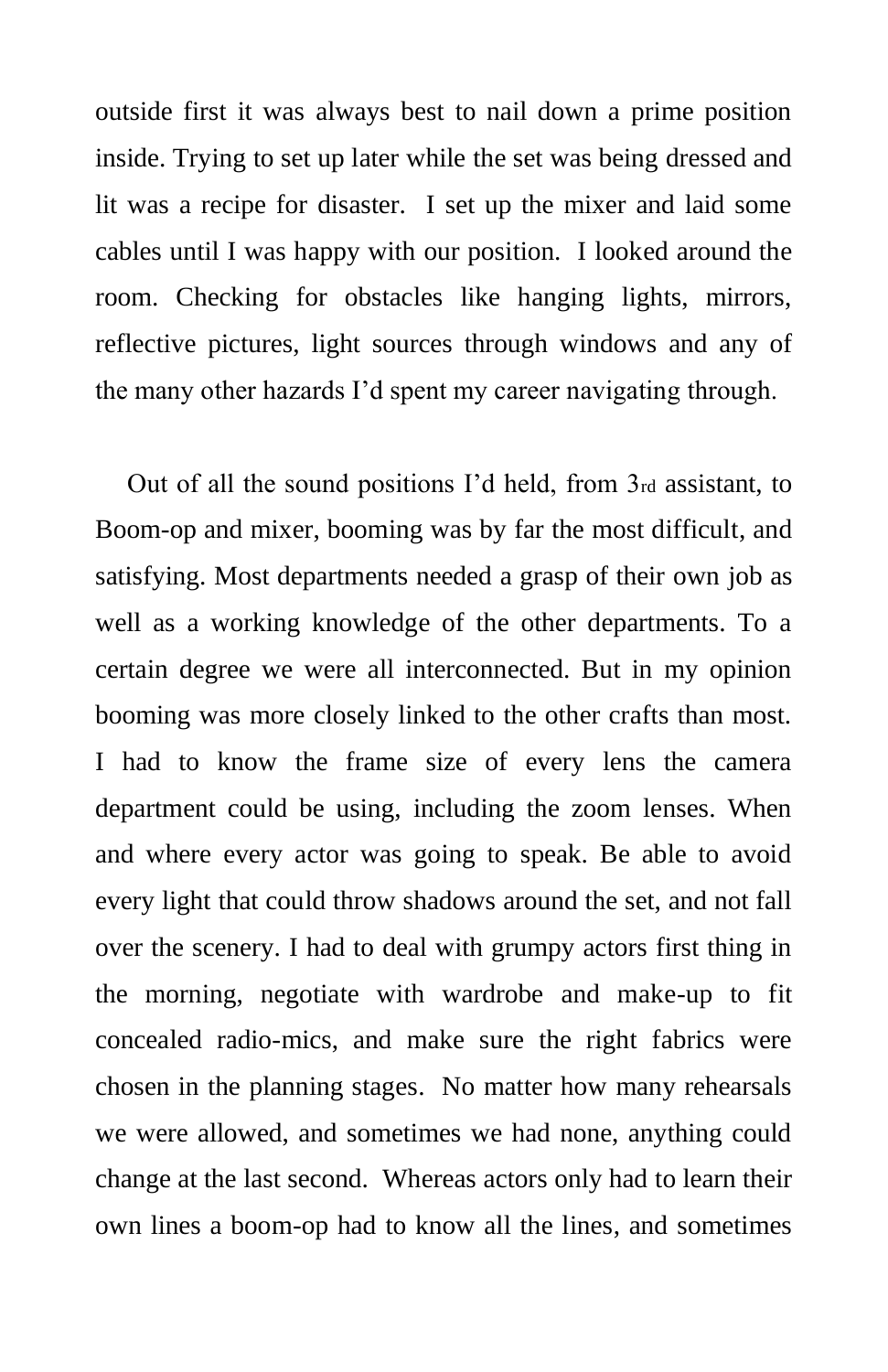the first time they would hear them would be on the day. Radio mics had changed the game in a big way. Directors were starting to use multi-camera set ups far more, shooting wide and tight at the same time, effectively shutting the boom-op out. Some days I felt I was going to become a dinosaur on the film set. This didn't worry me as much as it should have. I'd always thought of sound as a stop gap while I worked out what I really wanted to do with my life.

'Well if it isn't my favourite sound man.' The cheery voice of Roz, the continuity girl rang out across the room. I turned to see her lugging her combined bag and seat into the room. Roz was a striking red head who always wore colourful earrings and a smile. She was outstanding at her job and many a budding director owed her a debt of thanks.

'So they finally let you out to play with the big boys.'

I put down a cable I was holding and gave her a hug. 'And girls.' I said.

'Less of the big.' She replied looking around the room. 'I imagine we won't be filming in here for a while.' 'If ever. I take it you've done the timings for today's schedule?' Roz looked at her sheets.

'My favourite breakfast reading.'

'And what did you come up with?'

'A minimum eighteen-hour day…and that's assuming there aren't any resets during the battle scenes.'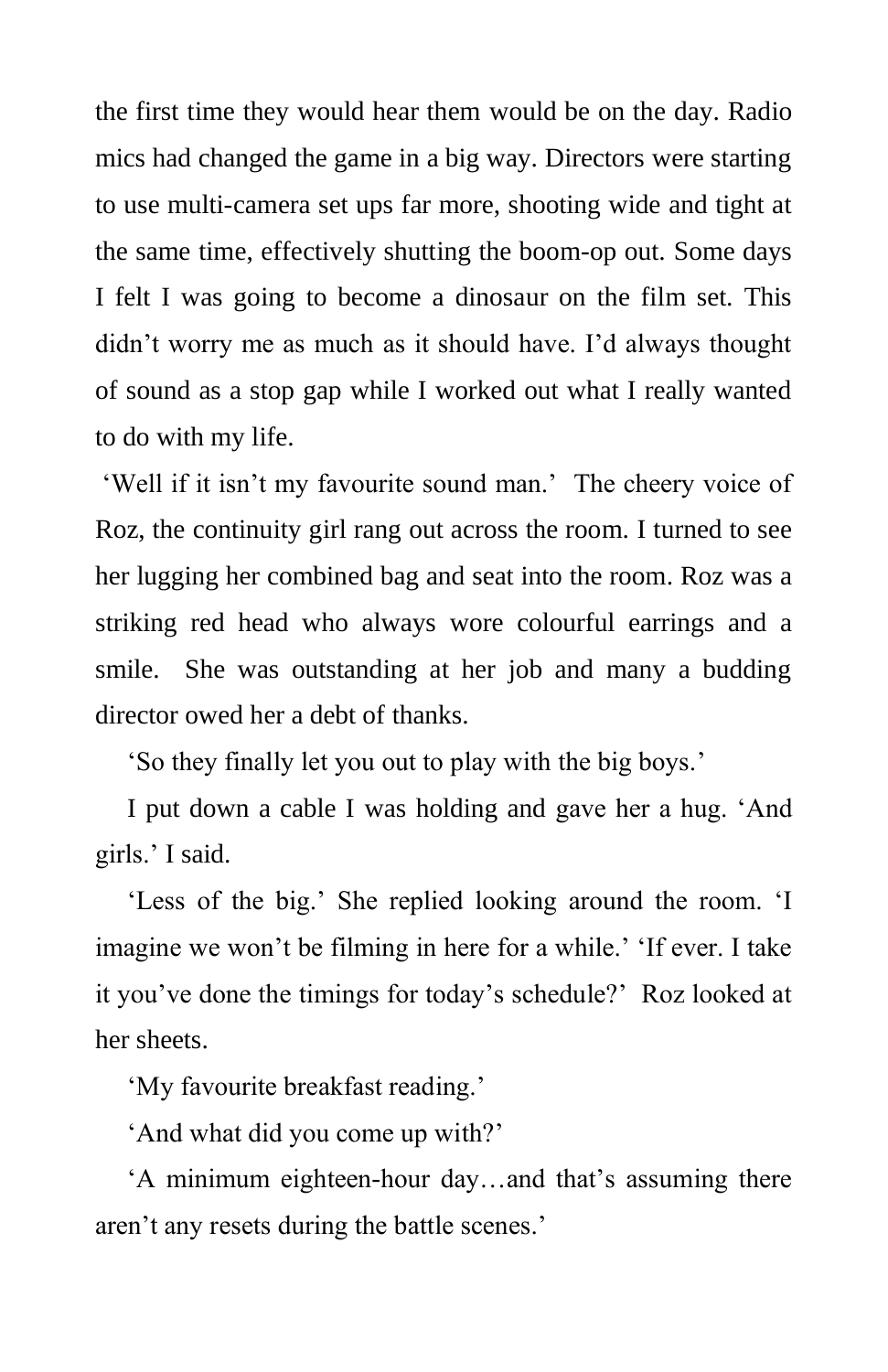It was as I'd thought, we were heading into a black hole. 'How are you getting on with Cruz?' Roz put her seat down. 'Well we certainly have a special relationship.' I looked at her. 'Really?' She shook her head. 'No. He seems to think I'm here to applaud when he comes up with a suggestion. Problem is, all of his suggestions either make the scenes too long, or mess up the cutting point. God help the editor.'

'I take it they're still doing second unit beauty shots?' 'Yes, I let Moira take that over, I have enough on my plate with damage limitation on the main unit. Have you had breakfast?' 'No.' I said. 'There's a sausage roll with my name on it at the caterers, unless Alistair's had it.' 'Better than nothing, tho' I think there's some porridge left. And what happened to Alistair and Norman? They both looked in need of defibrillators when I last saw them.' 'They had a bit of an adventure last night, and now we're dealing with the consequences.' I said. 'Ohh, I do love a bit of gossip. Let's go pick up your roll and you can tell me more over coffee.' We walked out of the house, across the garden and the car park and through an archway to where the caterers were parked up. A small queue of extra's and runners waited impatiently at the serving hatch. They were down to toast, scrambled egg, porridge and coffee. We went around to the side door of the truck and I nodded at Terry, the owner of "GET IT DOWN U" caterers, and an old hand. 'What do you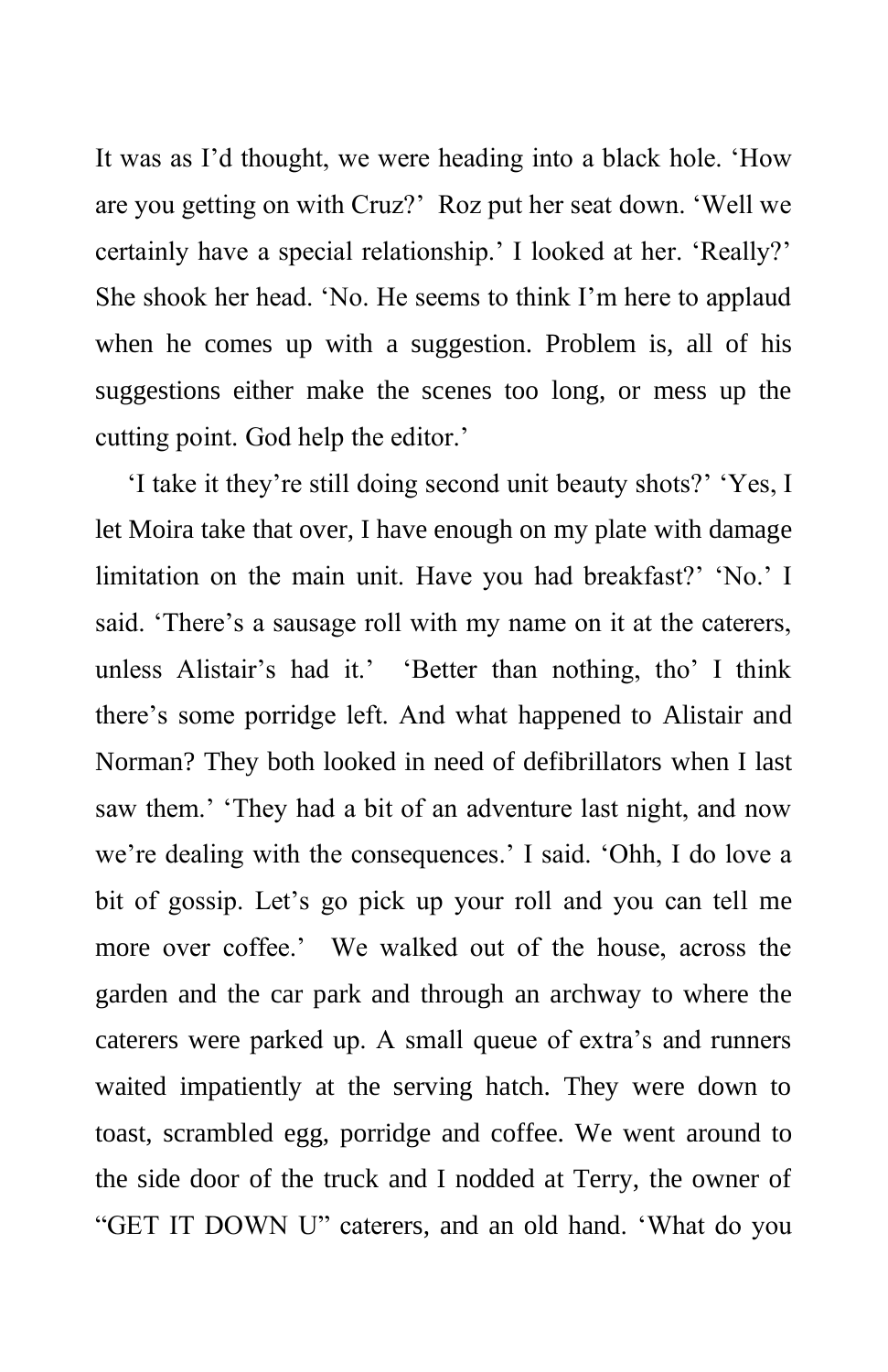want?' He said with a grin. 'I think Johnny put a roll aside for me?' Terry nodded and opened the hot cupboard. 'I doubled the order, which was lucky because Alistair gave Norman yours.' He handed me a small bundle wrapped in foil. 'Thanks.' I said. 'No problem. As soon as I saw the new call sheet I knew it would be a shit storm. I've put the call out for another truck but I'm still waiting.'

I peeled back the foil and bit into the sausage roll. 'Well if nothing turns up some hapless runner is going to be trying to get a hundred pizzas from town in the middle of the night.' Terry shook his head. 'Yeah, that's not going to help our situation. We've already used up a week's worth of breakfast supplies. We'll be lucky to get back on track until after the weekend. That Cruz guy is a nightmare, he got a runner to ask us for wholemeal bagels…who the fuck eats a bagel for breakfast?' 'I think that's a New York thing.' I said as I demolished the second roll. Terry nodded. 'Well maybe he should fuck off to New York and get some.' I'd had some experience of American directors and actors. It seemed that if an English director asked for a pencil you would give him one, but an American director would be offered a choice of colours. We had a gaffer called Kyle that had worked in L.A for a while and his truck was a wonder to behold. He had a diving suit, bee keepers hat and tons of other sophisticated equipment so that whatever the director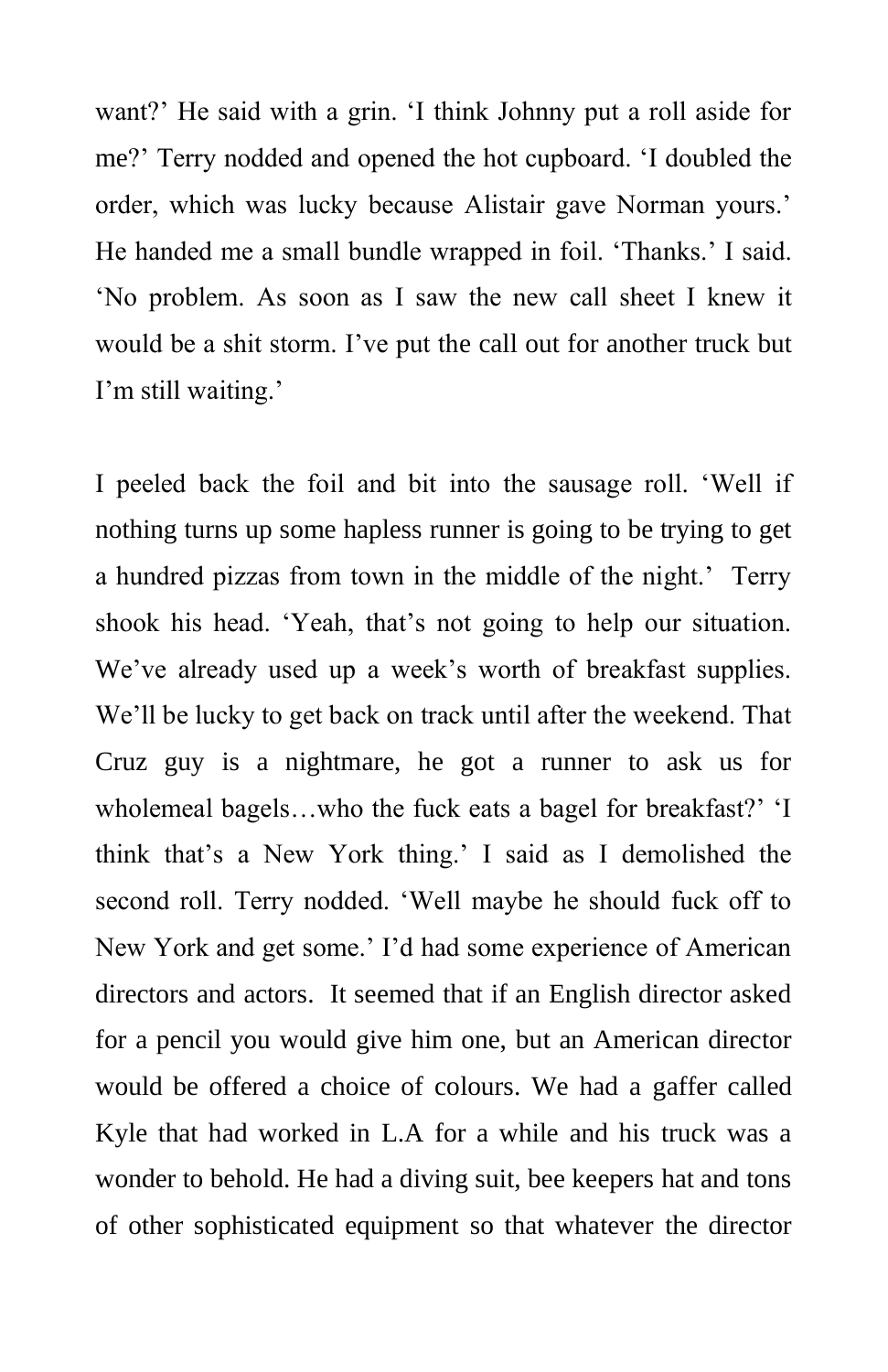asked for he could give him a choice. 'Sadly, I don't think he's going to fuck off.' I said. Terry looked at me. 'Well then we'd better hope he has some kind of accident because the way he's behaving he's likely to bankrupt BBC Scotland.' Roz nodded. 'He's not wrong, one of the special effects guys said he's already spent over £1500 on a model corpse which is only in shot for a couple of seconds.' 'Guy's a nutter. Anyway, I've got to find five loaves and two fish if I'm going to survive lunch.' He smiled and went back to work. 'Looks like the second unit's back.' Roz looked past the catering truck at a small convoy of approaching vehicles headed towards them up the main drive. 'Okay, I'd better go and see if Alistair's back in the land of the living.' 'Good luck.' Roz said, scooping up a banana from the food table and heading off. I made my way back to the car park and looked around. I could just make out a figure through the misted-up windows of the Citroen. I went over and tapped on the windows. A hand slowly wiped the glass clear and Alistair stared up at me through bleary eyes. He reached over and turned the ignition on. The window slid down. 'How's it going?' he managed. His voice phlegmy with sleep. 'Second unit's back, they'll be setting up for the forest scene in the next hour. There's no scripted dialogue, and we can track the gunshots and fx after they've finished shooting.' I knew there was no point in recording a guide track as the noise from the tracking vehicles and the techno crane would interfere with any live sound. The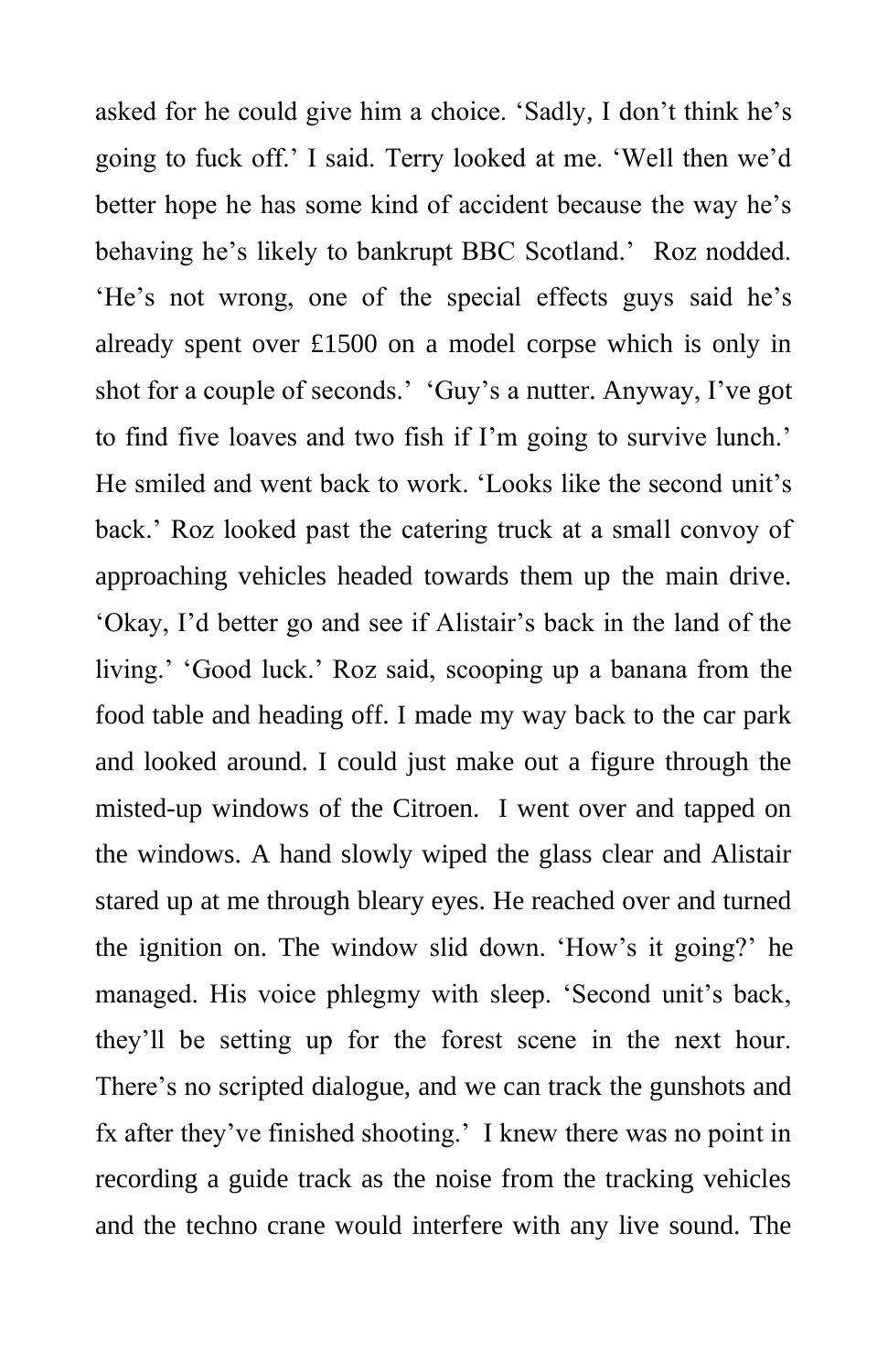supertechno-crane 50 was a massive telescopic crane that could reach a camera height of over fifty-feet, with thirty-seven feet of extension. It worked on track or its own rubber wheels. A massive weight block travelled down the crane arm providing a self-balancing system. I was a big fan of anything that was overly large or technical, as it always ensured lots of hanging around giving me down time, and snacking opportunities. The downside was that it was difficult, if not impossible to get clean sound above the noise generated by the grip, his assistant and the mechanical drive on the crane. 'You can cover that can't you?' Alistair was looking at me, his face doing an impression of a sad beagle. 'I imagine I'm up to recording a few wild tracks. If anything changes I know where to find you. I've left the mixer and the 4.2 set up on location.' I unclipped a walkietalkie from my belt, turned it on, set the squelch and slid it onto the dashboard. 'It's on channel three so you'll hear when they start setting up. I'll use the IS, I'm not buggering my back up. It's going to be a long day.' Alistair nodded. 'Okay, sounds like a good idea. I'll get my head down and snatch some sleep.' I went around to the back of the car and pulled out the Nagra IS. It was a small, two channel tape machine that weighed less than ten pounds. It had become popular with older recordists who had developed back pain due to working in the field with the heavier and larger Nagra 4.2 model. I collected a Sennheiser 415 microphone in its wind gag and slammed the boot. I heard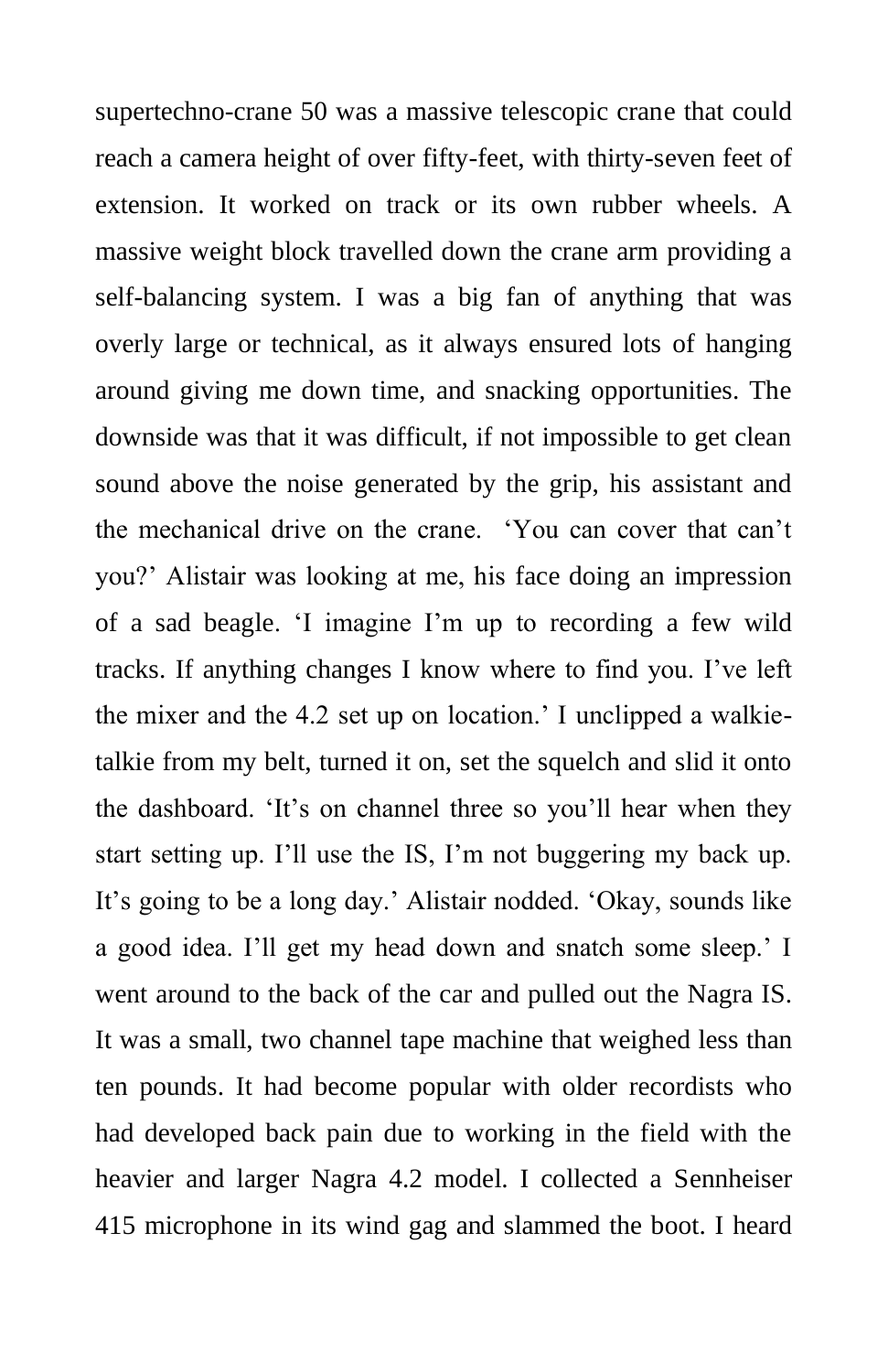Alistair grunt at the sudden change of air pressure and smiled to myself. Serve the bugger right. I plugged the mic in, slung the recorder over my shoulder and started walking towards the location.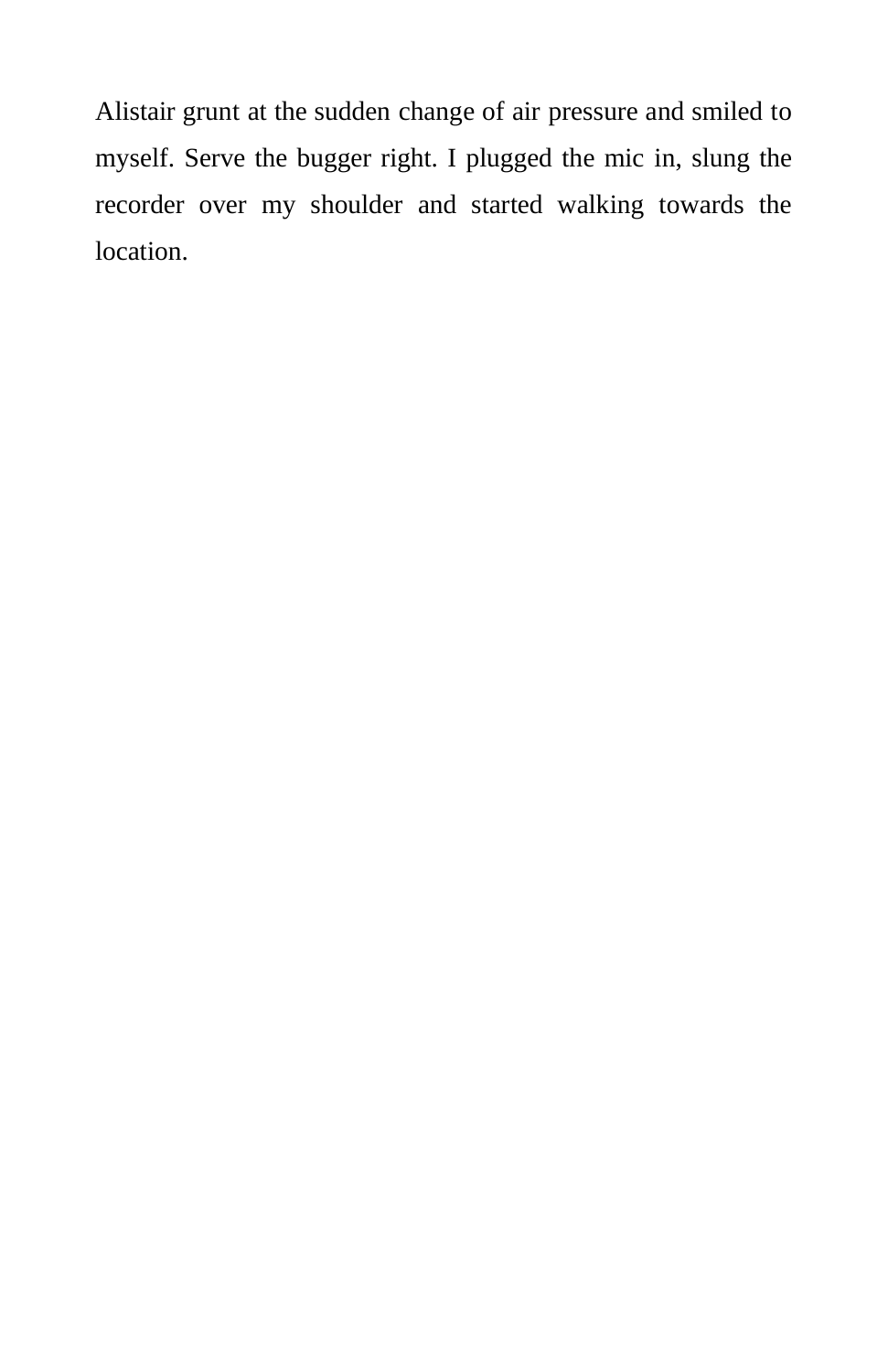#### CHAPTER 5

I followed the cables and protective plastic duck boards towards the woods. A small marquee had been set up at the outskirts for make-up and wardrobe, and somewhere for the artists to relax. Not that they were going to get much time for that. I saw a man wearing army camo with his face smeared with dark make-up. He walked out of the marque and moved over to the urn sitting on a table that had been set up by the caterers. He upended a coffee flask and a thin black gruel trickled out into the polystyrene cup he held under the spout. He swore, and dropped the cup into the bin. An empty biscuit tin added to the air of misery laid out in front of him. 'For fuck's sake.' I heard him say. 'How's it going?' I asked, nodding towards the woods. The man shrugged. 'Fucking chaos. I was meant to be doing a commercial today until they bumped up this schedule. Should have told them to piss off, at least I would have got a cup of coffee out of them.' 'Yes, everyone's been caught on the hop. It only takes one person to upset the whole applecart. Have you met the director yet?' The man smiled. 'Cruz? Yeah, he's got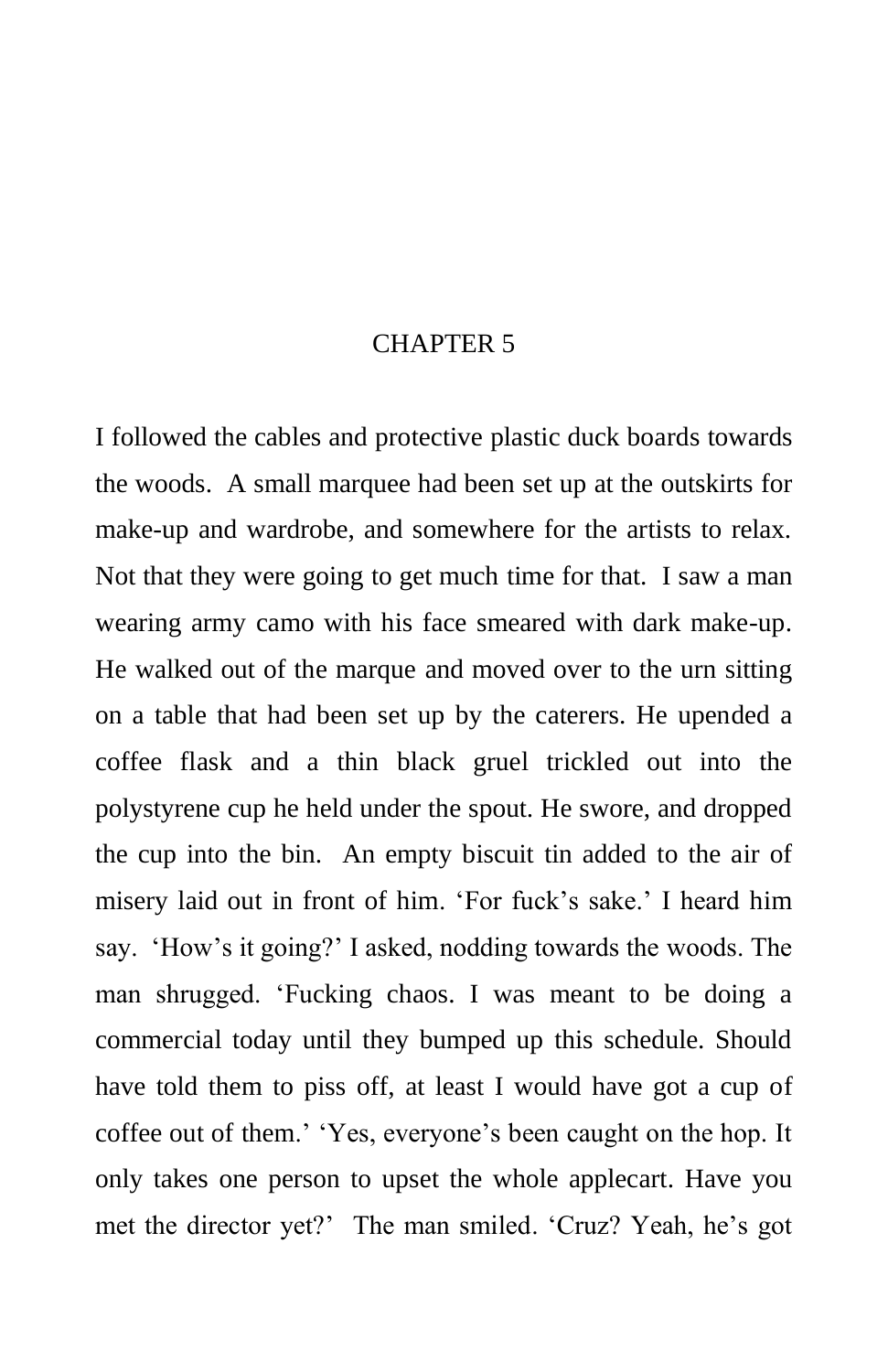the charisma of skunk.' 'Seems that way.' I said. 'And he's also got one of those dumb accents that people put on when they've been in the states for a while.' I nodded. 'Mid Atlantic?' 'Yes, what a wanker. Just because he's done a few movies for the yanks he thinks he's lord muck.' I indicated his face. 'I think you're ahead of him on that score.' He smiled. 'Too true, it looks like this is going to drag on.' 'Yes.' I agreed. The sparks were wrestling lights through the trees and cabling them up. Lugging the heavy chokes from trolleys and hiding them behind the trunks. It was a thankless task as you never really knew which way the camera was going to shoot. From my point of view, it just added an annoying whine to the background noise which further prevented me getting any meaningful sound. 'We'll probably end up shooting day for night. They've got tanks and helicopters on their way. It's going to be a riot.' The man looked around. 'We'll let's hope they sort the catering out or I'll be leading the riot.' 'Don't blame you. Good luck.' He nodded and headed into the woods. I looked around and spotted the grips truck. They'd been setting up the techno-crane and I could see the track glinting in the lights deeper in the woods. I followed the shouting of the sparks and the clank of track being laid until I reached the crane. I got there to find Willy, a dour wee Glaswegian and chief grip, sitting on a wooden box drawing heavily on a cigarette, his cheeks bulging like a bullfrog. He didn't look happy. 'How's it going?' Willy blew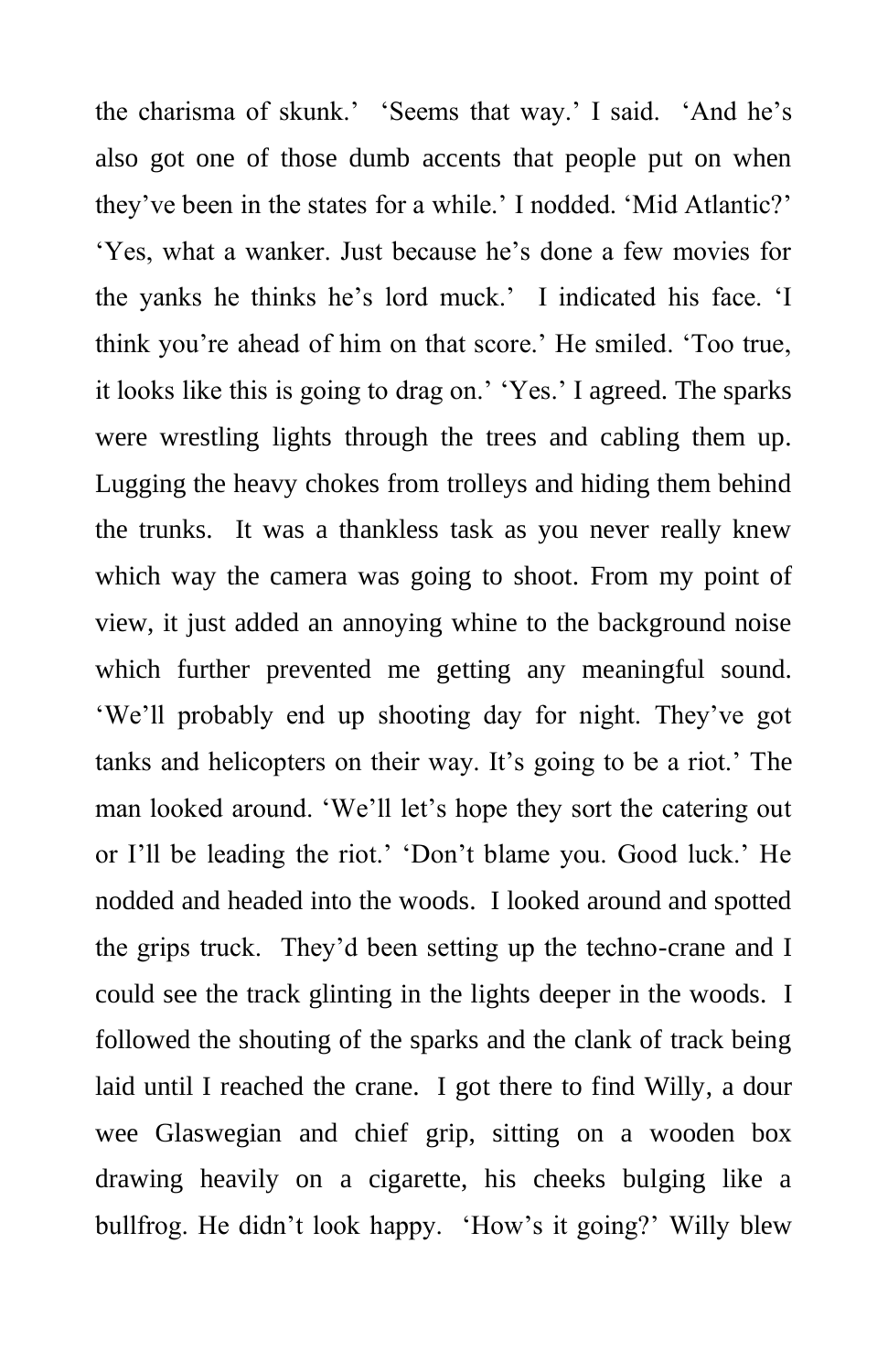out a cloud of smoke and watched as it drifted through the trees behind him, seeming to summon up the energy to speak. 'The man is a complete cunt.' I guessed this could only be one man. 'Cruz?' I ventured. He spat. 'We just laid a hundred feet of track, and it was a bastard I can tell you.' I looked at the track that stretched into the woods, imagined levelling it all as it passed trees and climbed over roots. 'And just as we're finishing up, the bastard arrives clutching his special mug of coffee, looks around and says he wants to shoot the other way.' He shook his head and sighed. 'What a cunt.' I'd worked with Willy on many difficult shoots but I'd never seen him so dispirited. Changing the order of shooting to start with the biggest scene of the shoot was mad enough. But upsetting so many people in such a short span of time was a recipe for disaster. I looked around at the crew. Searched the faces of the sparks and the small clusters of extras, there wasn't a smile to be seen. A megaphone crackled and the First AD started to speak. 'Okay everyone, listen up. They'll be a tank arriving shortly and we're also expecting a helicopter later in the day. I apologise for all the hanging around, but as you know there was a last-minute change in schedule and we're still catching up.' I heard one of the extras mumble behind his hand. 'Tea and coffee wouldn't hurt.' Vic, the First AD smiled, the first one I'd seen that day. 'Obviously we have some issues with the catering, but reinforcements are on their way.' A grizzled old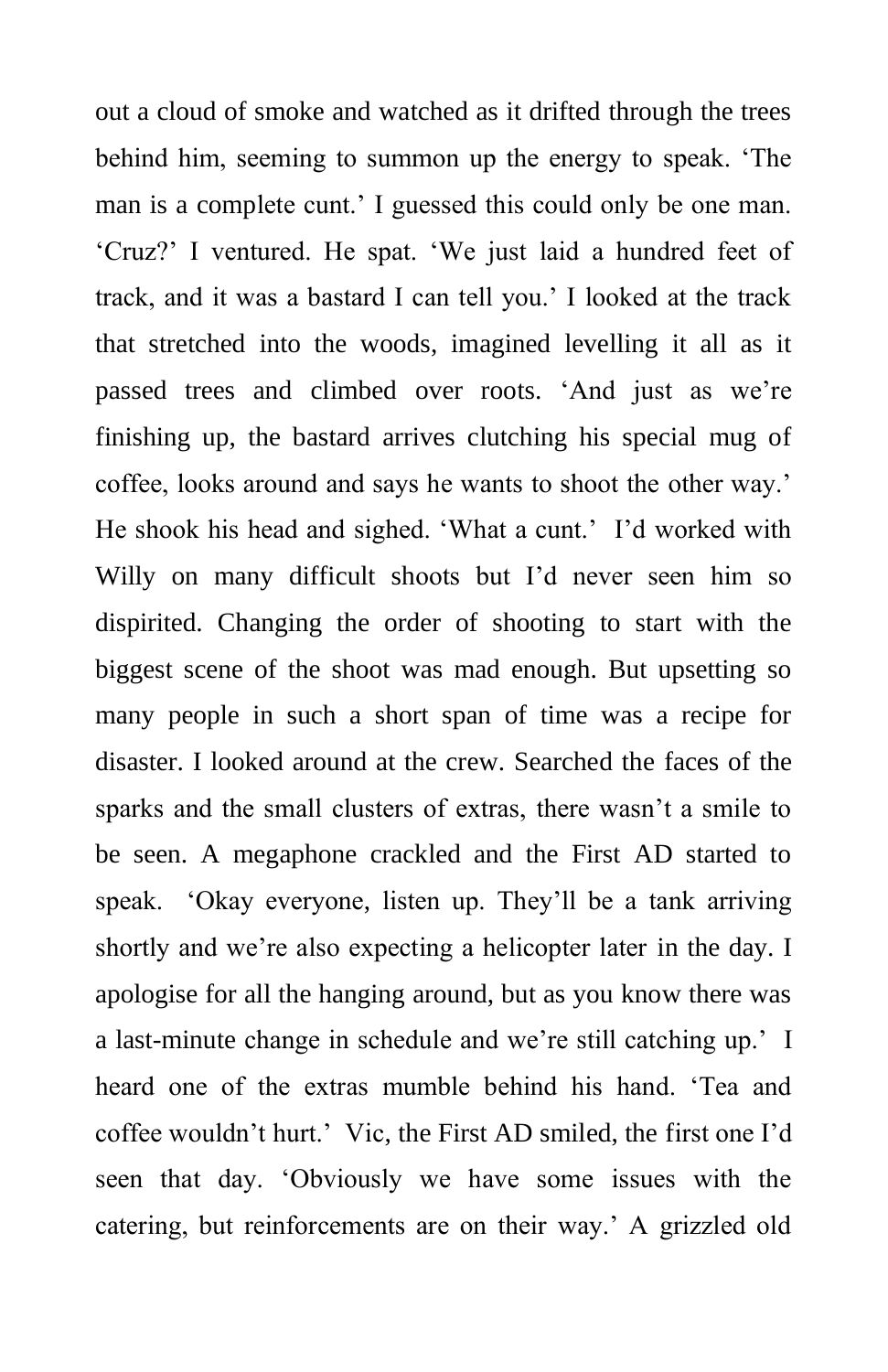extra smiled. 'That's what they said to Gordon at Khartoum.' The extra's laughed. Vic continued. 'Okay. Tea and coffee will be here soon and then we'll have a run through of the various action pieces.' The extras milled about before heading towards the table outside the marquee to await fresh flasks and hot water urns. I saw Roz sitting on her ever present collapsible seat at a small table behind the grip's truck. I wondered over and slid the IS from my shoulder, resting it against my foot. 'I see you've got the prime spot as usual.' She looked up. 'Ha! I don't think there are any prime spots on this shoot. I expect you heard Willy's opinion.' 'Yes, there was a lot of the 'c' word.' 'I imagine. They spent all morning laying and levelling the track, and then he swans up and wants it all changed.' 'He must have a very small fan club by now.' I said. 'Yes. I've been going through the shot list and I don't think it's remotely possible.' She held up a piece of paper. I looked at the list and my heart sank. 'Just getting the tank and the helicopter into position will take forever.' I said. Roz put the paper back into her folder. 'Exactly. Do you remember that night shoot in Aberdeen when we just wanted a man on a bicycle to go past a dustbin and have a fox slink off?' I remembered it well. It was a freezing cold night shoot and it took over an hour to do a ten second shot. 'How could I forget. I was wearing four hand warmers and I still couldn't feel my toes.' Roz flicked through some polaroid's of the actors and stopped at a picture of a young girl in her 20s.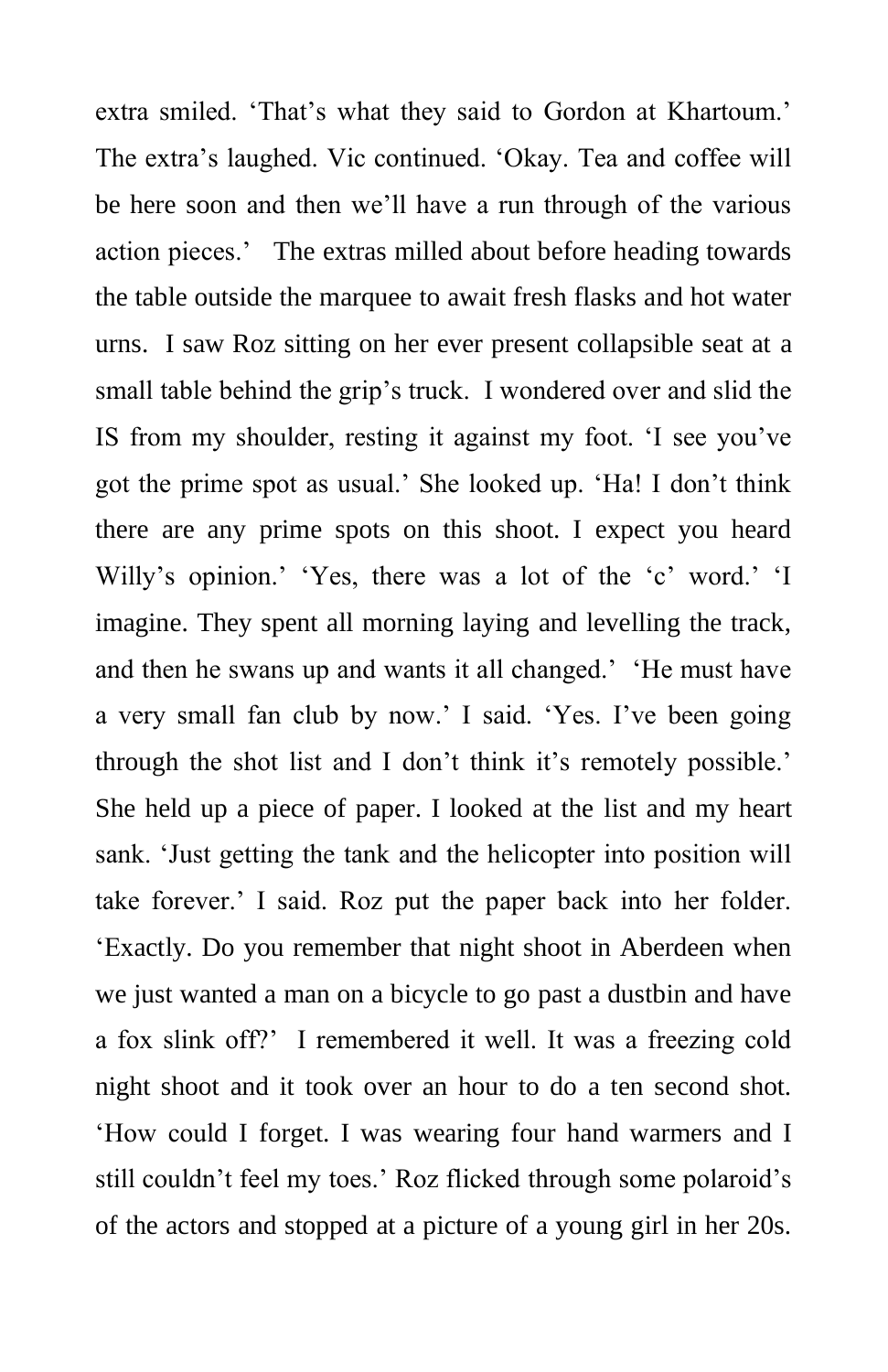Her name was Lena Durham, she was starting to become known, but still displayed the fragility of youth and needed a lot of encouragement and emotional support. 'How's she doing?' Roz pursed her lips. 'Not good. I was at the rehearsals in Edinburgh and Cruz was a complete bastard. Nothing she did was right for him. He's a misogynist prick.' I'd heard varying reports of Cruz's treatment of actors, especially women, but there was something else going on here. 'Word is he's having an affair with Theresa. I think because Lena is younger and prettier than her he's making her life hell to appease Theresa.' 'That makes sense…unless.' 'Unless what I asked. 'Well what if he's having an affair with Lena and is being cruel to her to cover his tracks.' We thought about that for a moment. 'I think we've both seen too many episodes of Dynasty.' I said. Roz put a bulldog clip onto the pile of polaroid's and slipped it into a pocket of her canvas seat. 'Oh God, I hope so, that's the last thing we need on top of everything else.' There was the sound of an approaching helicopter and I could just make out the small approaching dot in the distance. 'This could ours.' The dot grew larger, and the sound became louder. The craft swept around in a circle before landing on the lawn in front of the house. It was a Sikorsky UH-60 Black Hawk on trial at the RAF fast jet base at Lossiemouth. Somehow favours had been pulled in and the BBC had managed to wangle the use of it for a day's filming. Five or six soldiers jumped out of the open mid-section,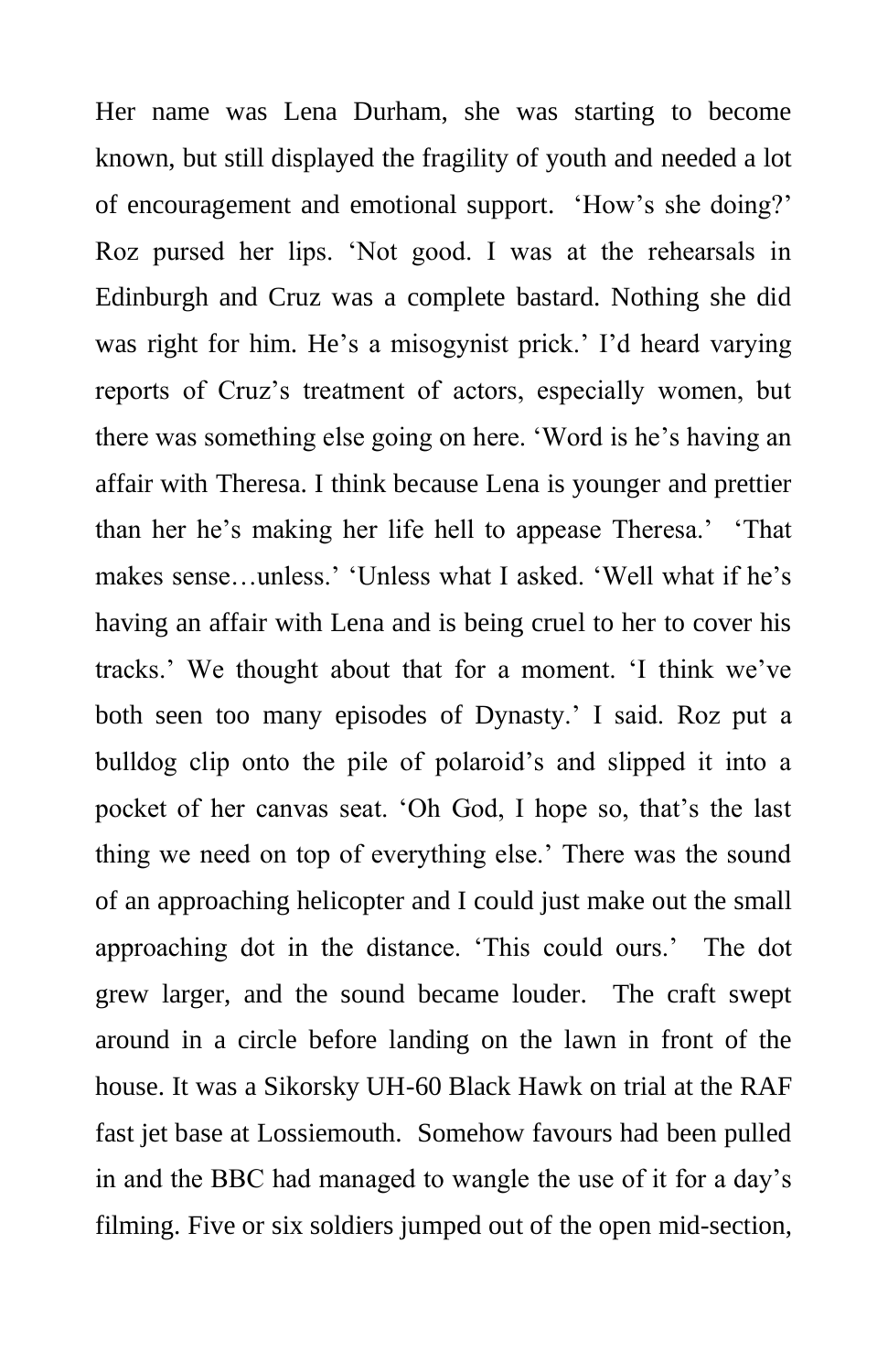ducked low, and ran across the lawn. I remembered back to when I'd worked on a news story in Lebanon, and how we had all ducked when leaving a helicopter, even though the blades were much too high to have done us any damage. I thought at the time it must have been some deep genetic coding stretching back to prehistoric times when pterodactyls roamed the earth. As I watched the blades increased in speed and the machine was soon airborne again. It banked left and roared over us, the downdraft threatening to knock us off our feet, as it climbed back above us and disappeared into the distance. The soldiers ambled towards the catering truck. Roz stood up and grabbed her polaroid. 'Where are you going?' I asked. 'Just need to get some continuity snaps.' she said. I smiled. 'Is that really necessary, after all they're not featured in the scene. Roz winked. 'I do love a man in uniform.' And with that she trotted off across the lawn towards the approaching soldiers. I watched as they stood stationary while she took snaps of them all. Roz was the kind of woman that told it like it was. Her job was to make sure that the director and editor got the coverage they needed to produce the finished drama. An inexperienced director relied on continuity to make sure they stayed on track during the shoot. But recently he'd noticed more and more directors viewing continuity as an intrusive presence that stifled their creativity. He'd seen Roz's position gradually eroded by a new breed of directors that thought they knew it all. Time and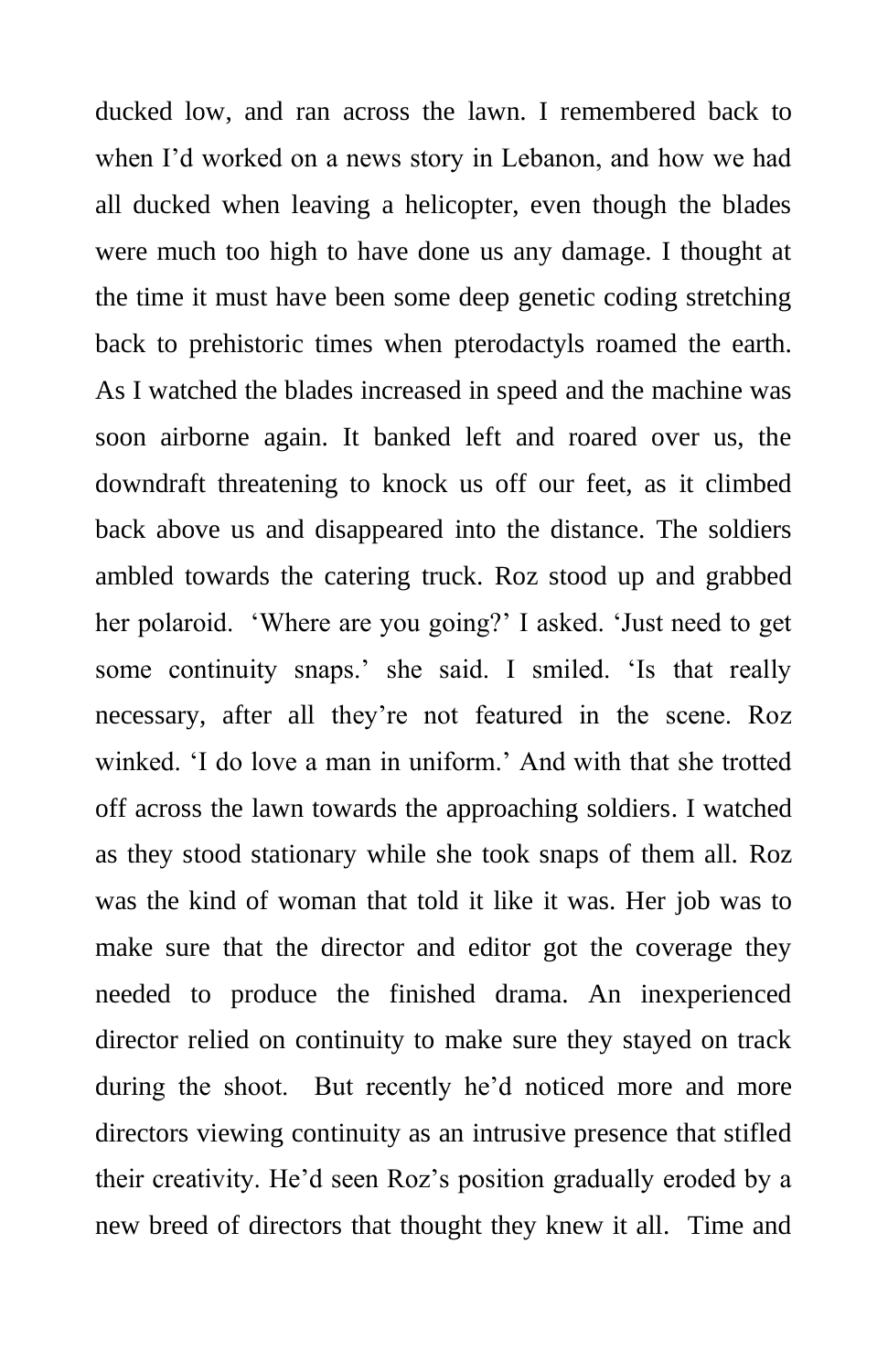time again he'd watched as Roz tried to point out flawed story logic or instances of crossing the line, only to be silenced by dismissive comments from the director. They'd spent many hours over a drink analysing the way they saw the industry going. Mike envisaged a future where multitrack machines would become smaller and find their way out of the recording studios and onto location. Along with multiple radio Mic rigs the term 'sound mixer' would then become a distant memory. With the increase of multi camera shoots coming out of the studios and onto location it was becoming impossible to keep a boom out of shot.

'Why the long face?' Roz appeared by my side. 'Just wondering if we're becoming dinosaurs.' I said. She looked at me. 'Amen to that. Today's directors would rather waste ten minutes watching video playback than listen to me.' It was true. Especially on commercials. The agency would sit in front of the monitors listening to their headphone feeds, munching snacks and reading magazines. And then after many takes one of them would spot something they didn't like that had been shot hours early. I looked at my watch. It was already mid-day. It looked like we wouldn't be turning over till after lunch. 'I'm starving.' Roz wandered over to her canvas seat and rummaged inside. She pulled out a canteen and a packet of biscuits. 'Jaffa and coffee break?' 'You're a lifesaver.' She produced two plastic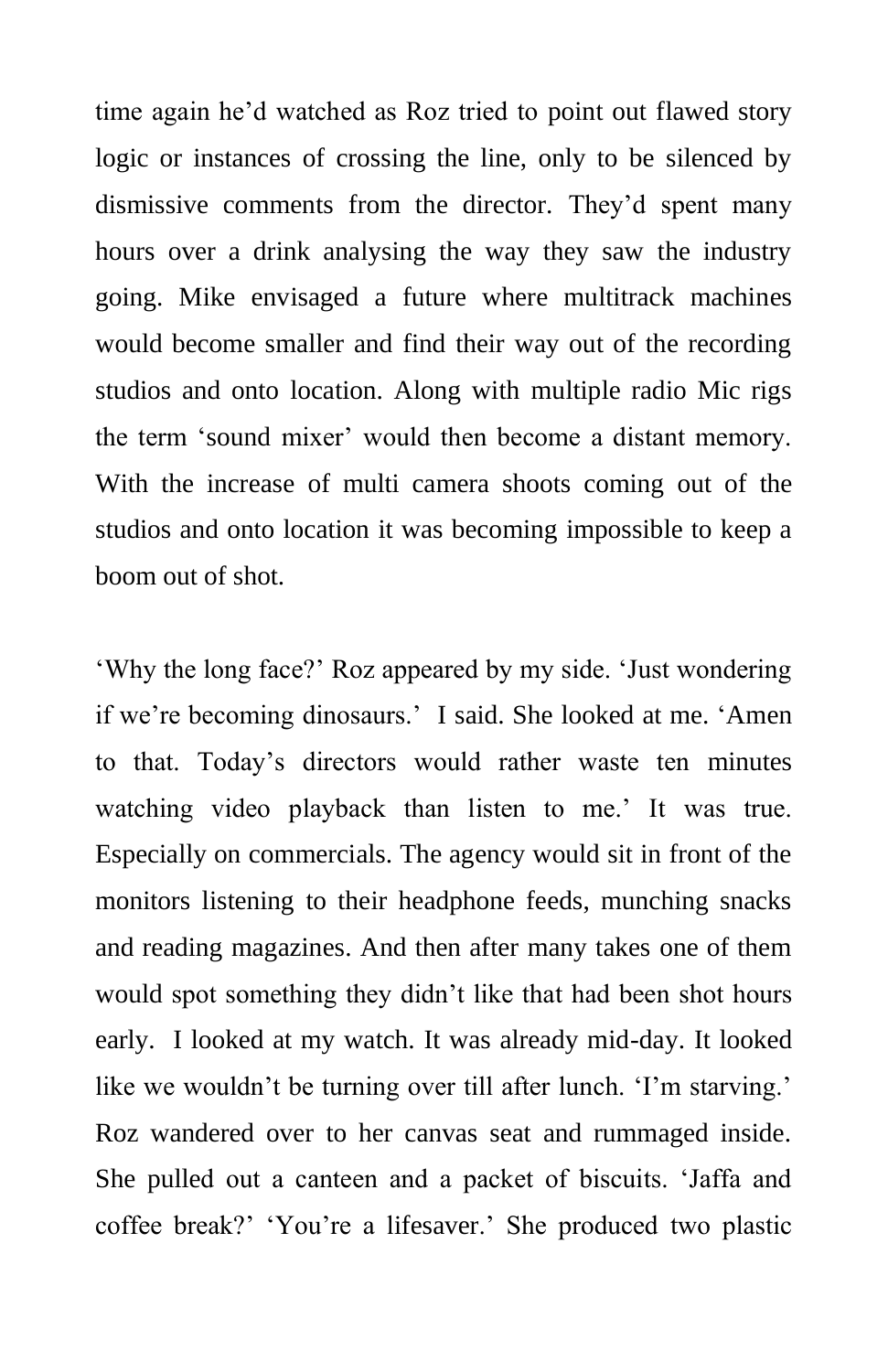cups and poured white coffee into them. 'Sugar?' I nodded and she clicked some sweeteners into the cups and handed me one. I took a proffered Jaffa cake and munched it gratefully. 'Page one in the surviving location book, use the loo before you start, and bring your own rations.' I reached across towards the Jaffa cakes. Roz moved them out of my grasp. 'Don't push it.' Roz said, before handing me the packet. I scooped another biscuit from the packet and took a swig of coffee. 'What time do you think we'll finish?' Roz shrugged. 'It's not scheduled as a night shoot, so who knows. From what I've seen of Cruz so far he thinks the entire unit is his personal toy box.'

I'd seen that sort of behaviour before, usually on commercials. Sometimes what had been scheduled as a one-day shoot had gone on for 24 hours and I'd fallen asleep at the wheel in front of a traffic light on my way home. At least they were on location and didn't have to drive too far, but working all day and night wasn't a prospect he relished. There was a deep rumbling and the ground shook. In the distance a pall of black smoke rose into the sky and he heard the dull clank of metal treads getting nearer. In an explosion of sound, the scream of a twelve-hundred horsepower, twenty-six litre Rolls Royce diesel engine heralded the arrival the MK1 Challenger Tank. The main battle tank of the British Army it weighed in at 64 tonnes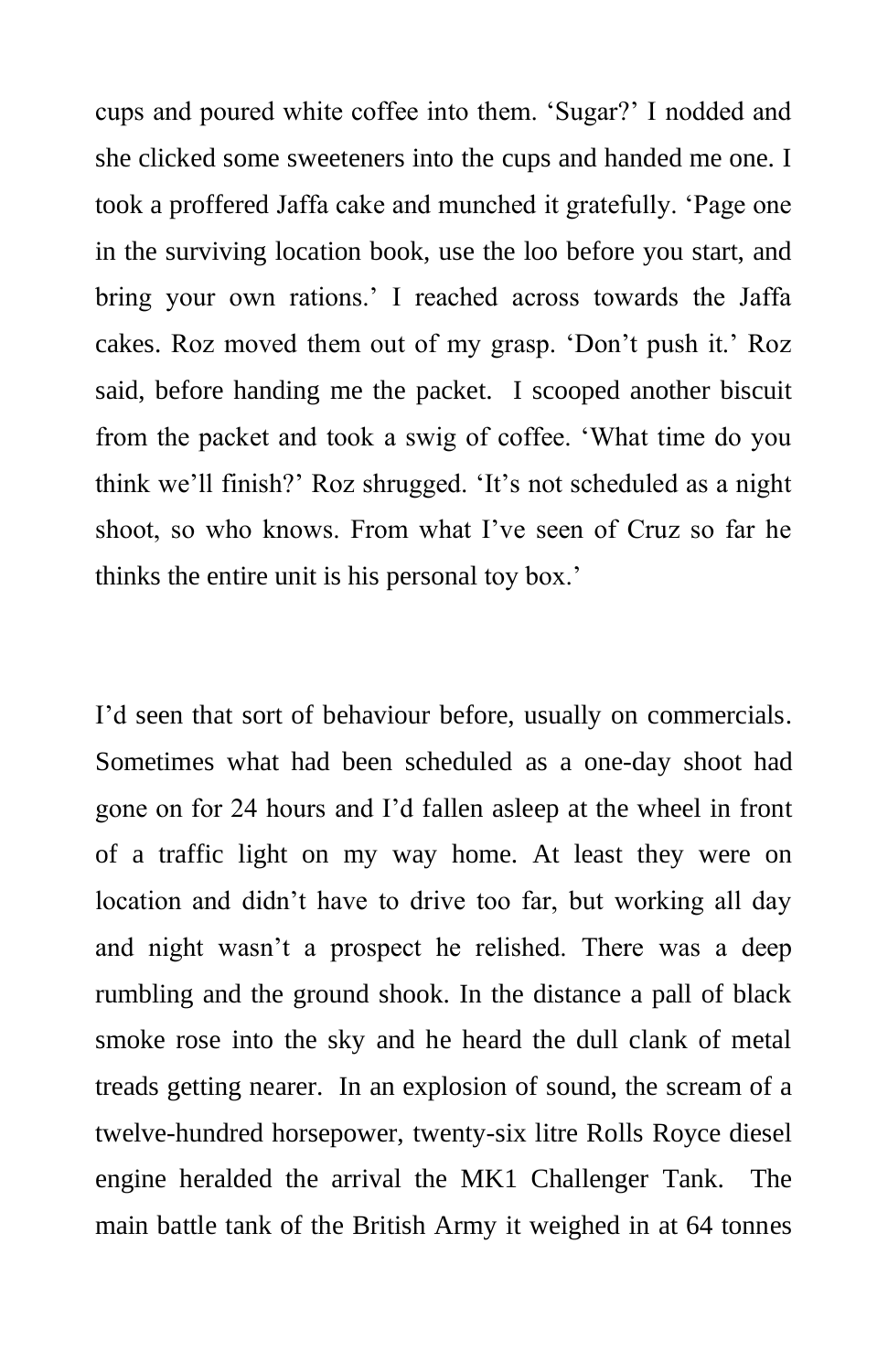with a top speed of 35mph. I'd been inside one of them while working on various commercials for army recruitment. It was an impressive machine. It's gun barrel swung round in a menacing arc. I saw the techno crane swooping above the machine practising it's moves. Vic bellowed through the megaphone. 'First positions, let's run through that again then we'll break for an early lunch.' I looked at Roz. 'Might be an idea to get down to the caterers and avoid the rush.' Roz said. 'I should really get some timings off Moira…oh fuck it. Let's go.' As the Challenger's engine roared and it reversed back through the woods we made our way down to the caterers.

#### \*\*\*

The second catering unit had arrived and a disparate line of extras, already snaked away from the serving hatch. We headed for the first unit caterers feeling like royalty. Terry looked down his nose at us. 'You do know I can't serve you till the official break.' I knew this was the case, but I also knew that Terry was playing with us. 'Of course, but being diabetics, we really need to keep our sugar levels up, so whack out a couple of lasagne's and we'll say no more about our human rights.' Terry shook his head and grinned. 'Why do I put up with you Sloan.' He said as he dipped a serving spoon into the glutinous mass filling the large container in front of him. 'I guess it's because I give you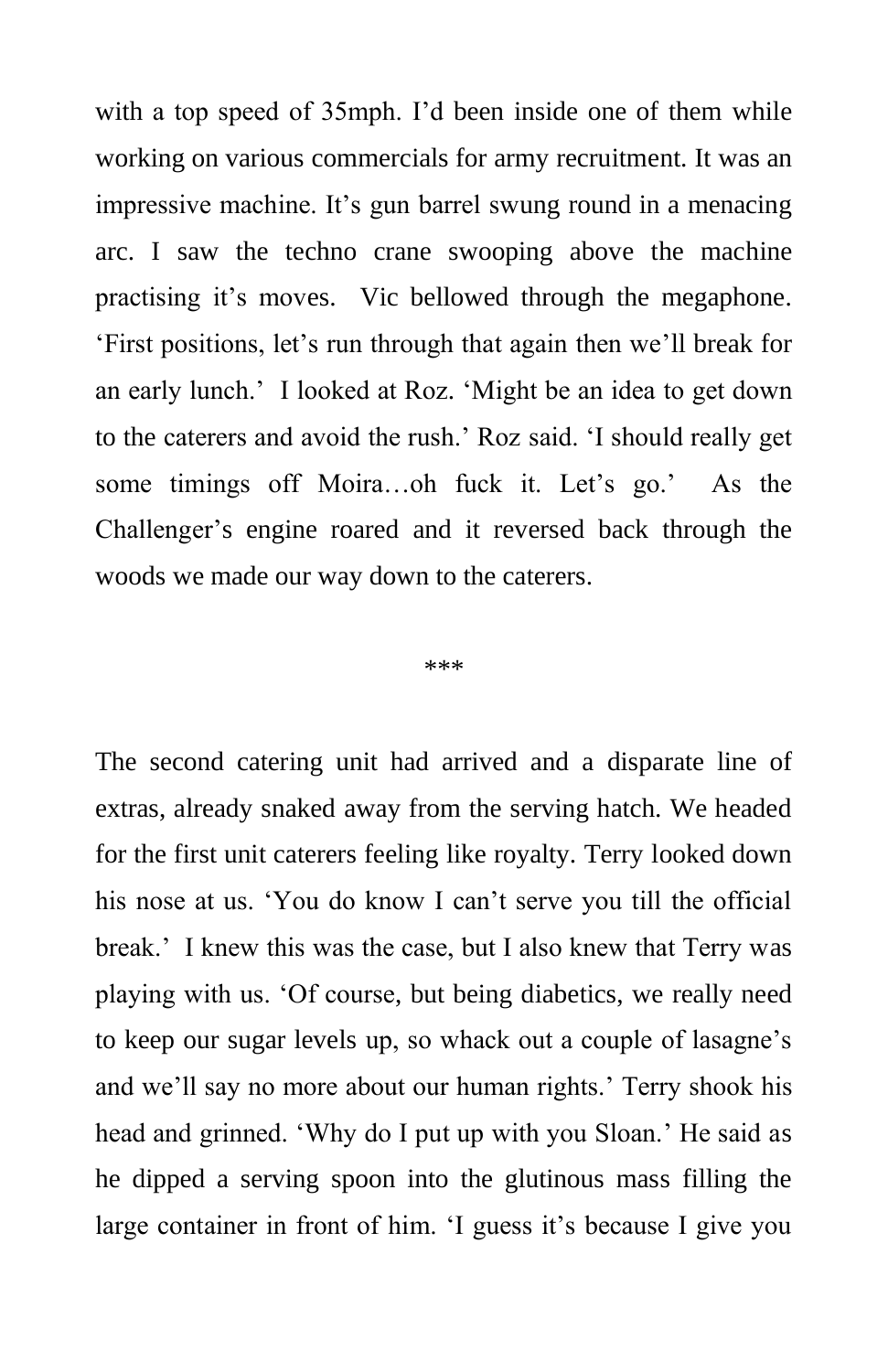all the used batteries at the end of the day. And I have far too much on you.' He slapped two portions of lasagne on our plates and handed them over. 'That's the problem with you teetotal bastards, you never miss a thing, do you?' I took a mouthful of the lasagne and savoured it. 'I admit it, I am a pious bastard on the drinking front. But where would all you legless buggers be without me to drive you home when the pubs shut. Speaking of which, have you seen Alistair yet?' Terry shook his head. 'No, but if he's in the same state as Norman I expect he's still where you left him.' I took another mouthful of lasagne. 'This is one of your best Terry. Could you wrap a portion up on a plate and I'll take it to him.' Terry busied himself filling another plate and wrapping it in foil. 'Thanks for the compliment, but most of my customers could eat a scabby headed horse between two mattresses by the time lunch comes around.' This turn of phrase was classic Terry, and was greatly helped by an almost impenetrable Glasgow accent. 'Ah, but it's the way you serve the horse that makes it special.' I said as he handed me the foil wrapped plate for Alistair. He reached behind the counter and handed Roz a small foil parcel. For your your friend.' 'Thanks Terry.' Roz pocketed the package and added some salad to her plate. 'We'd better get a move on. Don't want Vic to see us queue jumping.' We headed towards the car park to sit in our cars and get some heat into us. There wasn't a dining tent. Like everything else it had fallen foul of the last-minute scheduling.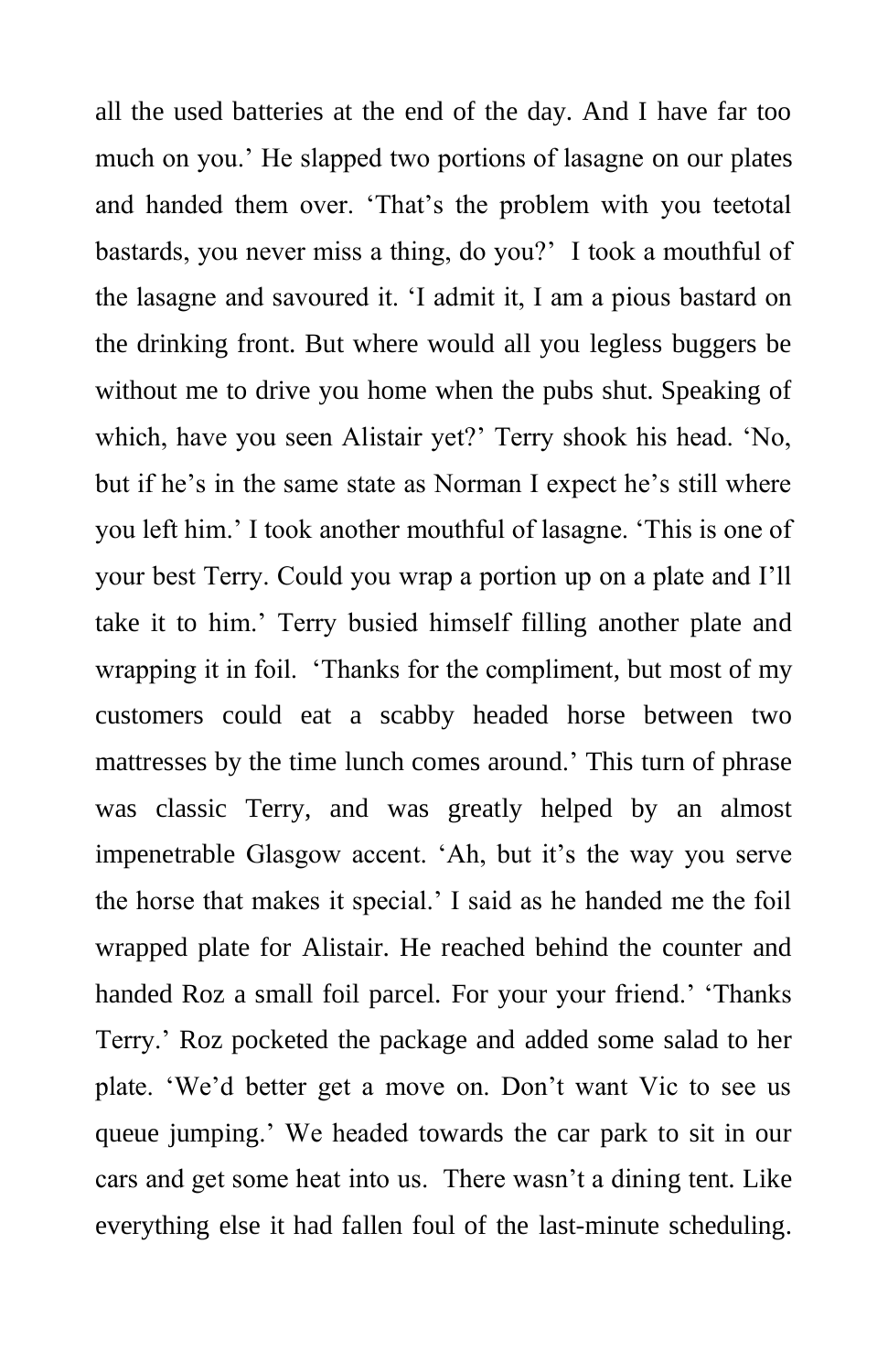We reached the car park and I headed towards the Citroen. 'You can join me if you like.' Roz smiled. 'It's a nice offer, but considering the state of Alistair's guts I think I'd be better off in my own air space.' She had a point, if he'd been in the car since we arrived I could probably throw a couple of Mallaig kippers through the window and serve them ready smoked for breakfast. 'Fair point. I'll see you later.' Roz headed towards her miniscule pink fiat 600 and manoeuvred herself through the driver's door. I heard a plaintiff meow as she closed the door behind her. Roz never travelled anywhere without taking her precious Persian cat Mufti. Complete with its fake fur lined basket and hot water bottle beneath an old cushion, it was a constant source of amusement to the crew. I turned back to the Citroen. Alistair was still slumped against the window. I put the plates on the roof and eased the driver's door open. I reeled back from the stench. It exceeded my worst fears. I opened the door wide and waited for the atmosphere to clear. I heard a dull crack as Alistair farted, and then his eyes slid open. 'Jeez it's cold.' I fumbled my keys out of my pocket, reached in and started the engine. I scooped up the two plates from the roof and slid behind the wheel. 'How are you feeling?' I didn't have to ask the question, I'd seen healthier looking corpses. I handed him the foil wrapped plate and a fork. He straightened up in his seat and peeled back the foil. 'Terry's special lasagne' I said as I tucked into mine. He stabbed his fork into the lasagne and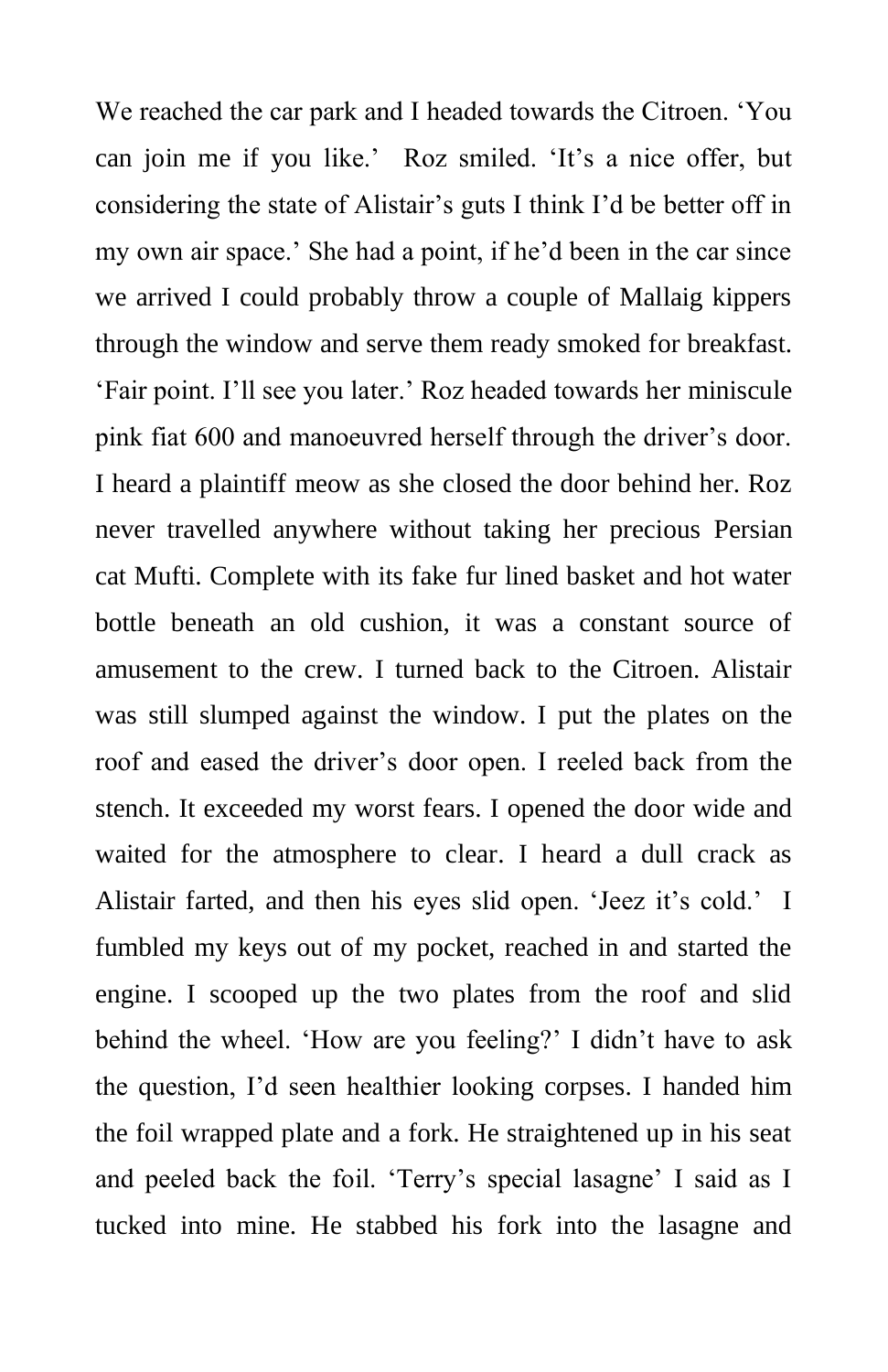wolfed down a mouthful before replying. 'Mmm, that's good. I'll feel better once I've got something inside me.' He looked across at me. 'How's it going on set. I could hear Vic shouting through the megaphone from in here. And that tank makes a helluva' noise.' 'Yes, not much point trying to get any useable sound at the moment. I can get some tracks later if we need them. We still haven't shot anything.' Alistair looked at me. 'Christ, really?'

I nodded through a mouthful of lasagne. Reached over to the walkie-talkie sitting on the dashboard and turned it up. I imagined Alistair had turned it down so he could get some rest.

'Yes, Vic's just running through the action while we wait for God's gift to directing to appear.' Alistair licked the last of the lasagne from the plate. 'What the hell's he doing?' I shrugged. 'I think he's back at the hotel rehearsing the artists.' 'That doesn't make sense, we probably won't even get to the interiors the way things are going.' 'When I say rehearsing, I'm not being strictly accurate.' Alistair looked at me through bloodshot eyes. 'I don't understand.' 'Well, not wishing to speak ill of the dead, but there's a strong chance he's rehearsing one of the actresses in the way that you and Norman were involved with a certain barmaid.' Alistair groaned and rubbed his face, trying to flush some colour into his pallid complexion. With his skin drained of colour and his bulbous red nose, he was doing a good impression of the Stephen King 'IT' book cover. 'Oh God…it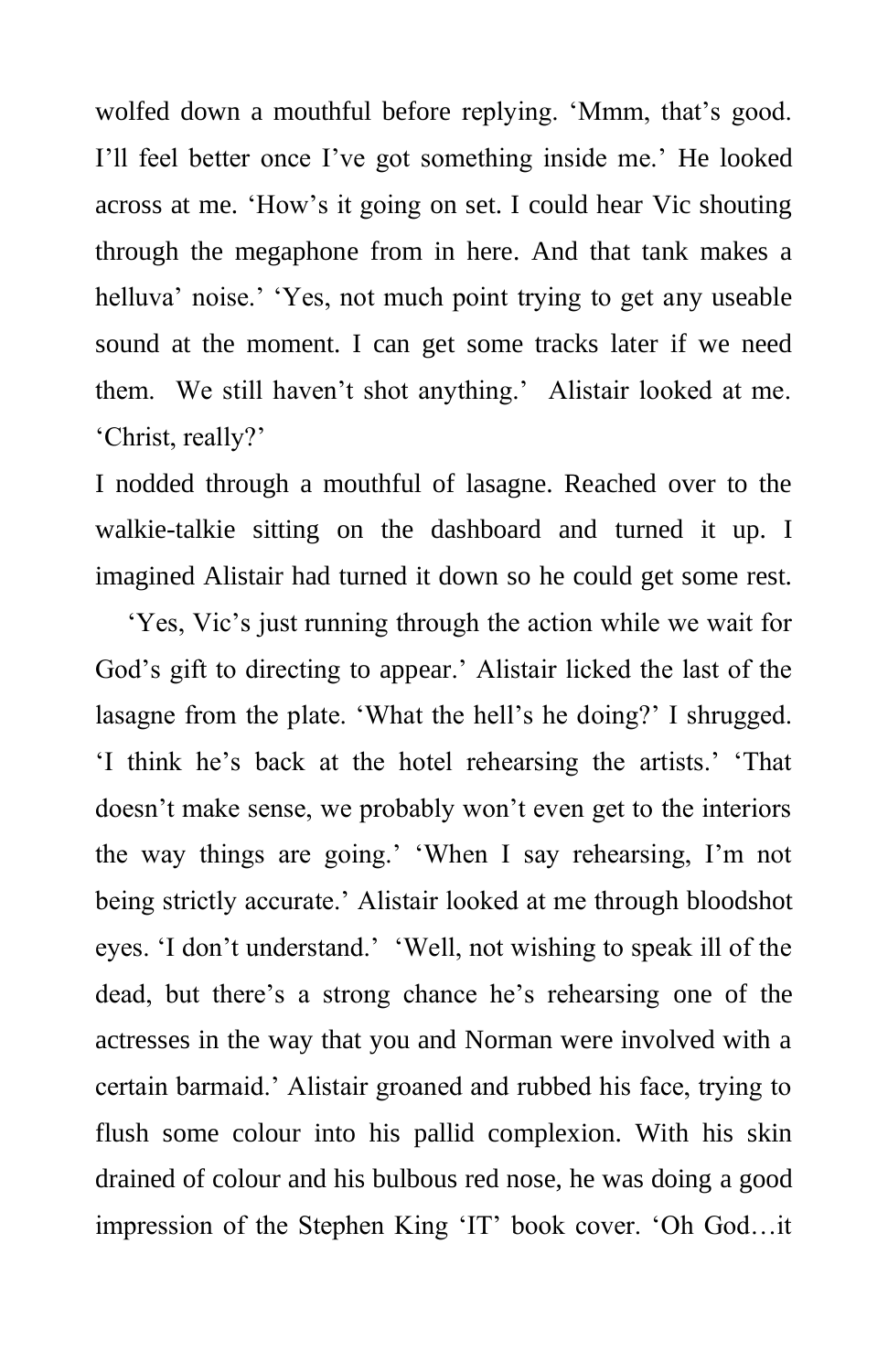wasn't just a bad dream then?' I gave him a smile. You couldn't remain pissed off with Alistair for long. He was just his own worst enemy when it came to drink. But it was so endemic in Glasgow when I arrived that as long as you could do your job blind eyes were turned. 'I'm afraid not. But you've survived so far, maybe you're still a few mugs of coffee short of a human being, but we're getting there.' 'Coffee, that sounds like a good idea…I don't suppose a wee nip would be in order…hair of the dug and all that?' 'That particular dog's bald right now, best we skip any wee nips until we've knocked today's schedule on the head.' Alistair slumped back in his chair. 'Coffee it is then.' He opened the passenger door and dragged himself upright. Stretching his back and wrapping his arms around himself, before rubbing his hands together. 'If you're quick there might be some spotted dick left to have with that coffee.' I said. Alistair zipped up his anorak. 'Sounds good.' I looked around the car park and waved at Roz. She looked through the window and I saw the white head of Mufti her Persian cat peering out inquisitively. She gave me a thumbs up as she caught sight of Alistair. There was no sign of any AD's and I decided to leave the sound car where it was for now. We reached the caterers and Alistair ordered a spotted dick with extra custard. 'Oh hello, I didn't know we were expecting the cast of the living dead.' Terry said as he drowned the spotted dick with custard. 'Very funny.' Alistair said. 'I just have a wee headache.' Terry handed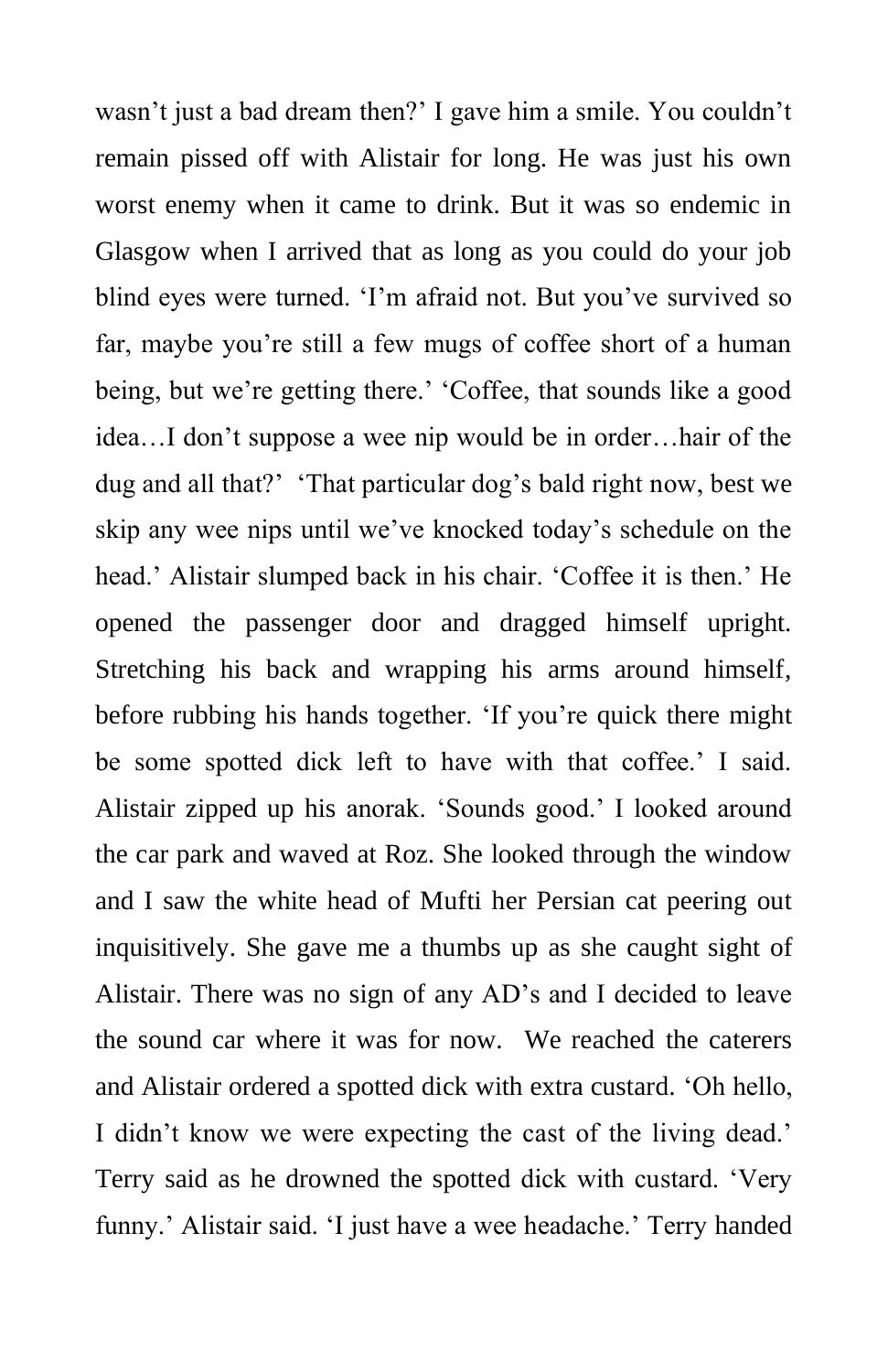the bowl to him. 'Here, that'll put hair on your sporran.' We found a couple of empty canvas chairs and sat down. Roz had finished her photo session with the soldiers and arrived back at the caterers thumbing through them with a smile on her face. 'Get all their details?' I said. Roz smiled. 'Oh yes. I know they're only here for technical assistance, but you can bet your bottom dollar the director will try and get them in front of the camera, and if that happens I'm ahead of the game.' 'You're always ahead of the game.' I said. Roz took a swig of coffee. 'Not on this shoot. If they keep changing the shooting order it's going to play hell with my notes.' 'Where is the director anyway?' I asked. Roz nodded at the soldiers queuing in front of the caterers. 'According to them he made a big fuss about riding in the helicopter with them.' 'So where is he?' 'They told him that a civilian wasn't insured to travel with them and he's have to be picked up separately.' I looked up. A distant drone grew louder. I recognised the sound of the Black Hawk as it approached. 'Speak of the devil.' The helicopter did a gutwrenching swoop around the grounds before banking and settling down onto the lawn. The side door slid open and a man in camos jumped down and was immediately sick. Roz smiled. 'Not exactly the *Apocalypse Now* entrance I imagine he'd planned.' 'No.' I said. 'I'm surprised he didn't ask me to play *Ride Of The Valkyries* as he landed.' I watched as a runner scuttled up to the director with some tissues and a cup of water.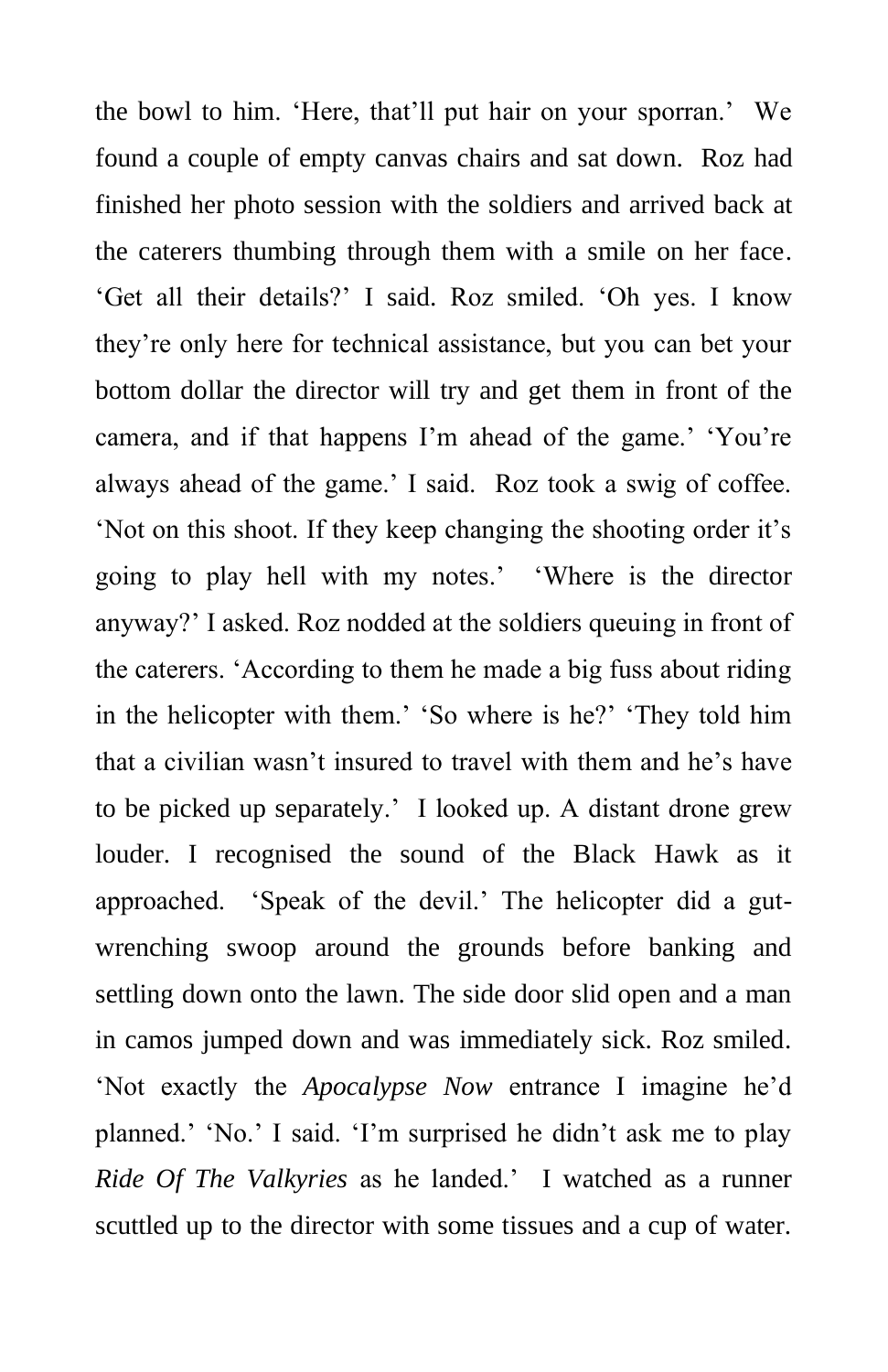Cruz wiped his mouth, took a drink of the water, spat, and threw the cup and tissue onto the ground. The runner scooped them up and darted off. 'The twat has landed.' Roz said. Vic wandered past and came to a halt alongside us. 'Great, that's all I need, my lunchbreak ruined on top of the mess I already have to deal with.' 'Maybe he'll be too sick to carry on and we'll have get another director in.' I suggested. 'That sort of happy ending happens in the movies, just not this one.' Vic's walkie-talkie crackled. 'Go to three for Vic.' He plugged in his earpiece and switched the frequency on his Motorola to three before listening. 'Great. Okay, I'll get someone over there to talk her down.' He switched the frequency back and unplugged his earpiece. 'Problem?' I asked. 'Kind of. Lena is refusing to be in the same room as the director. Seems there was some kind of friction between them at the rehearsal.' Roz and I looked at each other. 'That's not good.' I said. Vic shook his head. 'No, and that's an understatement. You've worked with Lena before haven't you?' Vic asked. Looking at me. 'Yes.' I remembered working with her on one of her first jobs. She'd been in a small children's drama based out of Ealing Film Studios. I'd been impressed by her natural performance and professionalism on set. We'd become friends and I'd told her she had a great future ahead of her. It was a future that was still some way off, but the last thing she needed right now was to get a reputation for being difficult; even though the difficulty was with the director and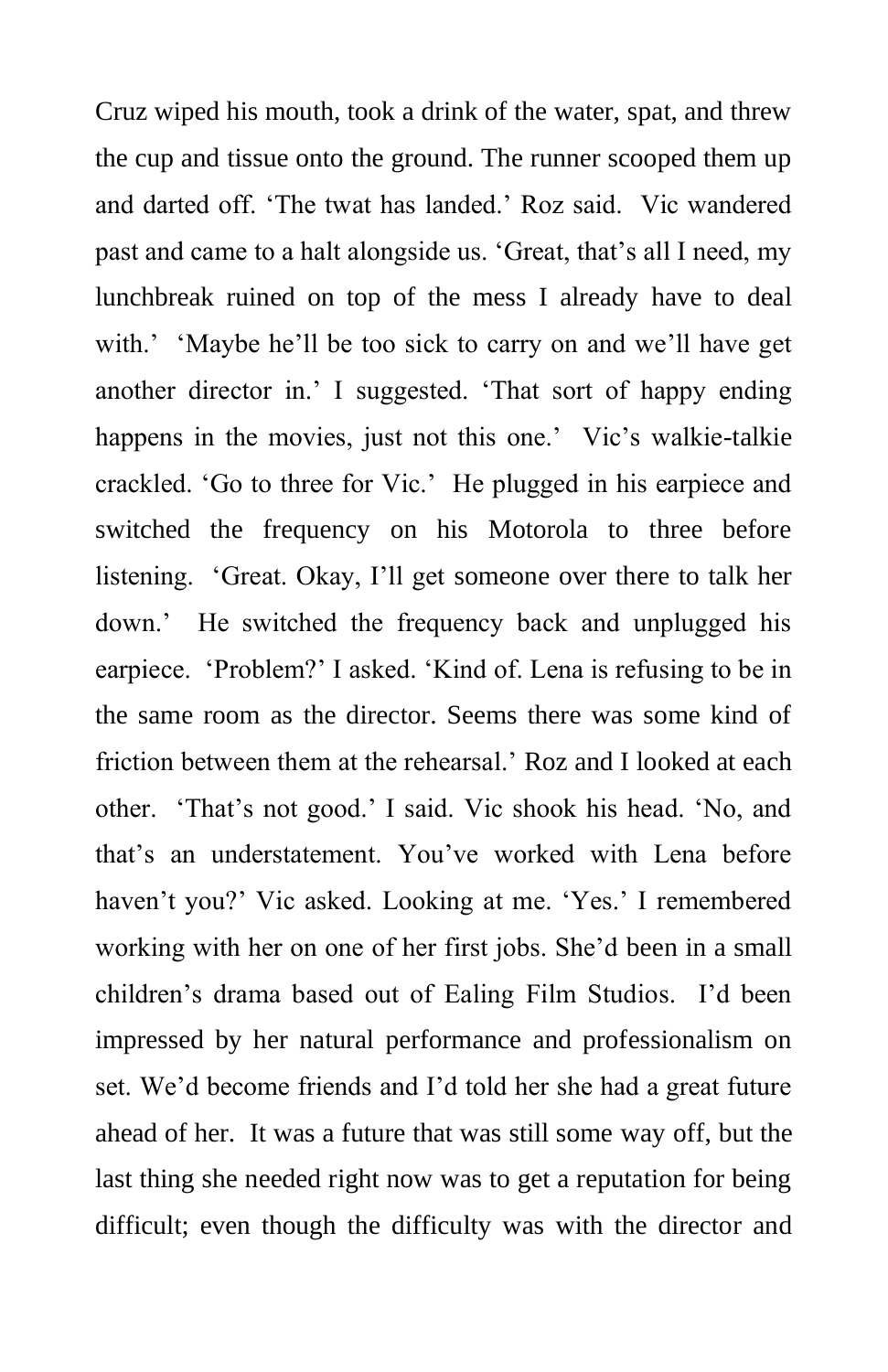not her. But she wasn't a star, just an unknown actress coming up against an abusive and misogynist director. Something all too common in the industry. 'Any chance you could have a word with her?' Vic asked. 'I don't want to be caught between her and the director.' I said. Vic shrugged. 'I can see that. But she needs a shoulder to cry on right now, and if she doesn't come around he'll just recast and that'll be bad for her, and the shoot. But it's your call.' I thought about it for a moment, I was just going through the motions. I didn't really have a choice. My default position on set was to prevent the abuse of power whenever I could. As a Boom-Op I was pretty far down in the food chain. But I'd discovered over the years, that there were many invisible ways to manifest power on the set. The film making universe was composed of many interlocking and interdependent components. All of which could be subtly altered to produce an impact. Like the ripple effect of a stone dropping into the still waters of a lake. It could be something as simple as an artist's mic being live during an unguarded moment, or a mic dropping into shot when an actor was struggling to remember their lines. There were many symbiotic relationships, unspoken agreements and subtle signals that ran like dark currents beneath the surface on set. Did they really lose focus? Was there a drop out on the tape? Did the radio-mic battery go down? There were myriad ways to control the ebb and flow of a films schedule or an actor's ascent through the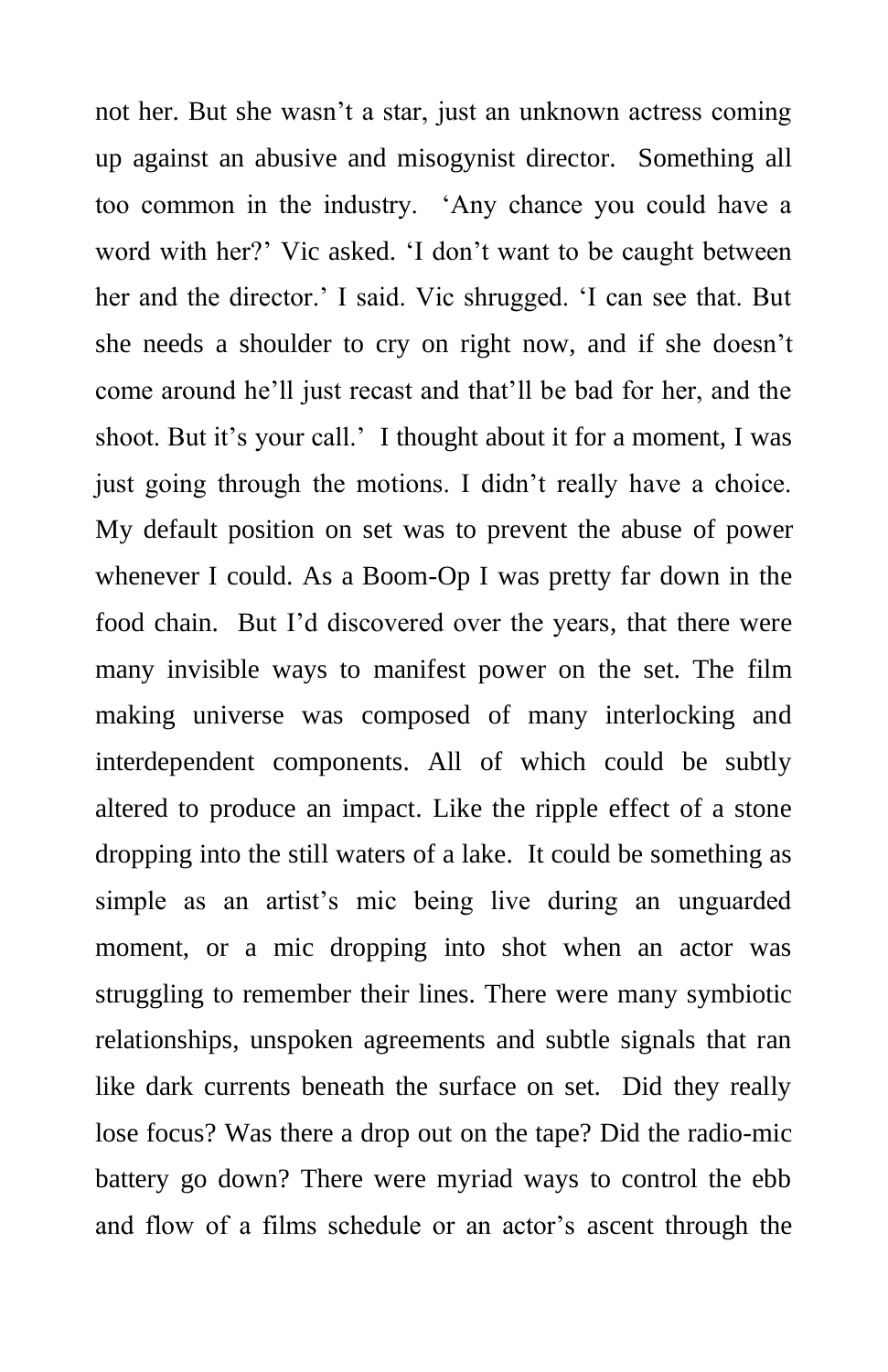ranks to stardom and fame. 'Okay, I'll go and have a word.' I said. Vic smiled. 'I knew I could count on you. I'll get a runner to drive you back to the hotel. We've still got to shoot the exteriors and finish the lighting on the interior so you have plenty of time. If anything changes I'll let you know.' Alistair said 'I'll run guide tracks if needed.'. 'Okay, show me to my chariot.' I said.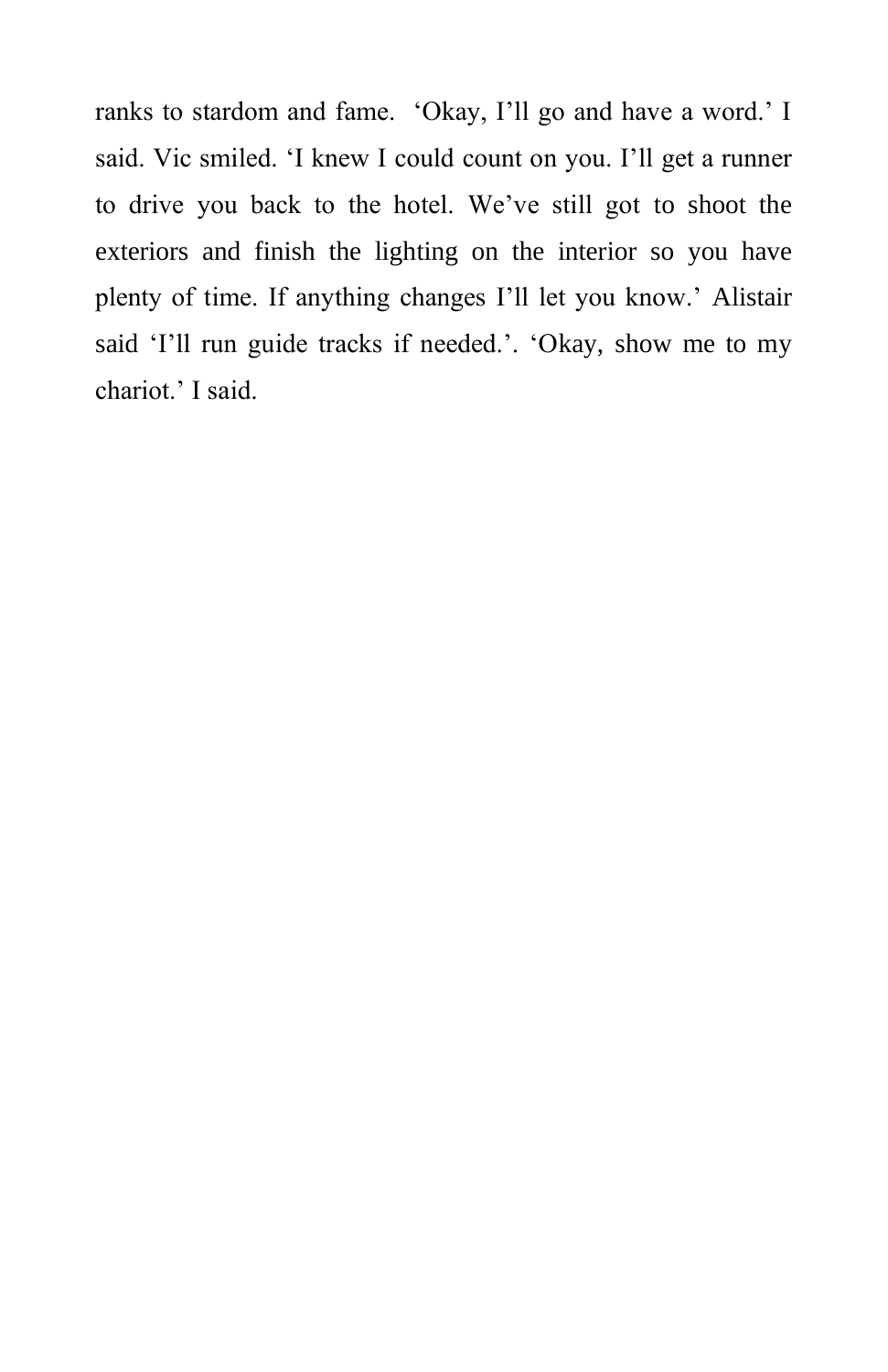#### CHAPTER 6

The artists were booked into an old country house converted into a hotel and run by Best Western out at Glenrothes. It had a gym, a large lawn and ample parking. Perfect for housing artists and production. The crew were spread around the smaller hotels nearer the location. Lena was on the second floor. I headed up the stairs, passing rows of badly painted landscapes until I arrived at her room. I gently knocked. 'Who is it?' Lena's voice sounded strained and fragile. 'It's Mike.' 'Oh.' There was the click of the lock sliding back and the door opened. Lena stood in the doorway. Her eyes watery, her eye shadow smudged. She wiped her nose with a tissue. 'So, they've sent the big guns in?' I shook my head. 'No, they were busy. You're stuck with me.' 'Come in.' She headed back into the room. 'Do you want a tea, or a coffee? I've drunk all the hemlock I'm afraid.' She still had her sense of humour, which I took as a good sign. 'I'll have a coffee if you are.' She went over to the small machine in the corner of the room, snapped a capsule into the slot and punched the bottom. She went and sat in an overstuffed chair on one side of the large room that looked over the gardens, her eyes distant. I sat opposite. The gurgle of the coffee machine loud in the silence. 'You can't let him win.' I said softly. She sniffed and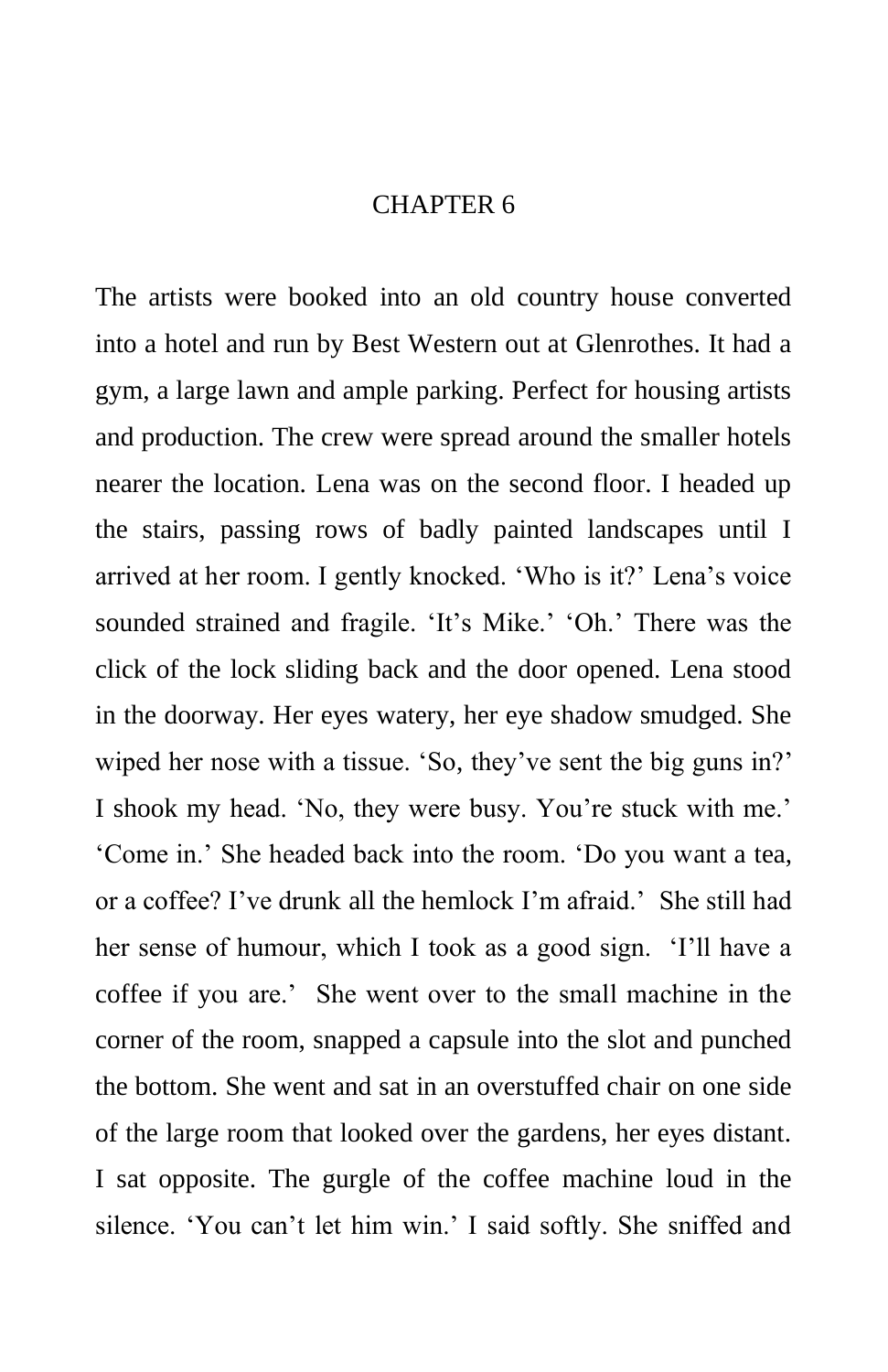wiped her nose again. 'It's not a competition, or if it is, I've chosen not to compete.' 'I understand, maybe we need to look at it from a different perspective.' The coffee machine stopped its noise. She got up and went over to it. She didn't need to ask how I took it. Two sugars and milk. She made two cups and brought one over to me, placed it on the table in front of me and went back to her seat. 'The perspective is, he's a bullying little shit.' I took a sip of the coffee. 'I agree, and as such he needs to be educated.' She looked at me and smiled. 'I can't let you fight my battles. It's up to me to deal with the situation.' I nodded. 'I understand that, but it doesn't harm to have a little support.' She took a long slug of her coffee. 'You really are a Robin Hood character, aren't you?' I shrugged. 'From a financial view I wish that were true…' Lena looked at me. 'I can imagine, but I mean from a power point of view I've seen things happening on set when you've been around.'

'Things happen all the time on film sets, it's a very expensive set of dominos. It only takes one person to kick a piece over and the whole thing can go sideways.'

'Oh, I know that. It's just that sometimes someone trips on a piece and other times it gets kicked.' Lena was every bit as smart and intuitive as I'd suspected when I first worked with her.

 'Well obviously there are ways of getting things done, of re-aligning a situation to ensure a fairer ending.'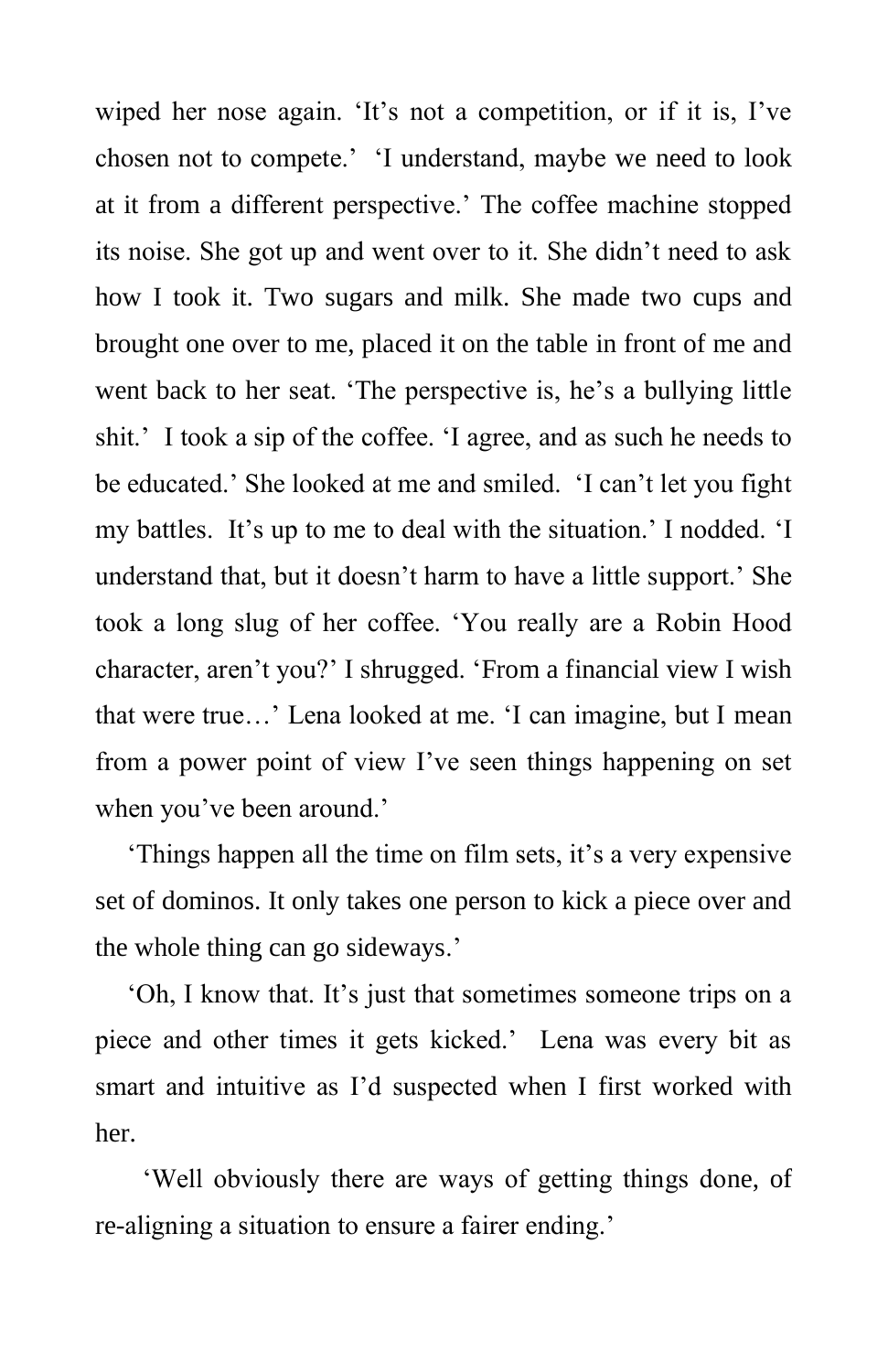Lena nodded 'A re-distribution of power?'

'Restoring the balance, yes.' I said.

'But you're a Boom-Op, the medieval equivalent of the man that picks up the horse droppings from the Kings horse on set…the king being the director.'

I smiled. 'That is the prevailing view.' I said.

'But not where you're concerned.' She said.

'We'll sometimes you can get a lot more done if you're invisible.' Lena thought about this for a moment.

'But you need me to play a part in this…re-distribution of power.'

'Yes. Romero Cruz has got away with behaving like a dictator for too long. He needs to be taken down a peg or two.'

'I can't be the only actress he's bullied. Why hasn't anyone come forward and complained?'

'Because he only gets away with it by bullying the young and up and coming actresses. He doesn't go up against established stars<sup>'</sup>

'So, you want me to go back onto the set?'

'Yes. We need to use his own power against him. He thinks he's untouchable. When you believe yourself to be that powerful it can become a weapon against you.'

'But what are you going to do? Whack him on the head with the mic?' I smiled. 'That would be too good for him.'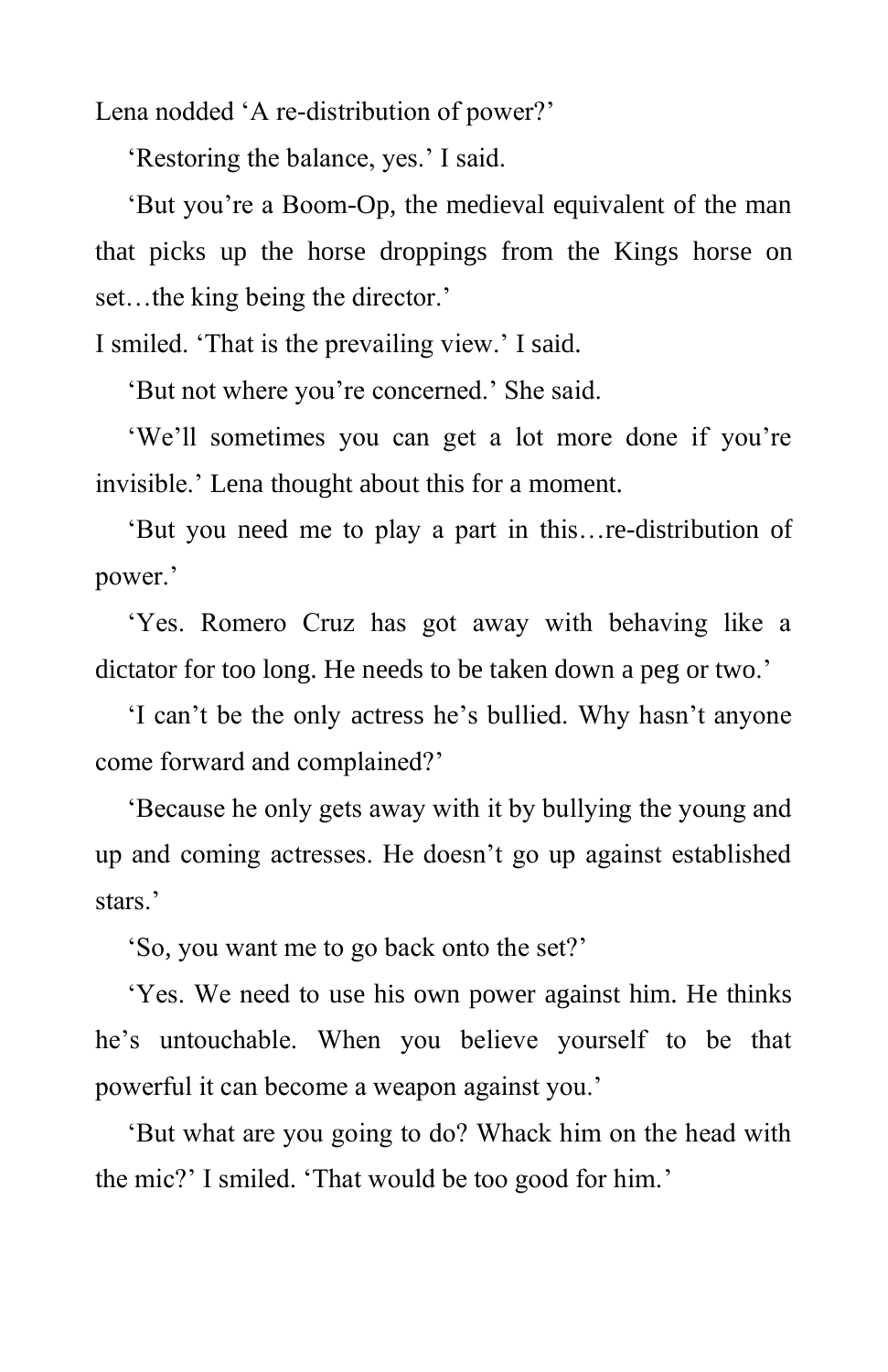#### CHAPTER 7

The runner drove us back to set, parked up and a led Lena towards the make-up and wardrobe Winnebago's parked behind the house. I watched her go and walked round the house and towards the wood where the preparations were being made for the night-shoot. The special effects department were rigging up the explosive squibs for the battle scene. The tall figure of Sheldon Price towered over the proceedings. At well over sixfeet with piercing eyes and a shock of silver hair he had been in the business for decades and worked on numerous big budget features. Two of his department were running cables to the explosives fixed on some of the trees in the wood. 'How's it going?' I asked. Sheldon smiled. 'Same as usual, too much to do and not enough time. We were meant to be doing this in a couple of weeks and that all went belly up overnight.' I nodded. The last thing the special effects department needed was a rushed job putting people in danger on the set. I looked at the small circular charges that Sheldon was connecting. They were something I hadn't seen in action before as usually they were rigged by the time I came onto set. But with the change in schedule everybody was scrambling to catch up. All I really needed to know was if they would make a sound worth recording. 'So how do these work then?' I asked. Sheldon smiled and looked at me.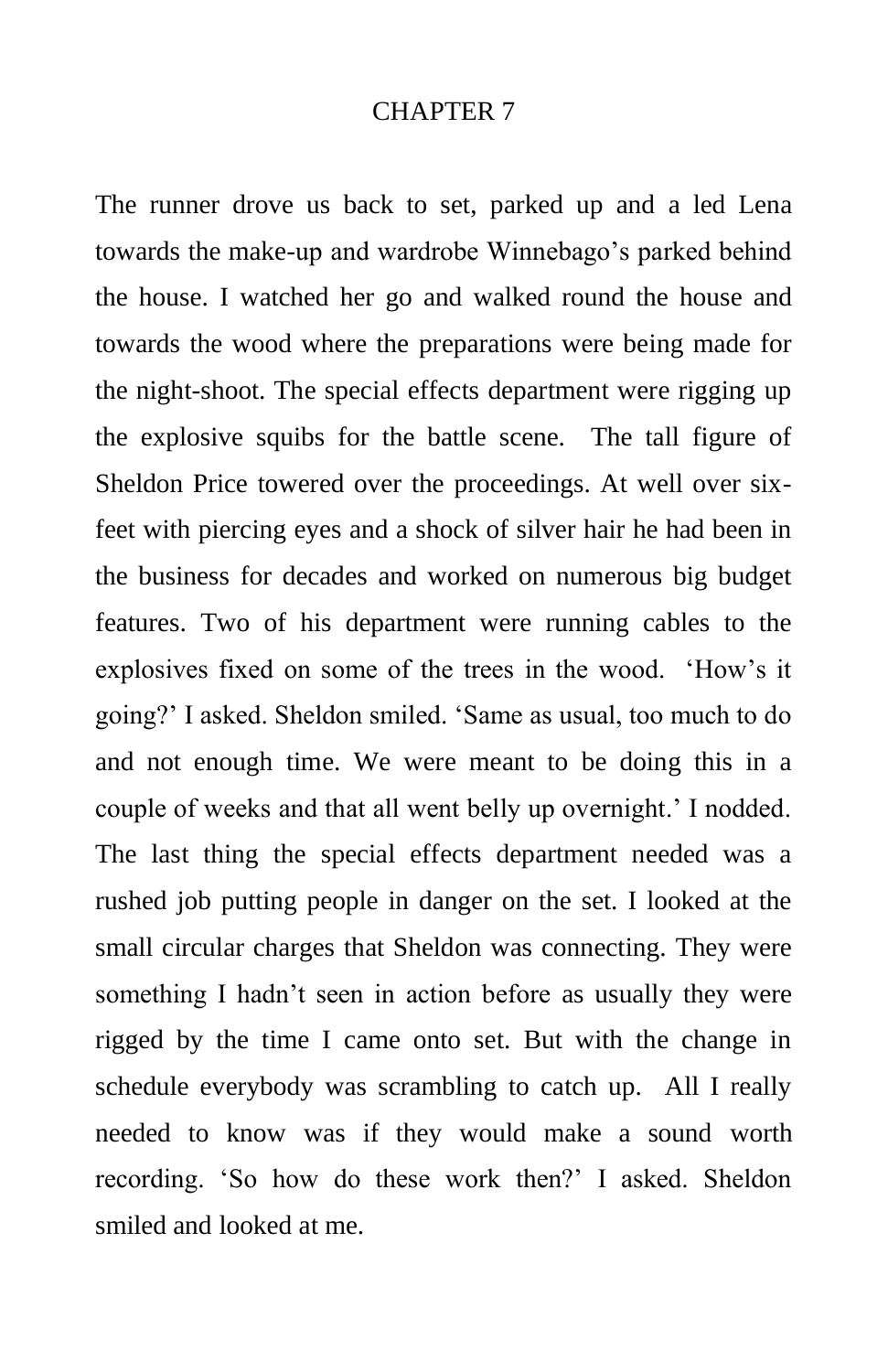'I'm afraid they'll sound like a very mediocre firework as far as you're concerned.' I nodded. I was used to that. I'd always ended up doing guide tracks and leaving it up to the dubbing mixers or the track layers to add proper sound effects where needed. Sheldon tapped the small circular charges. I'm wiring these up in case we have to trigger them manually, but they're designed to be triggered by the actual projectiles.'

'What sort of projectiles?'

'Well it's meant to be an assault by tanks, so to give the illusion of shells flying through the air we'll be launching heat seeking model missiles, they cost a bloody fortune but the yank wants it to look as realistic as possible.'

I nodded. If there was one thing Cruz seemed to be good at it was spending a department's budget.

'I'll make sure I'm not smoking a cigar when they shoot that scene<sup>'</sup>

'That would be wise. You'd get a nasty bruise if one of those buggers hit you.' Sheldon said.

#### END SCENE

I walked back with Lena towards Unit Base. I could see the ambulance snaking its way down the long drive leading from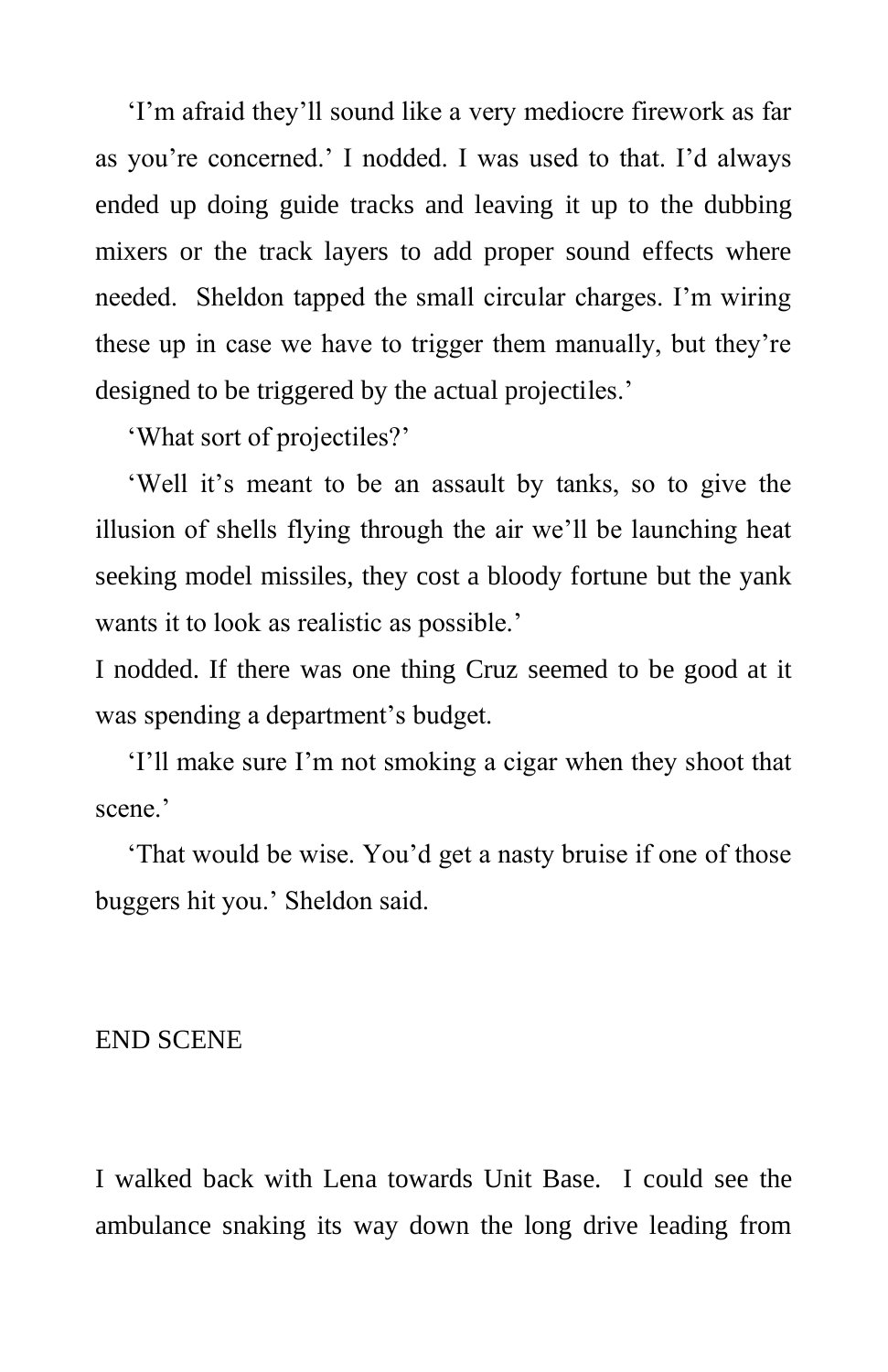the house. There were no lights or sirens, though I was sure Cruz would have argued for them. Superficial bruising tho' painful wasn't exactly life threatening however you looked at it.

'Well that was a bit weird.' Lena said.

I nodded.

'These things happen.'

She looked at me. A grin spreading across her face.

'What? They found eight hand warmers in his anorak. No wonder those missiles made a bee-line for him.'

'He's been moaning about the cold ever since he arrived. I can never get any wild tracks done because there's always a space heater roaring away somewhere.'

'Well wardrobe didn't give them to him. When I asked for another one they told me someone had nicked all theirs.' She came to a halt.

'And another thing. The FX guys said someone had tampered with the sensitivity control. If someone had been smoking a cigar they'd probably have had their head taken off.'

'No chance of that, only Alistair and Norman smoke cigars and Cruz has banned smoking on set.' I said. But Lena looked unconvinced.

'Maybe. But don't you think it's a bit odd?'

'I didn't know you were into conspiracy theories?' I said.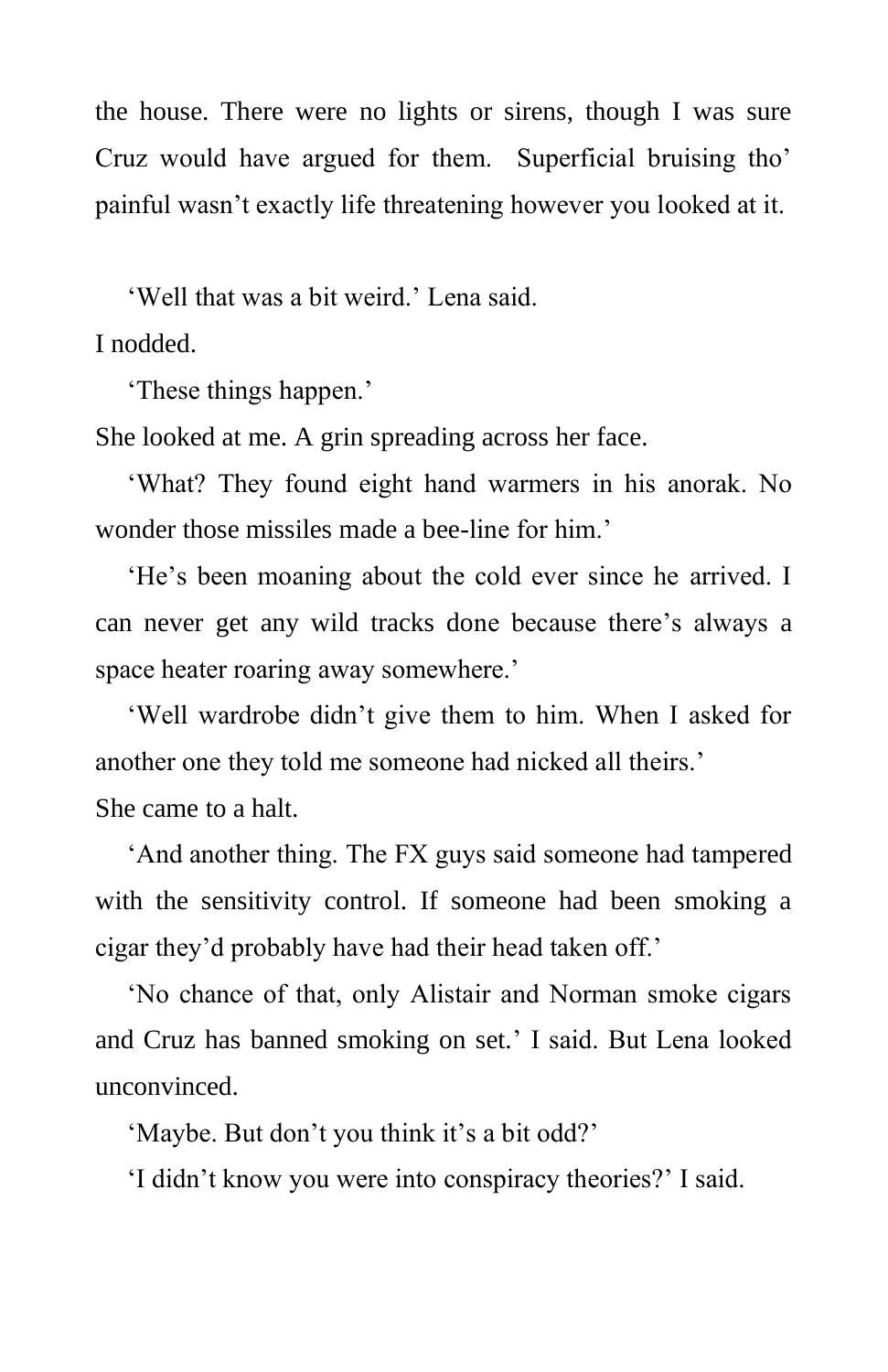'Not normally, but after our little talk this would seem to fit perfectly into your kind of Robin Hood ethos. And to be fair, it couldn't have happened to a more deserving cause.'

I turned to her.

'I suppose it might look that way. And after the tirade of abuse he was screaming after the accident, I very much doubt he'll be coming back anytime soon.'

Lena nodded. 'I guess not. I won't shed crocodile tears for him that's for sure. He was a creep.'

I couldn't disagree with her. His misogynistic treatment of Lena and women on the set in general, was bordering on abuse. I'd spoken to one of the sound crew on his last big blockbuster and he'd told me that Cruz had been advised to take a job in Europe until things calmed down after a slew of complaints. I could only hope that he might have got the message that his behaviour wouldn't be tolerated over here. I remembered looking into his eyes when I had a quiet word as he was loaded into the ambulance. I was glad to see a look of fear on his face. But before he could say anything the paramedic slammed the door shut and walked round to the front of the truck.

We continued walking until we reached her car. The engine was running and the driver was sipping on coffee from a polystyrene cup. Lena tapped on the window and the driver nodded. Lena kissed me on the cheek. And I gave her a hug.

'I guess I'll see you again soon?'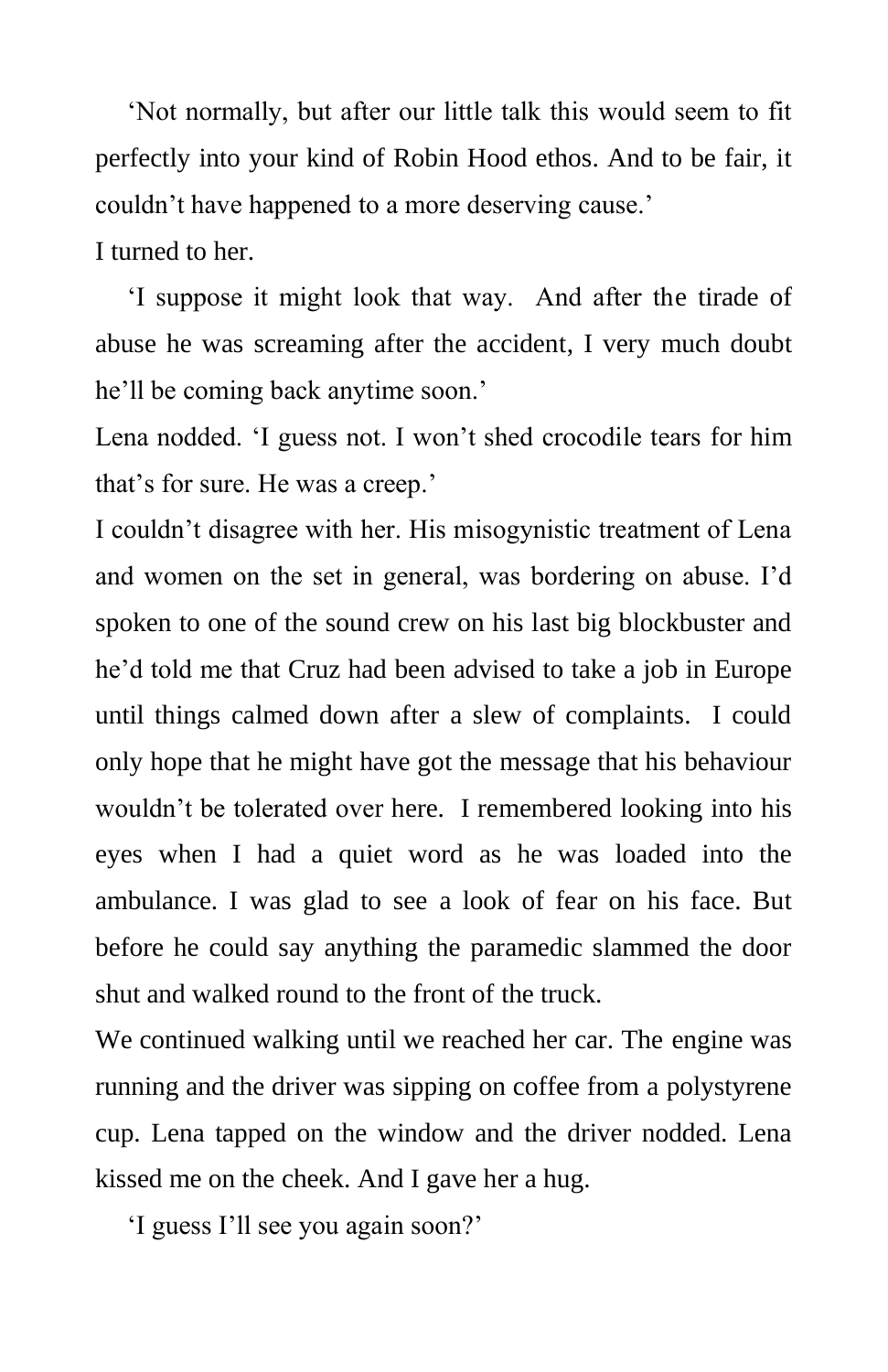'I hope so. I heard the first AD talking on his mobile back there. It sounded like they had someone lined up to take over from Cruz.'

'That wouldn't surprise me. The completion guarantors need to get filming fast otherwise it'll cost them a fortune.'

'Money talks.' I said. The driver walked round the car and opened the back door for Lena. She chucked a small holdall into the back seat and slid into the vehicle. She closed the door and slid the window down.

'Okay. That's me. You look after yourself. And keep your bowstring tight.' She smiled and the window slid back up as the car pulled away. I saw her facing looking out at me from the back window. I could see she was still smiling and then the interior light went off and the car soon became a speck in the distance. I continued walking towards the caterers. The night was cold and I needed a coffee inside of me before we packed up. I smiled as I thought back to Lena's comparison between me and the man who cleaned up the shit from the King's horse. It was an apt comparison, but if it allowed me to deal with shits like Cruz, then I was happy to shovel shit all day.

## THE END

Mike Sloan